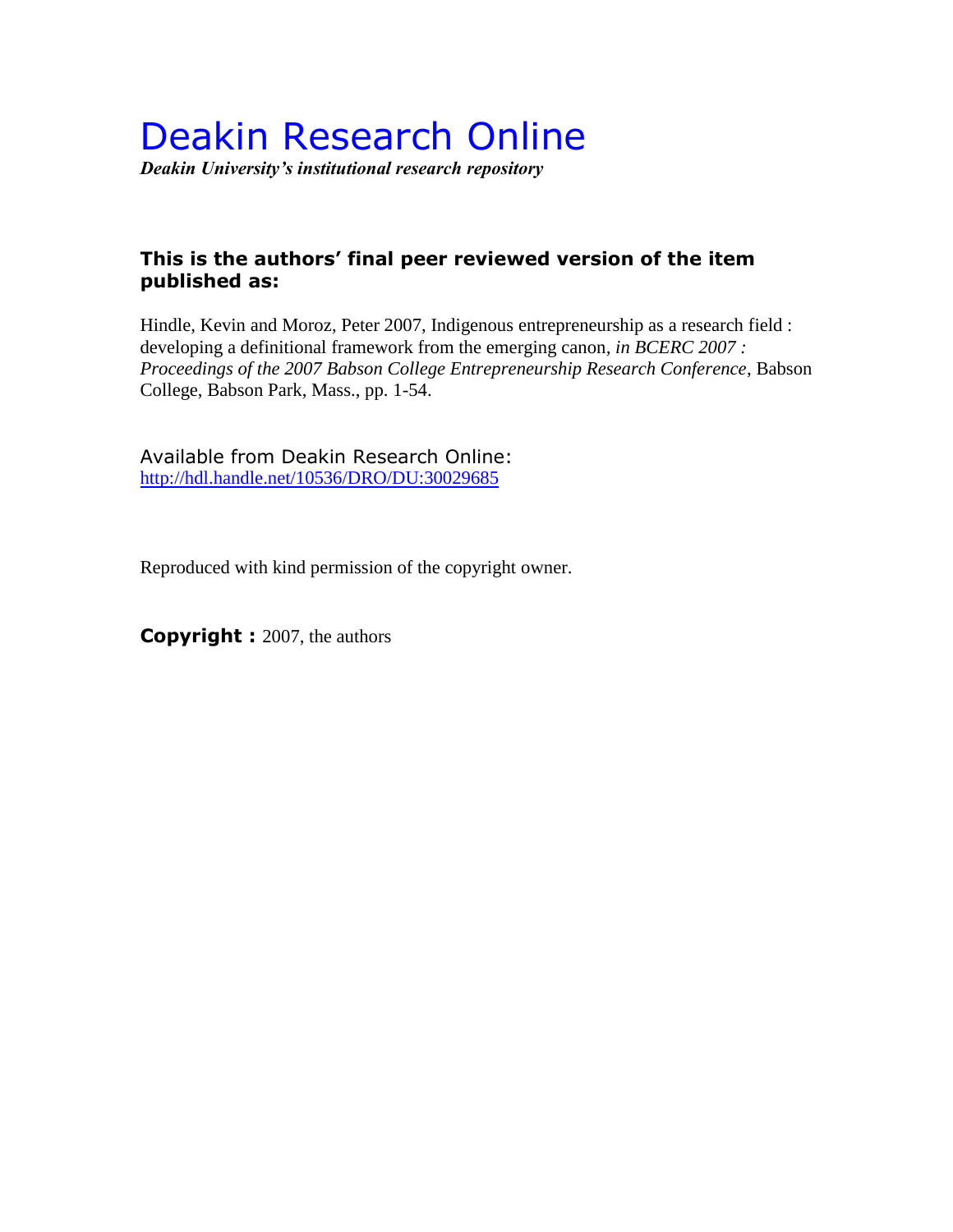#### INDIGENOUS ENTREPRENEURSHIP AS A RESEARCH FIELD: DEVELOPING A DEFINITIONAL FRAMEWORK FROM THE EMERGING CANON

*Kevin Hindle, Swinburne University of Technology Peter Moroz, Swinburne University of Technology* 

#### CONTACTS

Kevin Hindle BA(hons) MBA PhD CPA Professor of Entrepreneurship Australian Graduate School of Entrepreneurship Cnr Wakefield and William Streets Hawthorn Vic 3122 Australia Phone international: + 61 3 9214 8732 Fax international:  $+61392148381$ Email: khindle@swin.edu.au

Peter W. Moroz BA MPP PhD Candidate Australian Graduate School of Entrepreneurship Cnr Wakefield and Williams Streets Hawthorn Vic 3122 Australia Phone international: (CANADA) +1 306-343-3384 Fax international: (CANADA) +1-306-374-6874 Email: pwmoroz@swin.edu.au

CORRECT CURRENT CITATION DETAILS FOR THE PAPER ARE:

Hindle, K. and Moroz, P. W., 2007. Indigenous entrepreneurship as a research field: developing a definitional framework from the emerging canon. Babson College Entrepreneurship Research Conference (BCERC) 2007; Frontiers of Entrepreneurship Research 2007.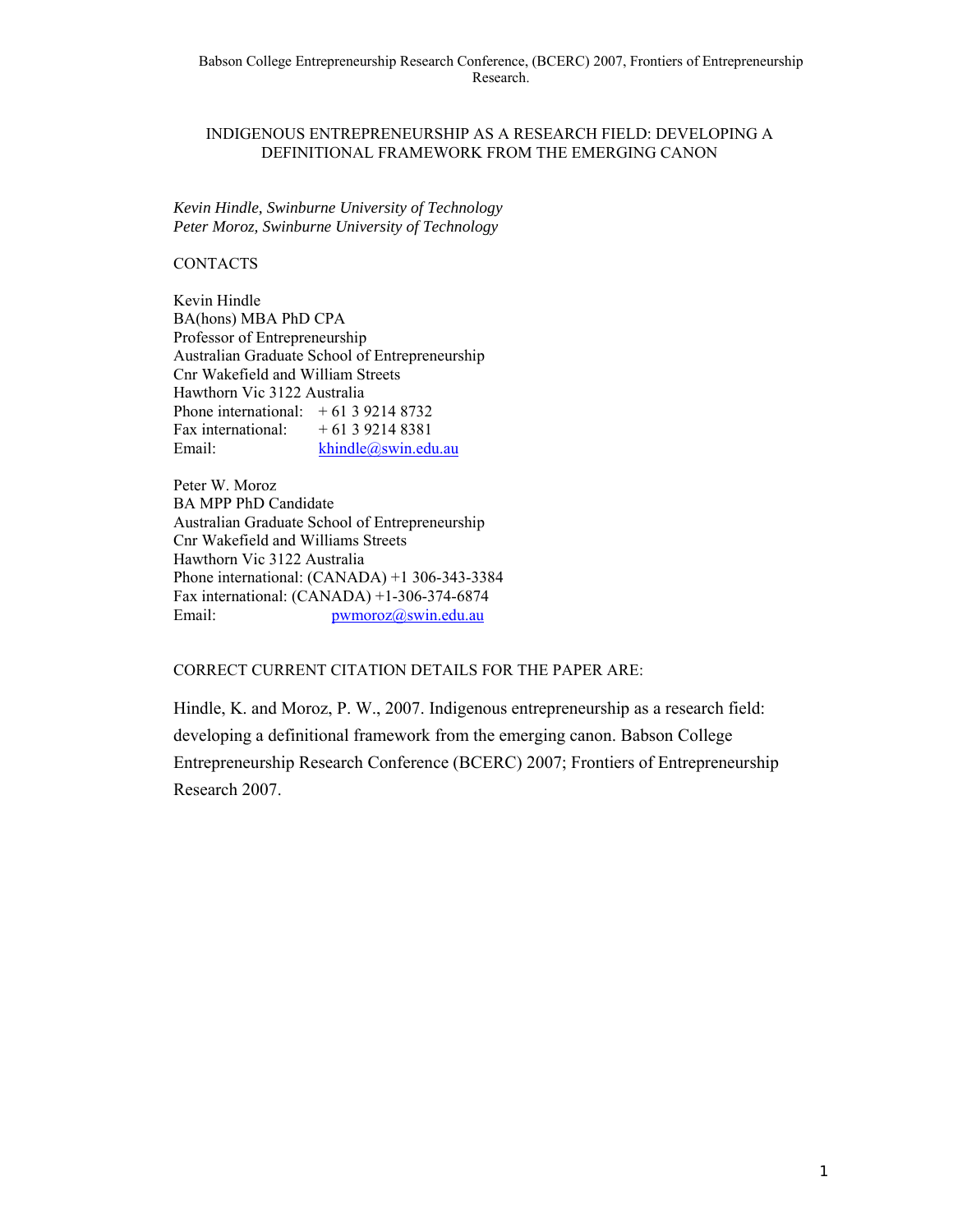#### **INDIGENOUS ENTREPRENEURSHIP AS A RESEARCH FIELD: DEVELOPING A DEFINITIONAL FRAMEWORK FROM THE EMERGING CANON**

Note: as a mark of respect to all Indigenous peoples, the word "Indigenous" is used with a capital "I" throughout this paper.

#### **ABSTRACT**

This study investigates the possibility and utility of clearly defining Indigenous entrepreneurship as a distinct disciplinary field of science and charting for it a preparadigmatic framework that distinguishes this field of scholarship from all others. This study uses a strategy of literature search and examination to argue that Indigenous entrepreneurship, as a research area, is sufficiently distinguished from both mainstream entrepreneurship and other social and management sciences to constitute a legitimate, welldefined sub-field of research in its own right. The study provides both a formal definition of the field and an illustrated theoretical framework to describe it.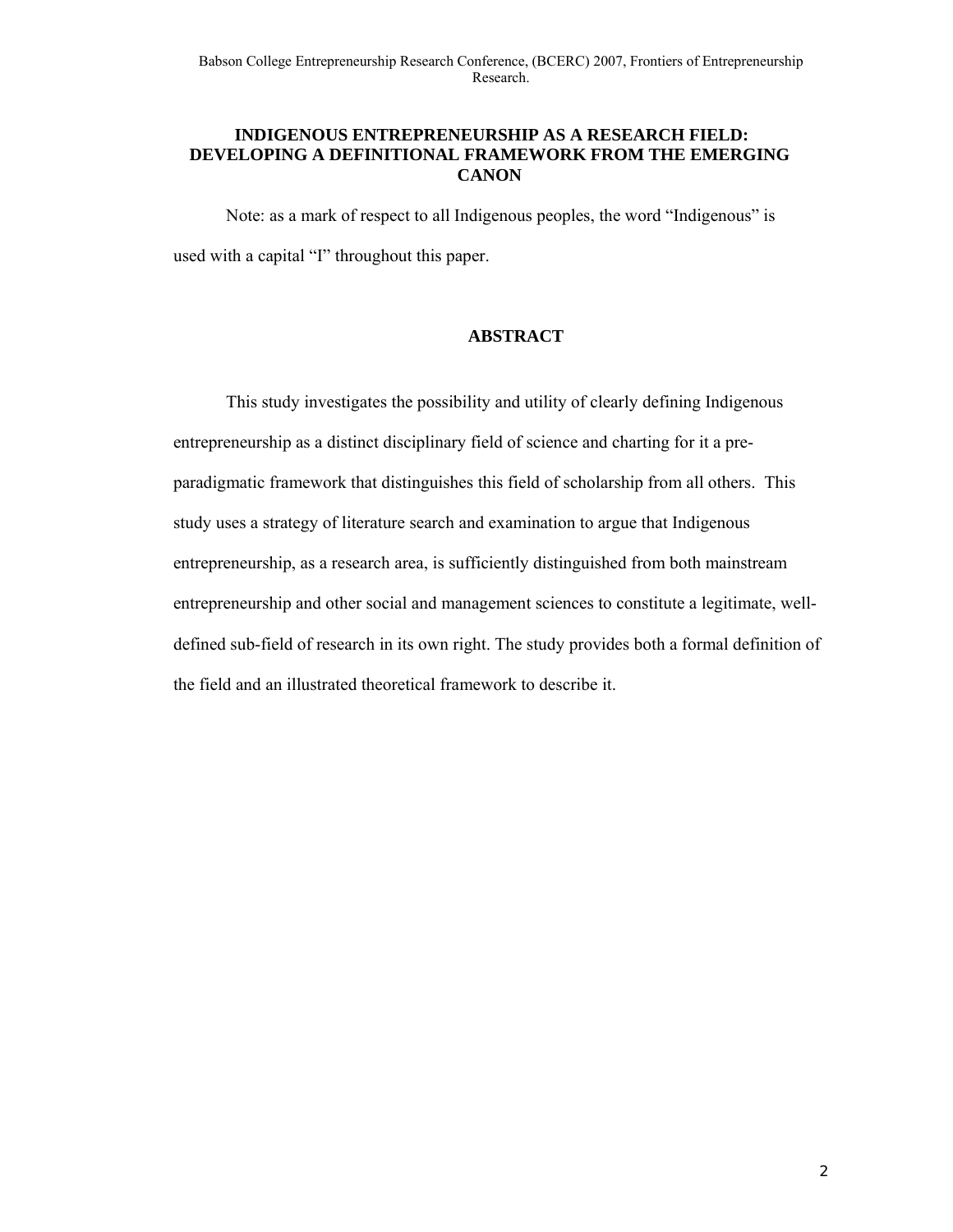The study reported in this paper endeavoured to define a newly emerging field of research (or dismiss its rights to be called a field) by searching for, evaluating and classifying a body of scholarly works that might have claim to constituting the canon of Indigenous entrepreneurship research. Potentially, it is going to be very difficult to convince mainstream entrepreneurship scholars that Indigenous entrepreneurship has any claim to being a distinctive research field. This is illustrated by the following very short story. Once upon a time, not so very long ago, one of the current authors and a colleague submitted a paper featuring aspects of Indigenous entrepreneurship to a reputable, established entrepreneurship journal. A very trenchant rejection came back from one reviewer based on the reviewer's contention that the authors had "failed to demonstrate a predicate condition" necessary to their argument that Indigenous entrepreneurship might constitute a legitimate and distinctive field of study. The reviewer complained that the authors 'had not shown that Indigenous people in developed economies were disadvantaged'. Well, ahem, let us not make that mistake again. We turn, very briefly, to Australia as an example. Here are some 'predicate' data (taken largely from Hindle 2007a, which paper, in turn, used a variety of official statistical and documented secondary sources.)

It has been estimated that there are just over 420,000 Indigenous Australians, living mainly in urban centres. Over half live in New South Wales and Queensland but the highest regional concentration (27.7 per cent) live in the Northern Territory. Compared to the non-Indigenous, Indigenous Australians are two and a quarter times more likely to die before birth. Their life expectancy is only two thirds as long as a mainstream Australian. As recently as April 2007 there was major press coverage of a recent report stating that the average Indigenous Australian can expect to live 20 years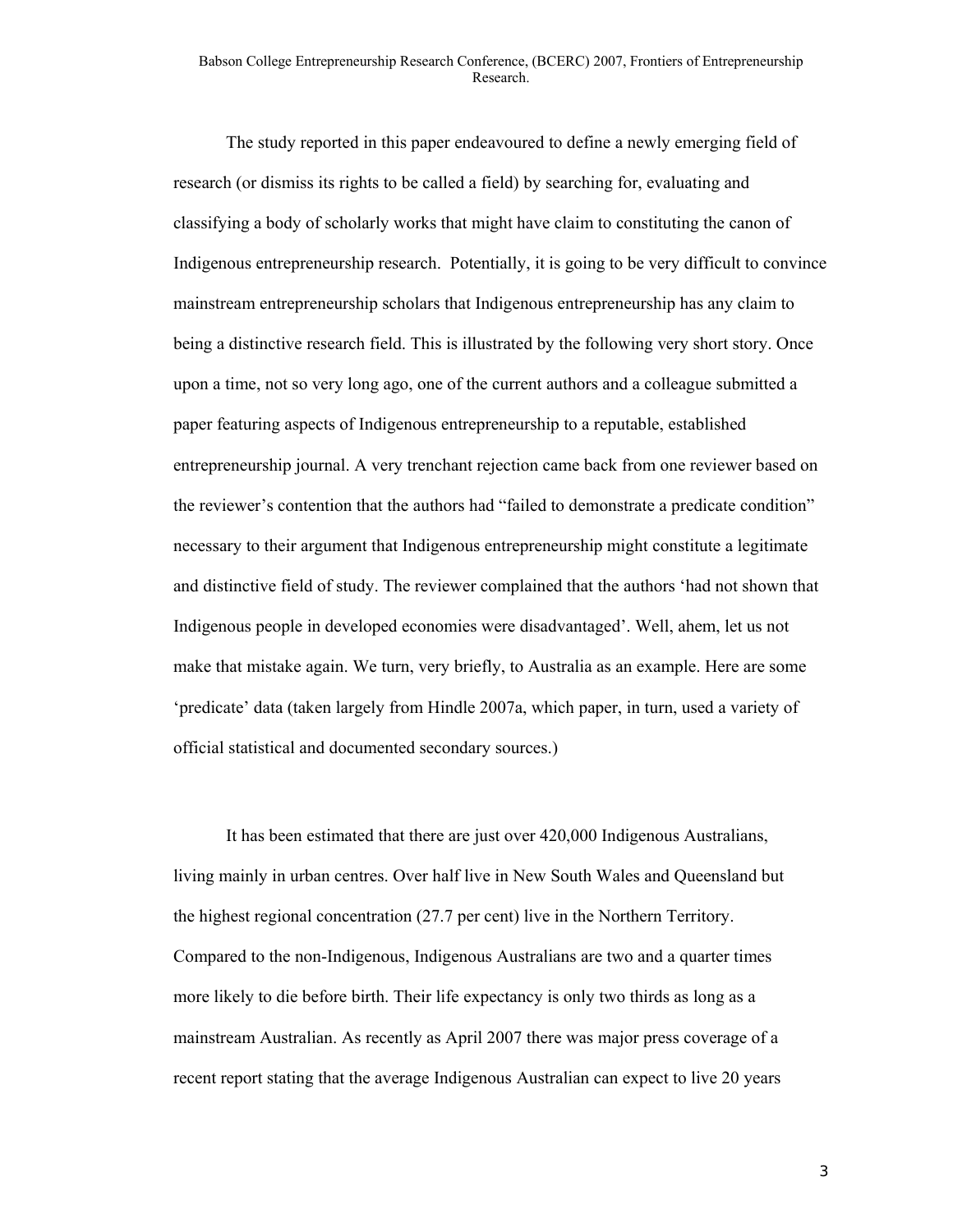less than the average White or Immigrant Australian. Indigenous Australians have over 16 times the incarceration rate of non-Indigenous Australians. They need hospitalization nearly twice as much. Their unemployment rate is nearly four times the mainstream average. Their children are subject to nearly four and a half times the number of protection orders. They are more than 47 times more likely to be living in a dwelling with ten or more people. They have less than half the mainstream retention rates for final year high school. The Indigenous have only a third of the rate of post-high school qualifications and only 68 percent of the median weekly income of the non-Indigenous. The hospital admissions rate for Indigenous women, due to interpersonal violence, is over 47 times the rate for non-Indigenous women and the strongest causal factor is substance abuse.

Hindle argues (2007a: 485) that despite the existence of sporadic successes, it is fair using the cited data, to conclude, in the aggregate, that Indigenous Australians - as nations<sup>1</sup> and individuals - have suffered rather than benefited from the development of the mainstream Australian state. He further argues that Indigenous welfare and adjunct policies – including those designed to foster entrepreneurship have been and remain an aggregate failure.

*These conclusions can be derived dispassionately: from primary data sources. No selective choice of evidence or ideological bias is required. The litany of disadvantage occurs despite the Federal Government (Australia has six State and two Territory* 

<sup>&</sup>lt;sup>1</sup> In a subsequent section of the paper Neitschmann's definition of 'nation' will be presented. It is a confronting definition for those used to thinking of 'nation' as being synonymous with 'prevailing hegemonic state'.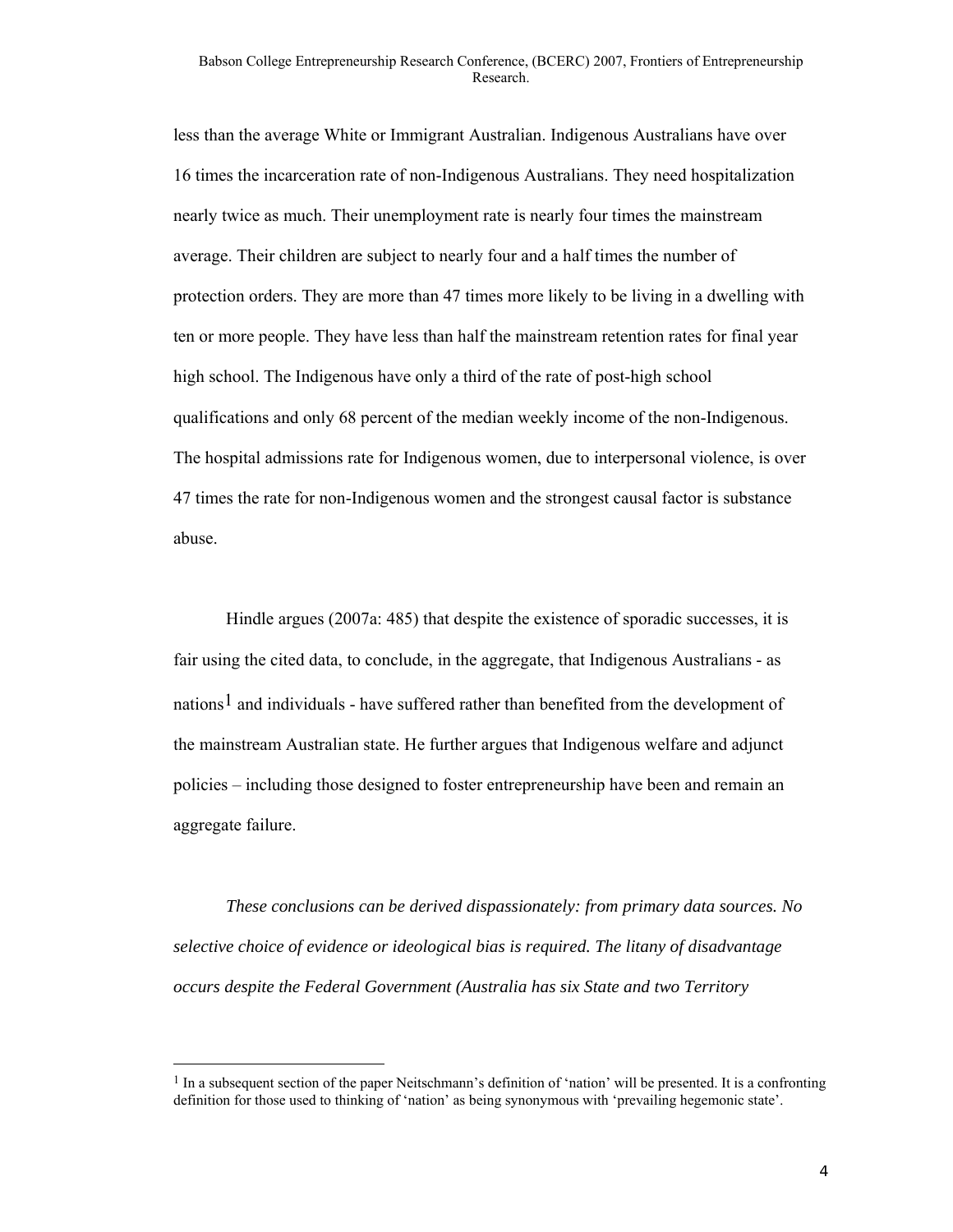*Governments who also contribute) spending \$2.2billion or \$21,450 per Indigenous household. (Hindle 2007a: 486)* 

Combining the demonstrable relative disadvantage of Indigenous Australians compared to mainstream Australians with the very high level of Indigenous welfare expenditure produces irrefutable evidence of spectacular failure of the passive welfare system. Hindle even argues that it would be preferable to give the money – all \$21,450 per year - directly to each Indigenous household rather than to persevere in "the bootless search for ever more layers of patronising bureaucracy".

As it is for Aboriginals and Torres Straight Islanders, the Indigenous peoples of Australia, so it is for the Indigenous peoples of Canada, New Zealand, the USA, the Scandinavian countries, Russia, Japan, Taiwan, most other Asian nations and indeed, any country where a mainstream polity, through the success of physical and cultural invasion, has come to dominate an Indigenous population who now reside as disadvantaged minority citizens in lands they once controlled. A perusal of the extensive literature presented in the reference section of this paper will provide overwhelming evidence of the global nature of Indigenous disadvantage: the pattern is generically similar in many different hegemonic states.

#### **Is Indigenous entrepreneurship a possible solution and is it a definable field?**

Addressing the first part of the above question, an argument can be made that entrepreneurship is most definitely a viable strategy for considering a multitude of challenges faced by Indigenous people's worldwide. Interest in Indigenous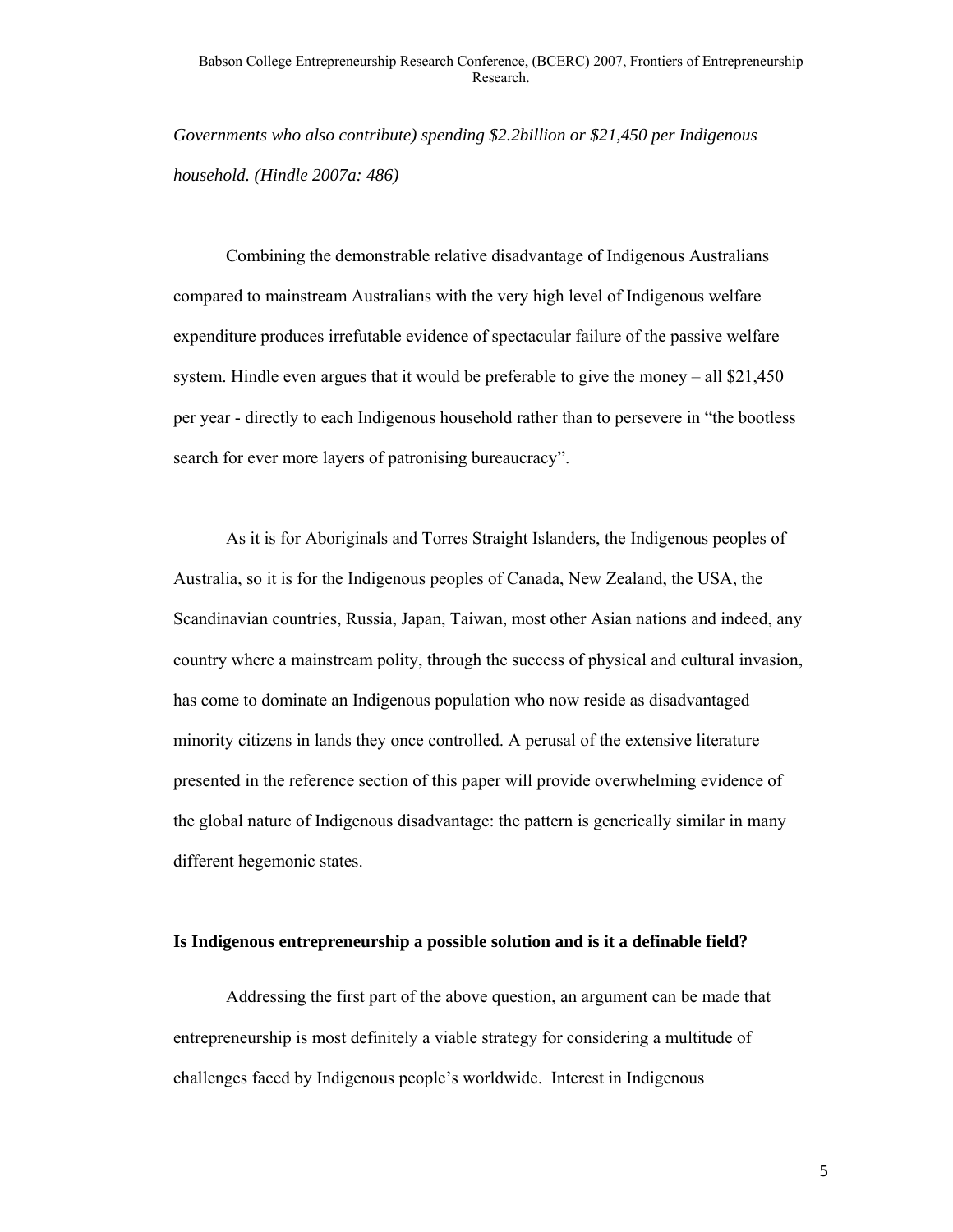entrepreneurship has accelerated in the late nineteenth and early twenty-first century primarily because passive welfare solutions have failed so comprehensively to solve any of the problems that arise from the state of Indigenous disadvantage. Agrawal has argued that the failure of neo-liberal (market) and authoritarian and bureaucratic (state) approaches to development has lead to a "focus on Indigenous knowledge and production systems" (Agrawal 1995, 414). Continuing, he says that these efforts are an attempt "to reorient and reverse state policies and market forces to permit members of threatened populations to determine their own future" (Agrawal 1995, 432). For the most part, these efforts are not taking place outside the global economy, but within it. As Bebbington (1993, 275) suggests, 'like it or not, Indigenous peoples are firmly integrated into a capricious and changing market. Their well-being and survival depends on how well they handle and negotiate this integration'. He goes on to say that the Indigenous approach to negotiating this integration is not to reject outright participation in the modern economy:

*But rather to pursue local and grassroots control... over the economic and social relationships that traditionally have contributed to the transfer of income and value from the locality to other places and social groups* (Bebbington 1993, 281).

In this context, entrepreneurship conducted by Indigenous people for their own benefit has come to be one area where representatives of the hegemonic mainstream state and members of various Indigenous communities have strong points of mutual agreement, though they arrive at them from very different premises. All Indigenous people, long suppressed as minority stakeholders in what were once and they regard still as their own lands, seek a higher degree of autonomy than the mainstream state is often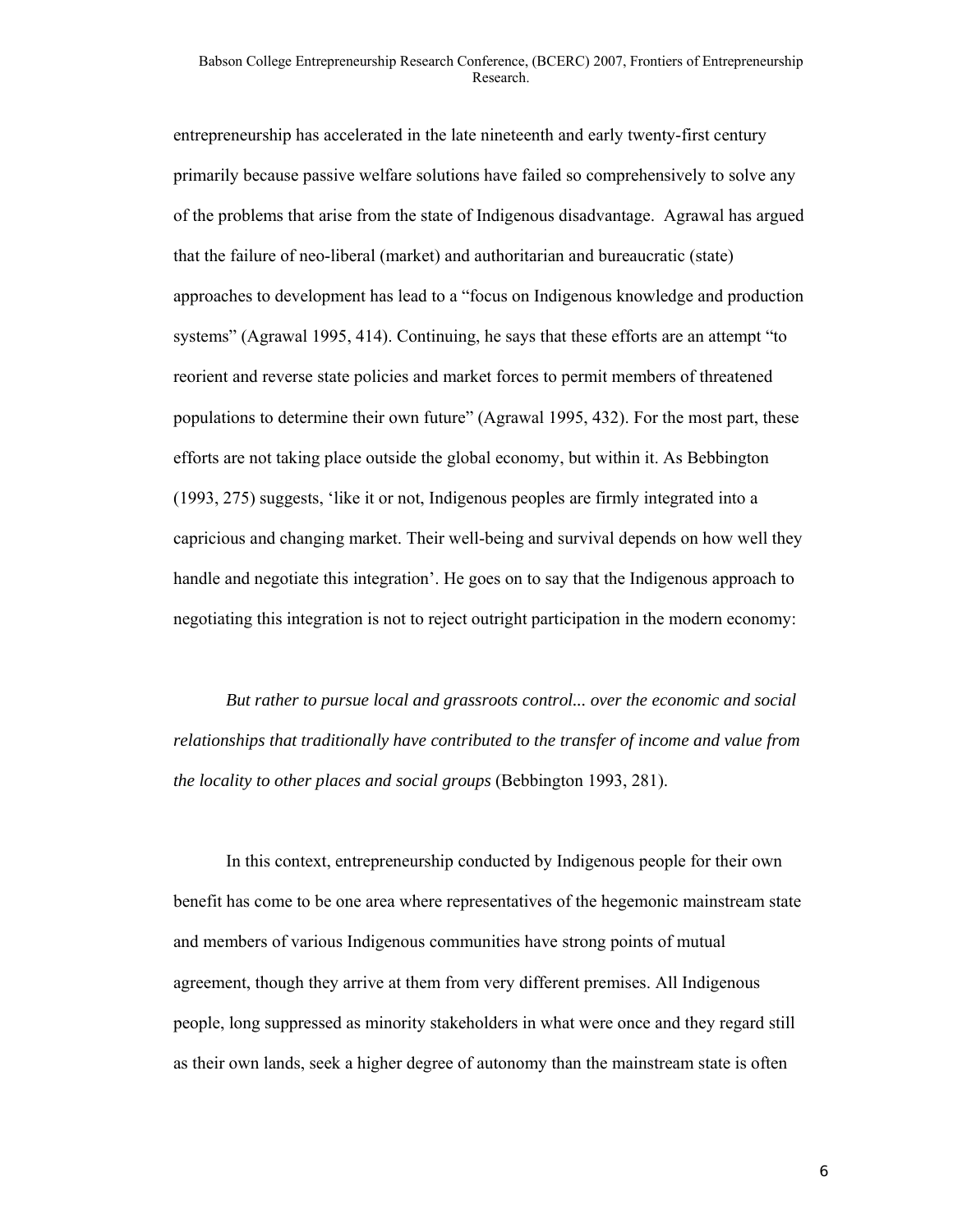willing to convey. There is also a growing awareness by many Indigenous leaders around the world that economic independence is an obvious path towards preserving all aspects of community integrity including lifestyle, heritage and culture. We present the words of a prominent Canadian Indigenous leader, Chief Clarence Louie of the Osoyoos First Nation, to emphasize and validate this shift in thinking:

*We need no strings attached by government. In the 1800's, the government took away the Natives' economic development [capabilities] by removing their ability to support themselves. Native people, over the years, have fed into that system*. *Say money. Language, culture, pow wows… I don't care what, they all cost money. Every idea costs money… You're going to lose your language and culture faster in poverty than you will in [pursuing] economic development…* (Chief Clarence Louie, 2007)

Meanwhile, the mainstream state requires no altruism to wish that the obvious waste and failure of expensive passive welfare could be re-applied via more productive policies. So, mainstream states and Indigenous peoples come to the same ground from different starting positions. The basis of all freedom is economic freedom. The ability to enhance both the autonomy and economic development of Indigenous people, at all levels (individual, group, community and nation) by creating new ventures, new initiatives and new wealth – entrepreneurship – is mutually attractive to Indigenous people and mainstream polity.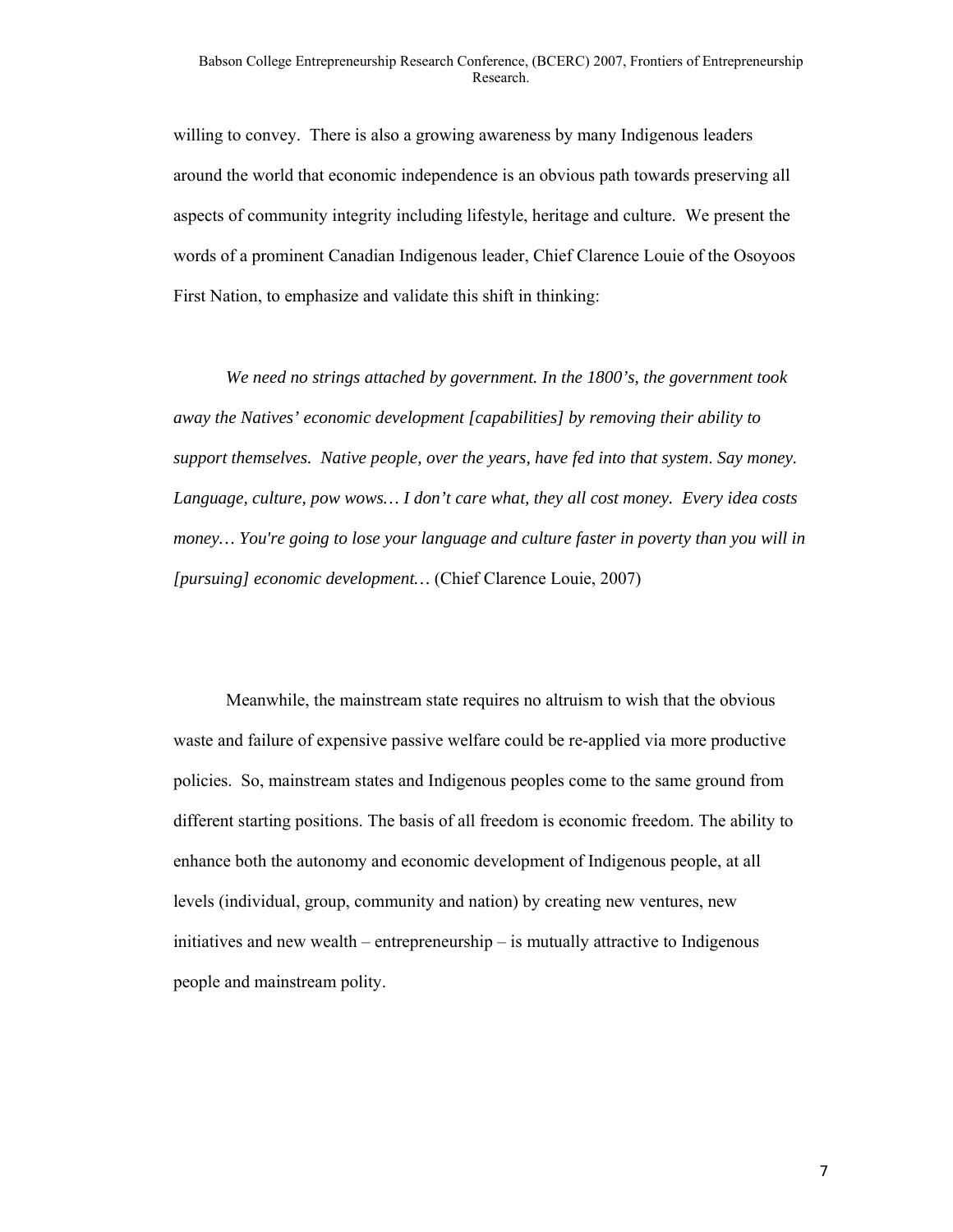This burgeoning interest in the process and practice of Indigenous venturing extends into and informs the key question: has academic research in this area evolved into a well-structured field of study? Enter the possibility that the unique conditions and contexts that define the phenomenon of Indigenous entrepreneurship might require both a specialised field of practice and a specialised field of research. Accordingly, a rigorous examination and analysis of the extant literature in this area is overdue.

#### **Literature search strategy and design of the paper**

A comprehensive literature search was designed to include all academic book publications, peer reviewed journals, University sponsored reports and documents published though reputable research institutes. As Indigenous entrepreneurship does not yet appear to be well represented within the realm of mainstream research, the authors cast a wide net using as many search tools and contacts to locate as much of the extant literature as possible. This required gaining access to papers published in peer-reviewed journals that are sometimes not represented in the main search engines such as ABI/Inform and EBSCO. Journal and book editors were contacted to retrieve forthcoming chapters and papers not currently housed within accessible online databases. Over 25 search parameters were used within available search engines, and were corroborated against searches with the internet utility "Google scholar" to locate any gaps within the data retrieved from all other databases. Keywords, terms and phrases used in the search were all recorded for each database used, as well as the exact search tools used. Each search term either began with "Indigenous", "Aboriginal", or "Native American". This predicate was then joined to an array of terms best perceived to elicit the full range of concepts and phenomena that could be synonymous, representative, or aligned with "entrepreneurship". The search generated a total of 102 works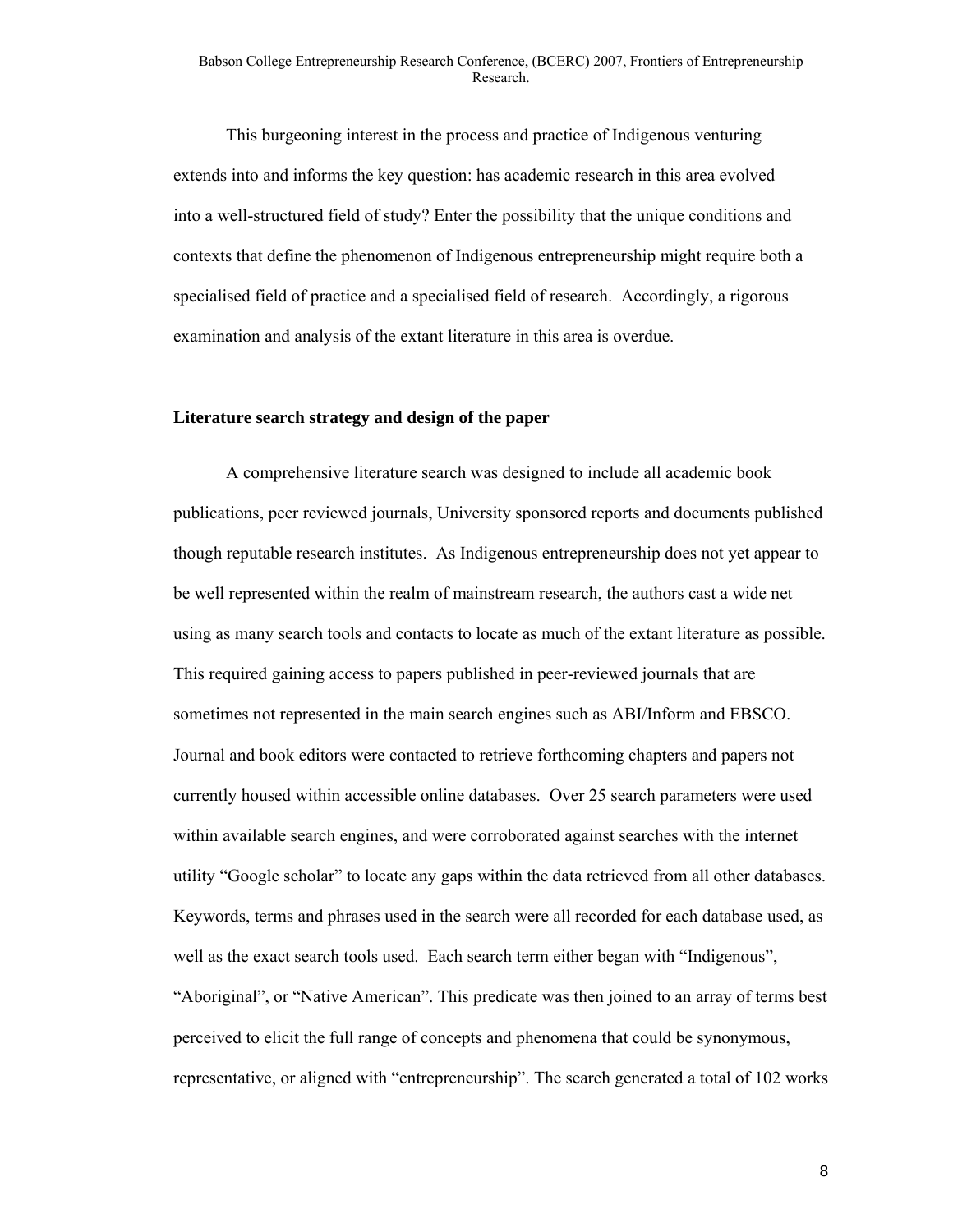that were deemed to be worthy candidates for inclusion in a possible Indigenous entrepreneurship canon.

This paper reports the examination of these "candidate" works and employs the following design.

First we deal with the task of providing predicate perspectives and definitions of key terms. How does the putative derivative field potentially relate to the parent field of entrepreneurship research? Is there any established consensus about the meaning of "Indigenous person", "Indigenous entrepreneurship" and "Indigenous entrepreneurship research"?

Second is the task of literature classification. Works that might qualify for inclusion in the putative field of "Indigenous entrepreneurship research" were sought, examined and arranged using the search strategies and techniques previously described. After close reading of the works resulting from the search strategy, one major theme was determined a priori and four other major themes emerged. These were used as structural aids to the creation of a comprehensive categorization table, listing all works deemed to fall within the canon of papers constituting the existing body of scholarship directly germane and principally focused upon Indigenous entrepreneurship. The table (and associated discussion of and conclusions drawn from the works it contains) is arranged in three major subdivisions: works featuring a heavy emphasis on "boundary setting" and defining the field; works that, while not emphasising it, make an important contribution to field definition; and all other works deemed to fall within the boundaries of the field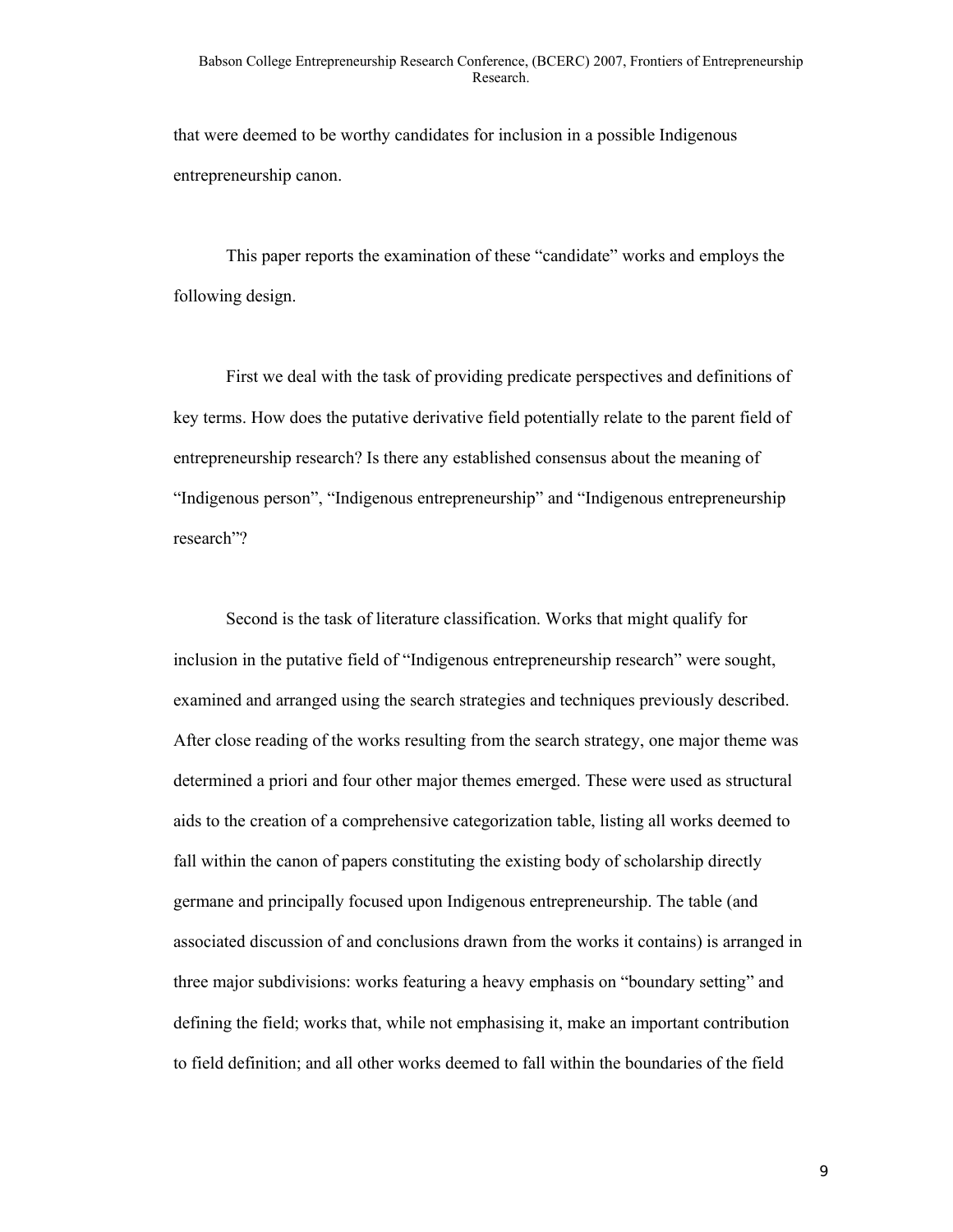defined by the contribution of works in the previous two categories. A brief section discusses the grounds used to determine which works should be excluded from the field.

Third, the tasks of sense making and conclusion-drawing are embraced in an assessment of the current status and future direction of the emerging field. This resulted in the development of new generic definitions "Indigenous entrepreneurship" and "Indigenous entrepreneurship research" and production of an illustrated, structured framework depicting the field. Fourth, discussion focused on degrees of consensus and controversy among existing scholars in the field, limitations of work done to date, methodological issues and future directions.

Finally, it was decided to distinguish "general" references (papers that contributed to the scholarly development of our arguments) from 'specific' references – an unalloyed collection of the citation details of the papers we deemed to constitute the current canon in what we did find to be the recognisably distinct field of Indigenous entrepreneurship research.

#### **PREDICATE PERSPECTIVES AND DEFINITIONS**

#### **Mainstream entrepreneurship**

Entrepreneurship is a multifaceted, complex phenomenon. Researchers studying it are more often characterized by their differences than their similarities. Davidsson (2003 and 2004) has articulated four important perceptual distinctions when it comes to understanding entrepreneurship. First, it is important to distinguish the *societal perspective* from the *research perspective*. Second, it is important to recognize that,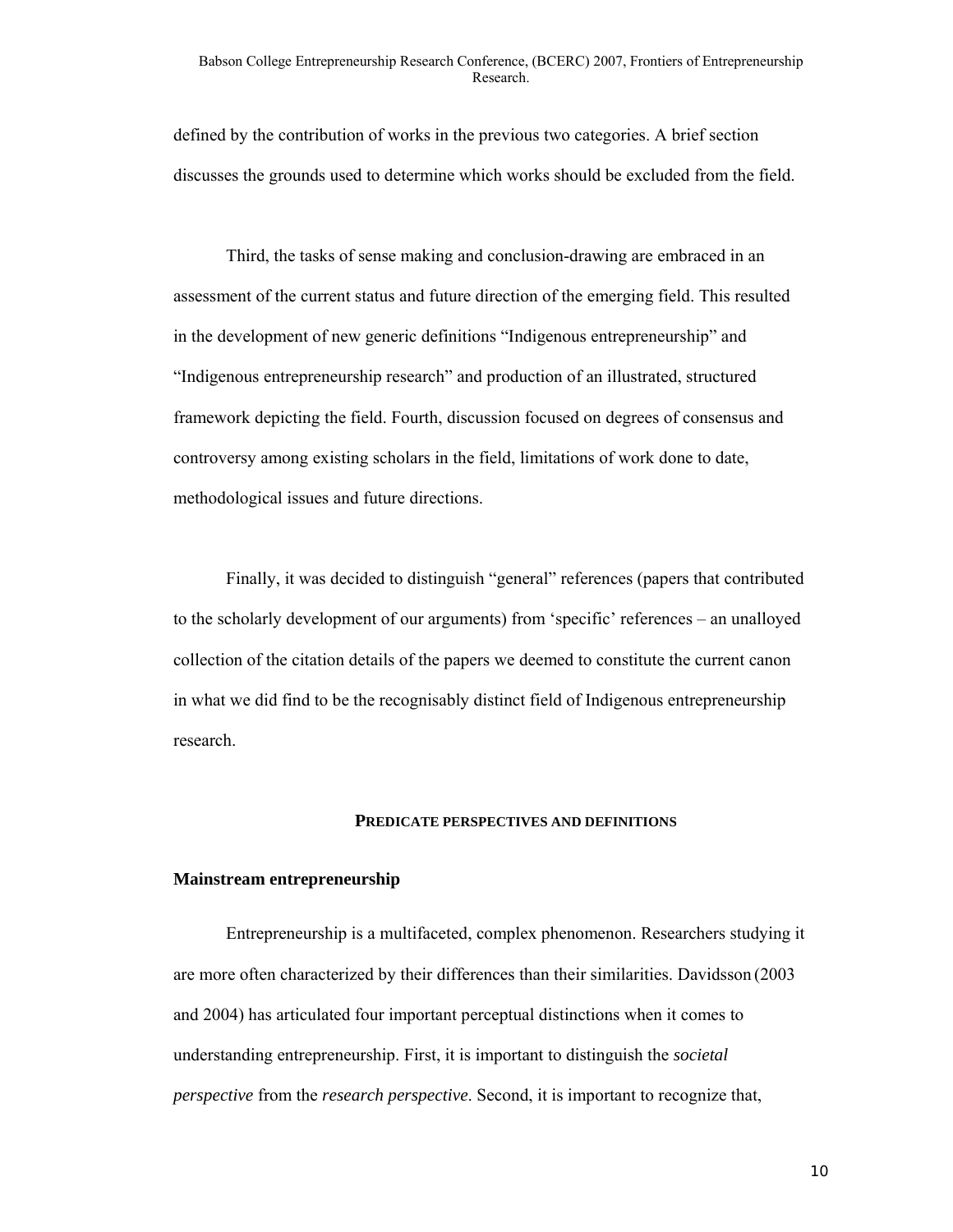within the research perspective, there are two major schools of thought: one focuses on the *emergence* and development of new organizations the other on developing an *opportunity*. Opportunity is a concept closely allied to implementation of an innovation: the derivation of economic benefits from the production of new relationships.

Emphasis on the newness of the enterprise itself is stressed in an article so well cited that it can be called seminal. Low and Macmillan (1988: 141) suggested that entrepreneurship – in practice as distinct from being a research field - should be defined as "the creation of new enterprise" whereas the purpose of entrepreneurship research should be to "explain and facilitate the role of new enterprise in furthering economic progress". They stressed that both micro and macro elements of the phenomenon should be studied at multiple levels of analysis. In contrast, emphasis on *the newness of what the enterprise does* is found in Shane and Venkataraman (2000: 218), another article of seminal significance. They retain an emphasis on novelty – the newness of economic activity – but relax the condition that a new enterprise must be created in order for an activity to be called "entrepreneurship".

*We define the field of entrepreneurship as the scholarly examination of how, by whom and with what effects opportunities to create future goods and services are discovered, evaluated and exploited.* Shane and Venkataraman (2000: 218),

Shane and Venkataraman stress that there is an essential distinction between specifically *entrepreneurial* opportunities and the larger set of all opportunities for profit – especially those concerned with enhancing the efficiency of *existing* goods, services,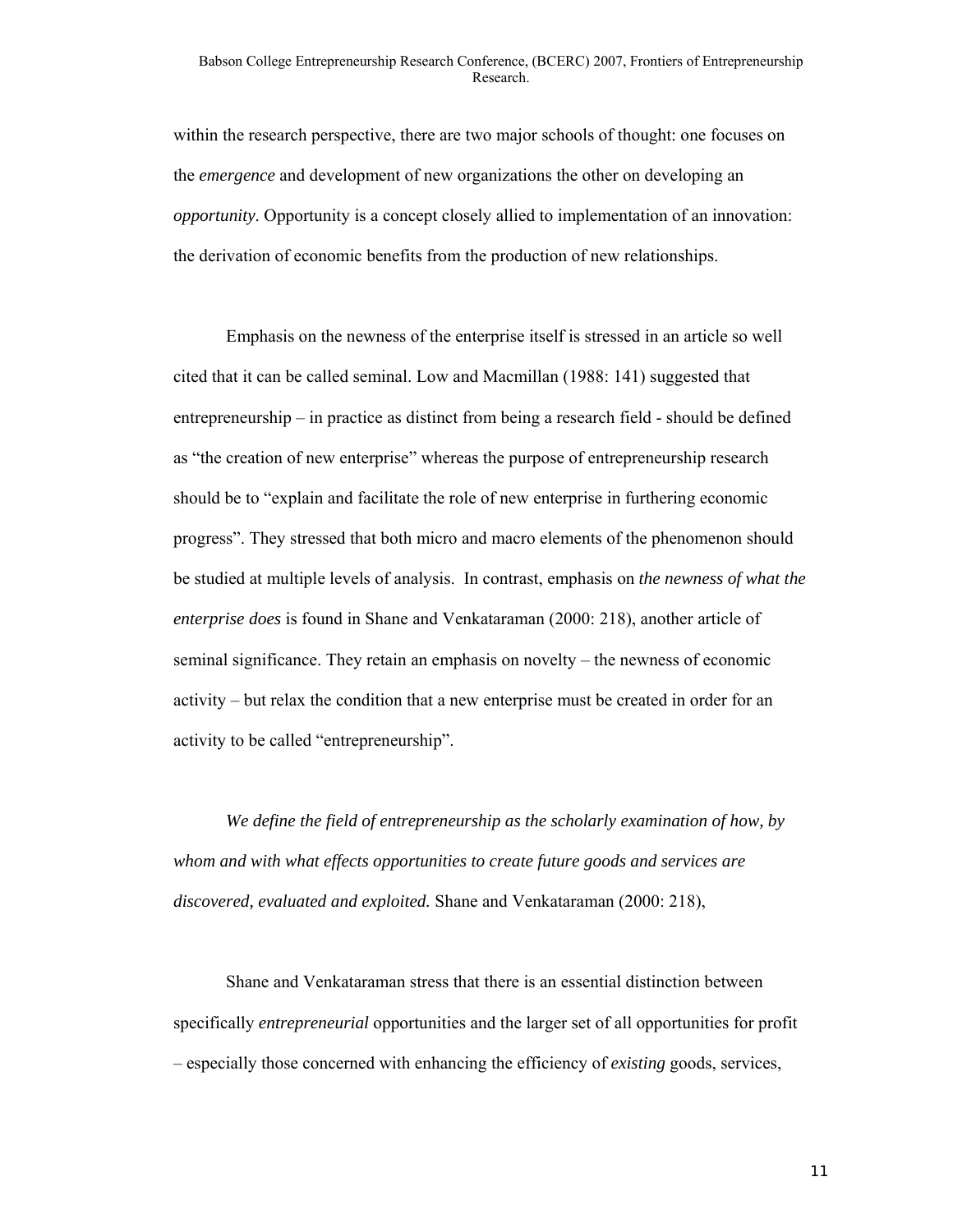raw materials and organising methods. The key difference is that entrepreneurial opportunities involve the discovery and evaluation of *new* relationships between means and ends. This is quite distinct from improvement or optimisation within existing meansends frameworks. Most management textbook tools, techniques and guidelines aim to help managers to do existing things better. However, entrepreneurial opportunities are not about doing existing things better: they are about doing entirely new and different things and/or achieving outcomes in entirely new ways.

Davidsson (2003) provides a succinct discussion of these two main streams in the entrepreneurship literature: the emergence perspective and the opportunity perspective. The first stream views entrepreneurship as organisational or firm *emergence* (Gartner 1993) where the evolutionary and dynamic aspects of entrepreneurship are crucial and the focus is on organising activities in a Weickian sense. The second stream essentially argues that entrepreneurship is about the discovery, evaluation and exploitation of *opportunities* (c.f. Shane and Venkataraman 2000). This literature emphasises entrepreneurship as a disequilibrium activity where opportunities are defined as 'situations in which new goods, services, raw materials, markets and organizing methods can be introduced through the formation of new means, ends, or means-ends relationship' (Eckhardt and Shane, 2003: 4). See Figure 1.

#### *-Insert figure 1 here-*

Figure 1 represents two main dimensions distinguishing the emergence view from the opportunity view. Dimension one is whether the actions involved in an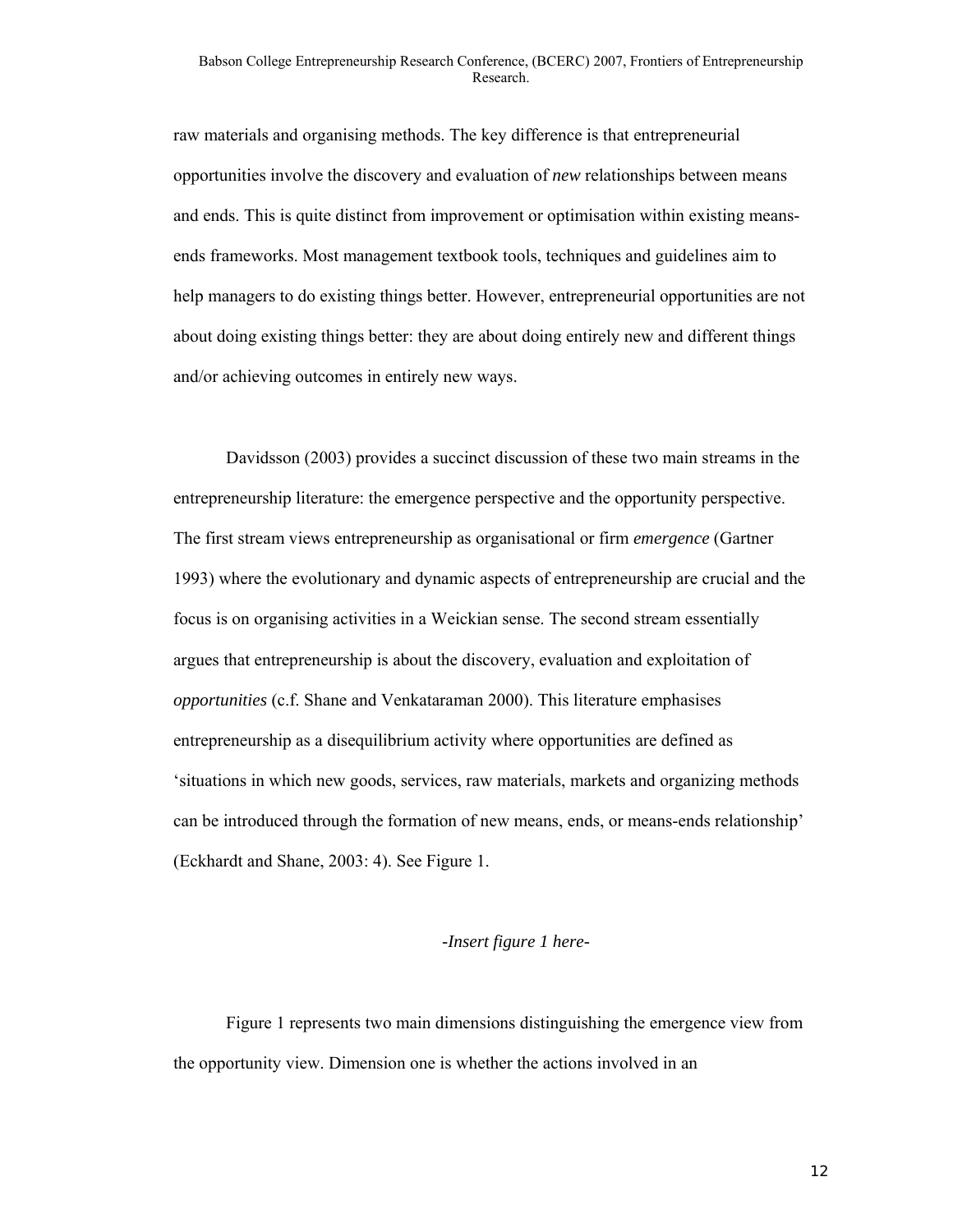entrepreneurial process are defined by creation and identification of new means and ends relationships or maximizing existing means and ends relationships. Dimension two is whether the context involves creation of new organizations or if entrepreneurship takes place in an existing organizational context. *A* is characterised by ventures whose essence is to be an innovative start-up that changes the competitive conditions within an industry and drives the market. *B* involves start-ups that do not change underlying competitive conditions within an industry or the fundamental forces that drive the operation of an existing market, but fill gaps in an existing market by maximizing existing means and ends relationships. *C* includes creation or identification of new means and ends relationships exploited in an existing organizational context, involving an existing organisation changing competitive market conditions by the introduction of new products, processes or production methods. The opportunity perspective embraces *A* and *C*. The emergence perspective embraces *A* and *B*. *D* is not entrepreneurship from either the opportunity or the emergence perspective but merely traditional management.

#### **Current attempts to define Indigenous entrepreneurship**

What exactly qualifies as a scientific field of inquiry? Kuhn (1962/1970a) relates all scientific inquiry into the collection of 'mere facts', whereas a body of *a priori* beliefs is often already implicit in the guidance of their collection. During the early stages of an inquiry, different researchers will confront the same phenomena, interpreting them in different ways until schools of thought are formed, coalescing a wide assortment of descriptions of the scrutinised phenomena into collections of special emphasis that are preparadigmatic in nature. Competing schools vie for pre-eminence until a limited few emerge, based upon their capacity to synthesize old and new, attracting greater numbers of potential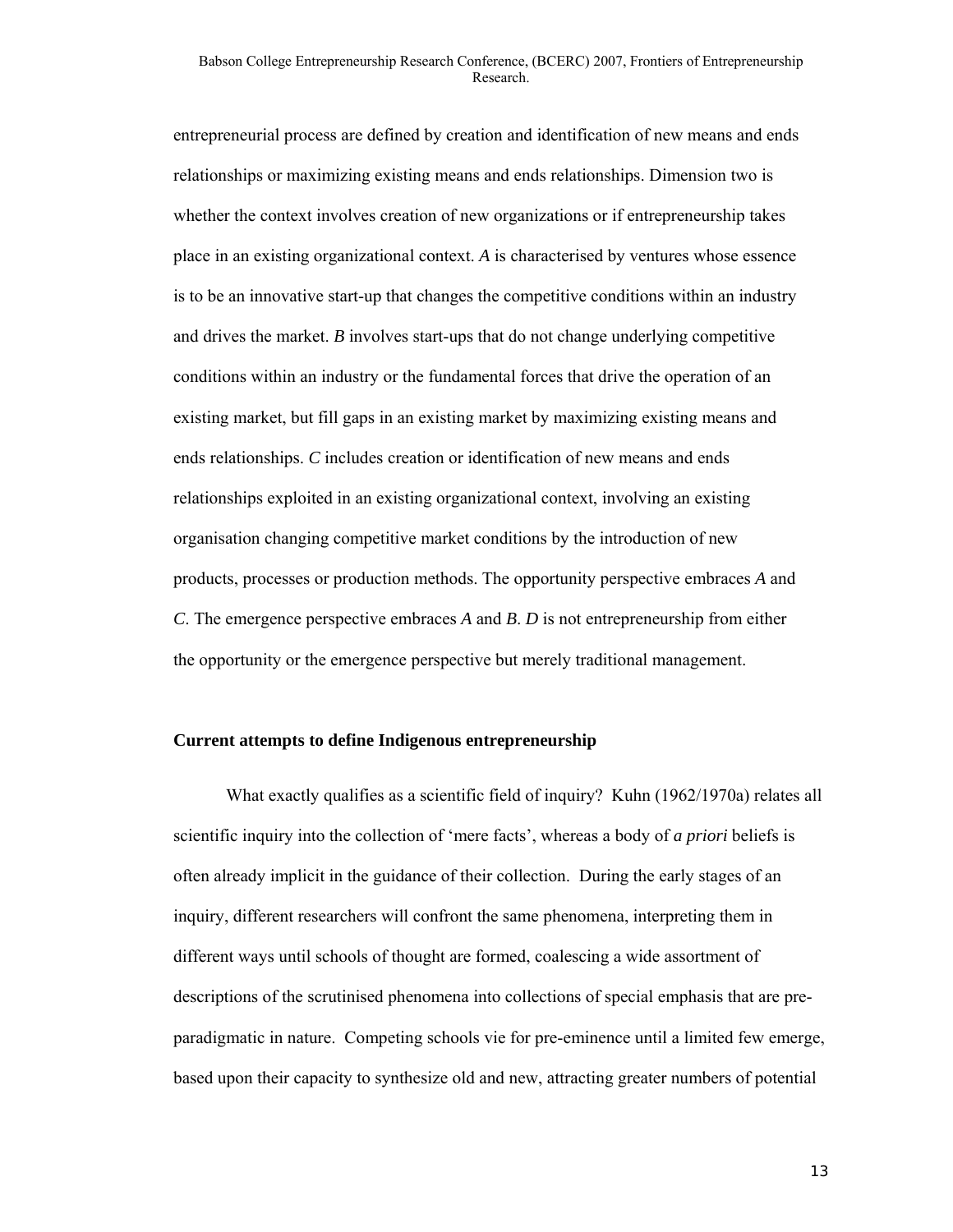scholars. These paradigms thus transform a group into a profession of practice that embraces some or all of the following items:

- i. The creation of specialized journals.
- ii. Formation of specialized research groups within larger fields

iii. Direct and indirect claims made to the designation of a special place within a field or curriculum (and designated research institutes or networks)

iv. The fact that members of the group need no longer build their field from scratch as a host of principles, justification of concepts, questions, and methods are already formed in order to galvanize research tracts.

v. Promulgation of peer reviewed articles intended for a select group of aligned scholars who are assumed to understand and relate to the work being advanced.

vi. Within the context of modern communications capacity, the appearance of discussion groups, blogspots and web sites hosting and disseminating scholarly research.

Thus a research paradigm guides and brings together the disparate and often unrealized elements of a special group's research. It is by these criteria that we seek to investigate the possibility of identifying and clearly proclaiming Indigenous entrepreneurship as a distinct sub-discipline of entrepreneurship and charting for it a preparadigmatic framework that distinguishes this field of scholarship from all others.

If Indigenous entrepreneurship is to be a field, it must also retain the parent discipline's emphasis on novelty: the *newness* of either the enterprise being built or the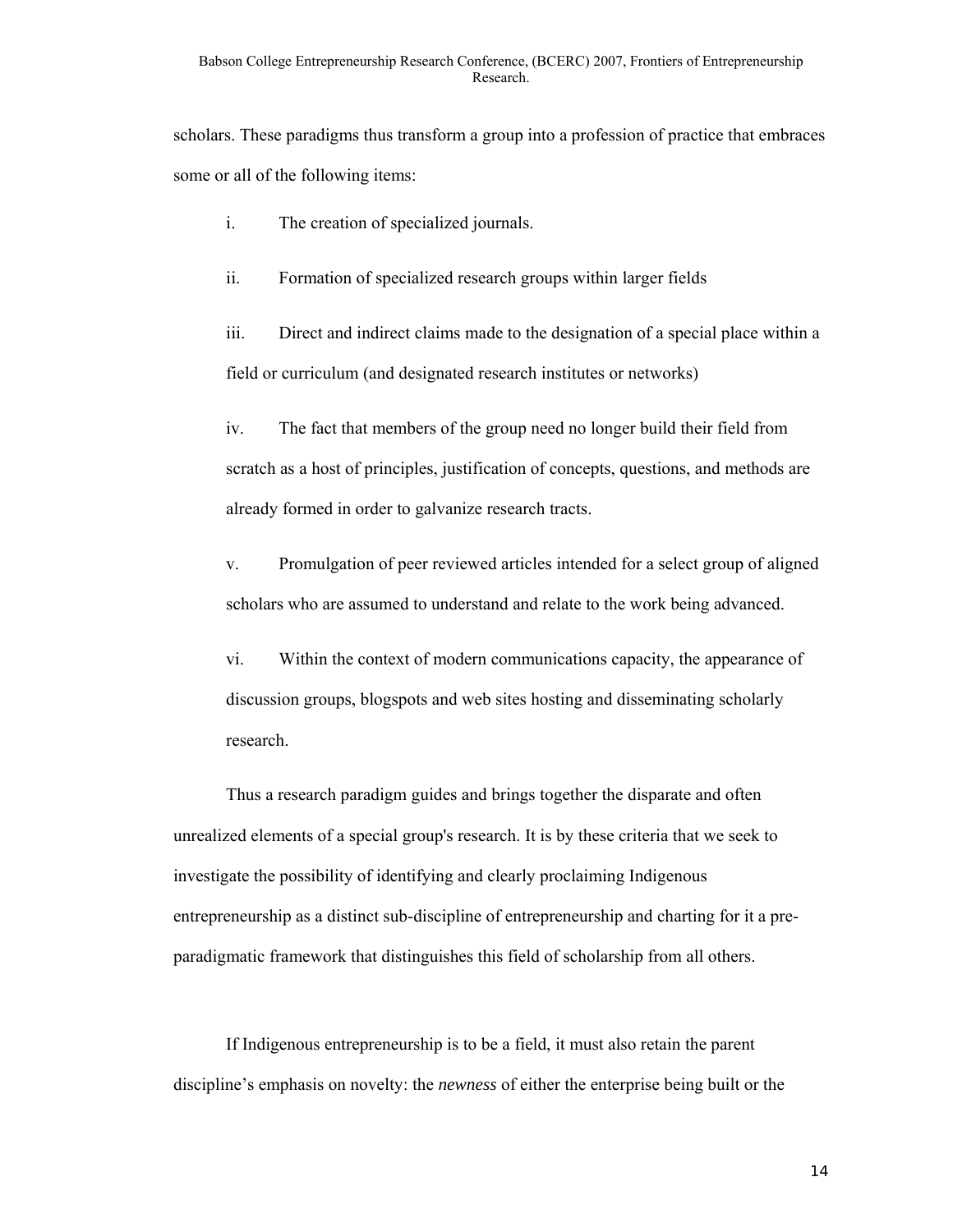#### Babson College Entrepreneurship Research Conference, (BCERC) 2007, Frontiers of Entrepreneurship Research.

opportunity being developed. The putative new field does not have to "take sides" and decide whether the opportunity perspective or organisational emergence perspective is the "true" heart of the parent field. Indigenous entrepreneurship, if it is to be a field, can and ought to embrace both perspectives. It can and should be about activities covered by boxes A, B and C, in figure 1. What can make it distinct as a field in its own right will be two things. First is the issue of 'whom'. Are Indigenous people sufficiently distinguished from mainstream entrepreneurial actors to warrant special attention? Their relative deprivation alone is sufficient to give a positive answer to this question. Second, comes the issue of 'what matters and for whom'. In mainstream entrepreneurship, the key thing that matters is the achievement, within the bounds of mainstream law and ethics, of a profitable outcome for the principal protagonists of an entrepreneurial venture. Indigenous contexts are markedly different. Depending on circumstance, culture, norms and other variables, Indigenous entrepreneurship may have to take account of a wider array of stakeholders and a wider variety of issues – particularly social impacts - than just the achievement of economic success by individual or firm protagonists.

#### **Who, exactly, qualifies as an "Indigenous" person?**

The convention observed in this paper is to use a capital "I" for every use of the word "Indigenous". Australia has two groups of Indigenous people: Aboriginals and Torres Strait Islanders. The basis of classification was given in a High Court judgment in the case of Commonwealth v Tasmania (1983) 46 ALR 625. An Aboriginal or Torres Strait Islander is a person of Aboriginal or Torres Strait Islander descent who identifies as an Aboriginal or Torres Strait Islander and is accepted as such by the community in which he or she lives. Essentially, various United States agencies also use self-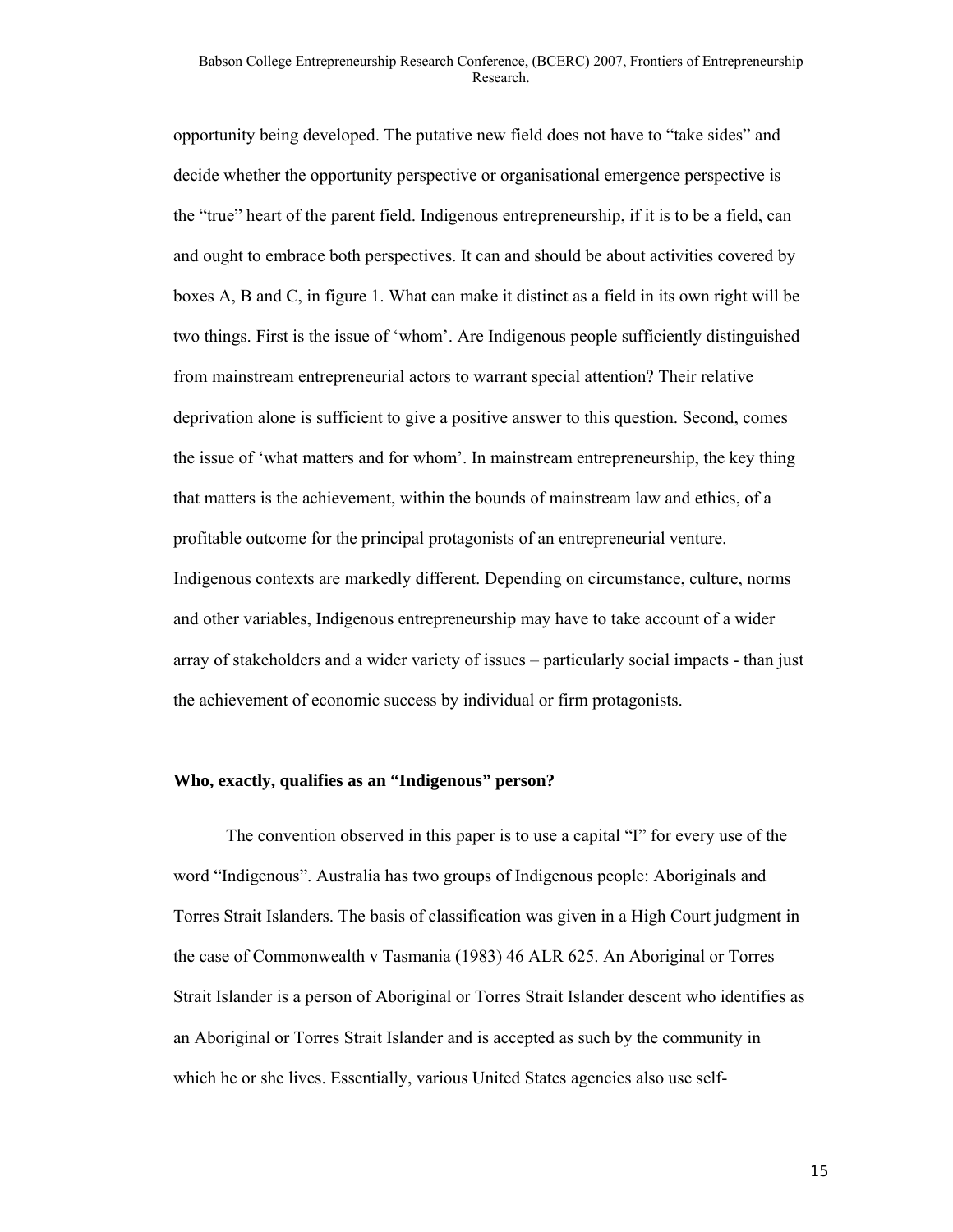identification to determine Indigenous status for members of the 500 Indian nations. Canada has three groups of formally defined Indigenous people. Rather than go to a taxonomic assembly of definitions from various international political jurisdictions we will defer our offering of a generic definition of an "Indigenous person", for research purposes, until after our consideration of the literature. In the actual world, far more important than how any scholar or government agency defines Indigeneity is the way Indigenous people define themselves.

The Australian example – and, it can be shown, all other attempts to define Indigeneity for legal or governmental purposes - illustrates that a very important definition of "Indigenous" is *self-definition* by individuals, groups and communities. For non-Indigenous majorities, one of the hardest issues to grasp comes at the highest level of community: the concept of nation. Many Indigenous people see themselves as members of a "nation" within a "state".

*A nation is a cultural territory made up of communities of individuals who see themselves as "one people" on the basis of common ancestry, history, society, institutions, ideology, language, territory, and often, religion. A person is born into a specific nation.* (Neitschmann 1994: 226)

*A state is a centralized political system within international legal boundaries recognized by other states. Further, it uses a civilian-military bureaucracy to establish one government and to enforce one set of institutions and laws. It typically has one*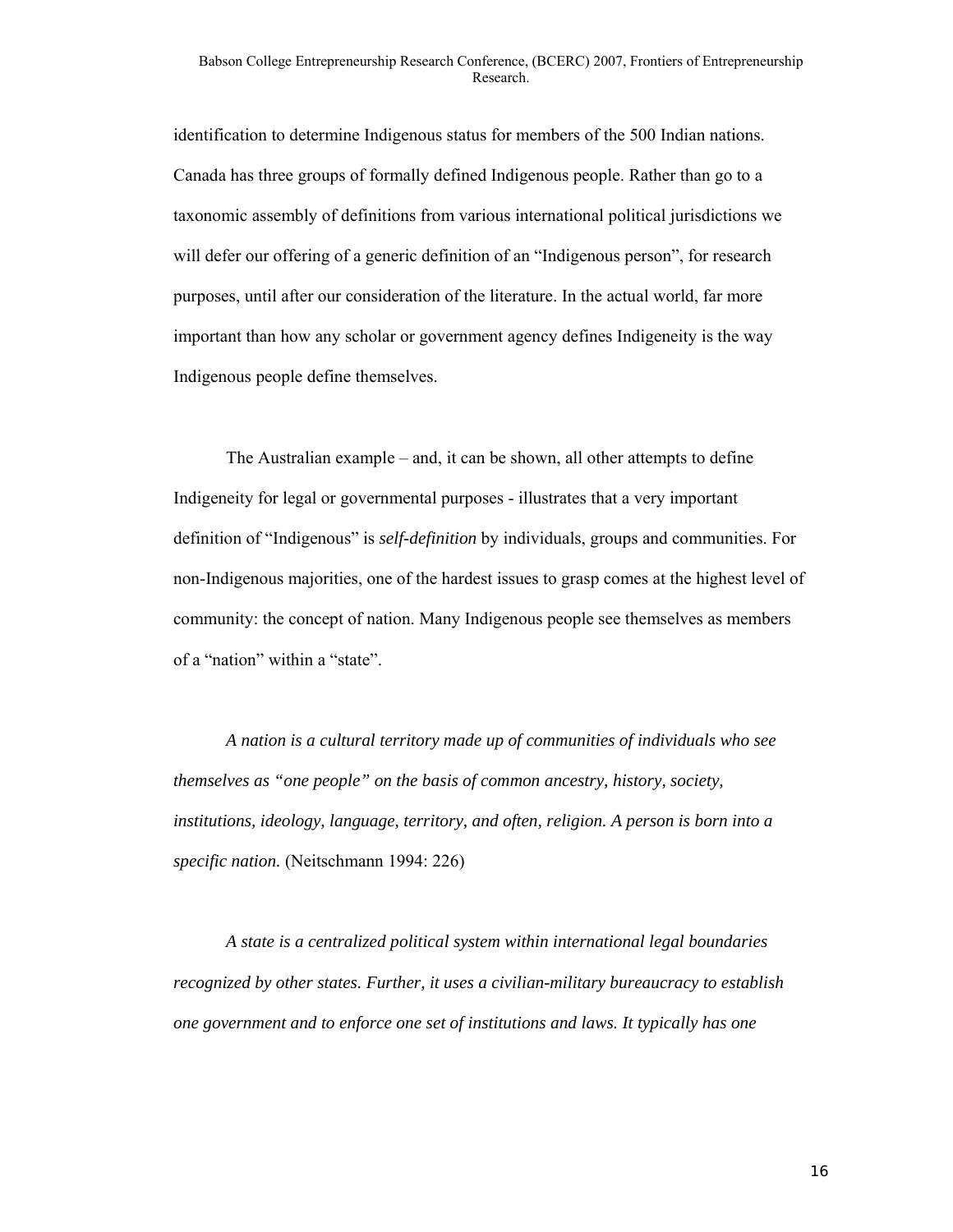*language, one economy, one claim over all resources, one currency, one flag, and sometimes one religion.* (Neitschmann 1994: 226).

Neitschmann is credited with the development of what has come to be termed "Fourth World Theory". This is the structured attempt to understand the situation of deprivileged original owners in lands now controlled by an alien hegemony - the essential concept of Indigeneity that underpins our literature search. Indigenous people are a dispossessed and disadvantaged minority living under a hegemony, which has much dissimilarity to their own social, economic and cultural traditions.

Hindle and Lansdowne (2005 and 2007) provide a definition of Indigenous entrepreneurship which has been adopted by the editors of the recently published *Handbook of Indigenous Entrepreneurship Research* (Dana and Anderson 2007: 9)

*Indigenous entrepreneurship is the creation, management and development of new ventures by Indigenous people for the benefit of Indigenous people. The organizations thus created can pertain to either the private, public or non-profit sectors. The desired and achieved benefits of venturing can range from the narrow view of economic profit for a single individual to the broad view of multiple, social and economic advantages for entire communities. Outcomes and entitlements derived from Indigenous entrepreneurship may extend to enterprise partners and stakeholders who may be non-Indigenous. Hindle and Lansdowne (2007: 9)*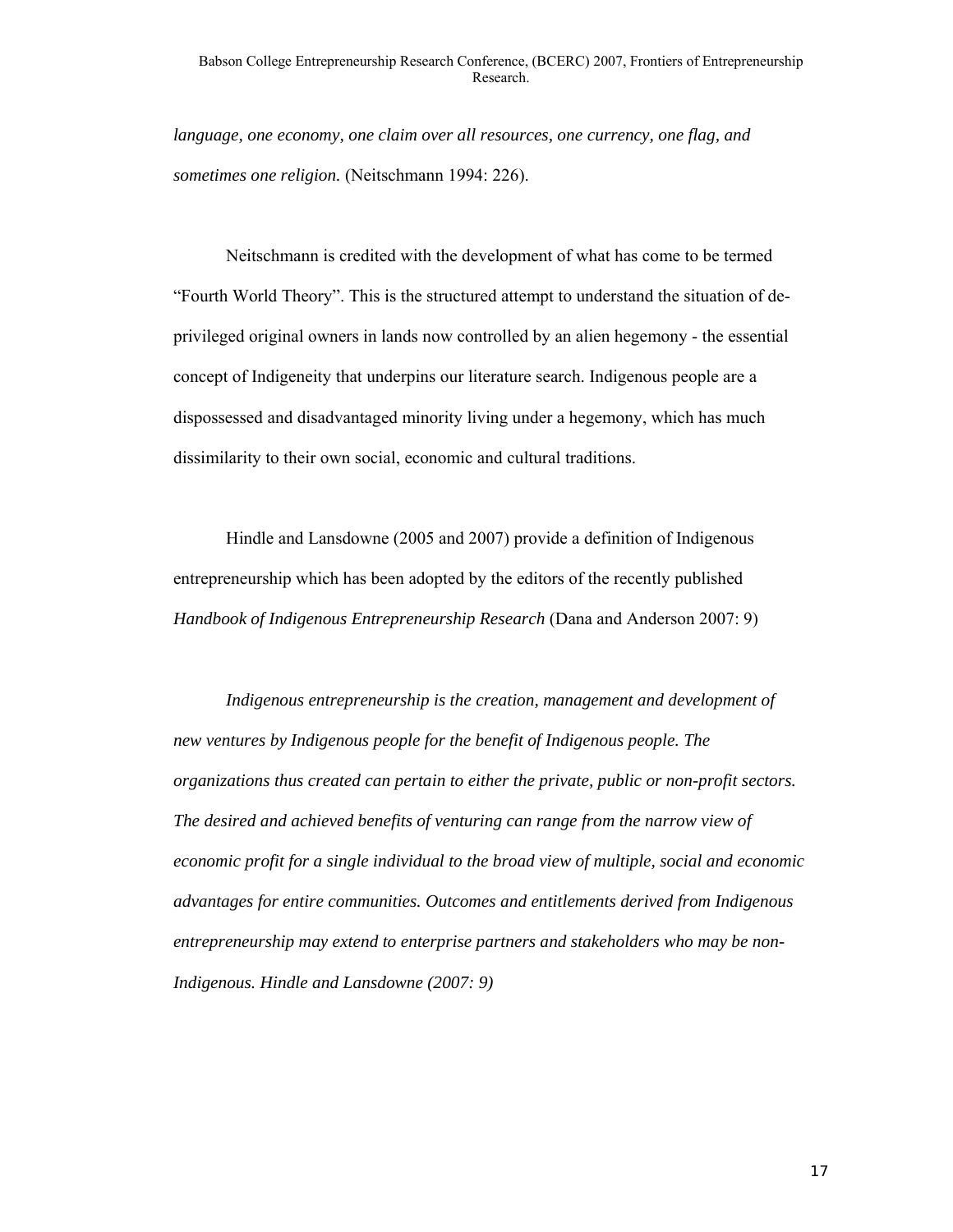It might be argued that this definition leans too much to the emergence perspective.

Foley (2000) provides an overtly opportunity-focused definition:

*The Indigenous Australian entrepreneur alters traditional patterns of behaviour, by utilising their resources in the pursuit of self-determination and economic sustainability via their entry into self employment, forcing social change in the pursuit of opportunity beyond the cultural norms of their initial economic resources.* (Foley 2000: 25)

While it is hard to interpret what is meant by the phrase "beyond the cultural norms of their initial economic resources", it is clear that here is an emphasis on opportunity development with a strong emphasis on overcoming disadvantage through creative, novel economic activity. The important thing is not the differences between these definitions (and others that could be cited), it is their common ground. Both these definitions and others offered throughout the literature (see reference section of his paper, *passim*) stress the importance of *new* economic enterprise, by and for the benefit of Indigenous people as a means of overcoming disadvantage through active participation in the global economy on a competitive business-based basis. All definitions insist that factors – particularly cultural and social norms - associated with 'Indigeneity' are so important that much of the received wisdom of mainstream entrepreneurship may well be inapplicable in Indigenous circumstances.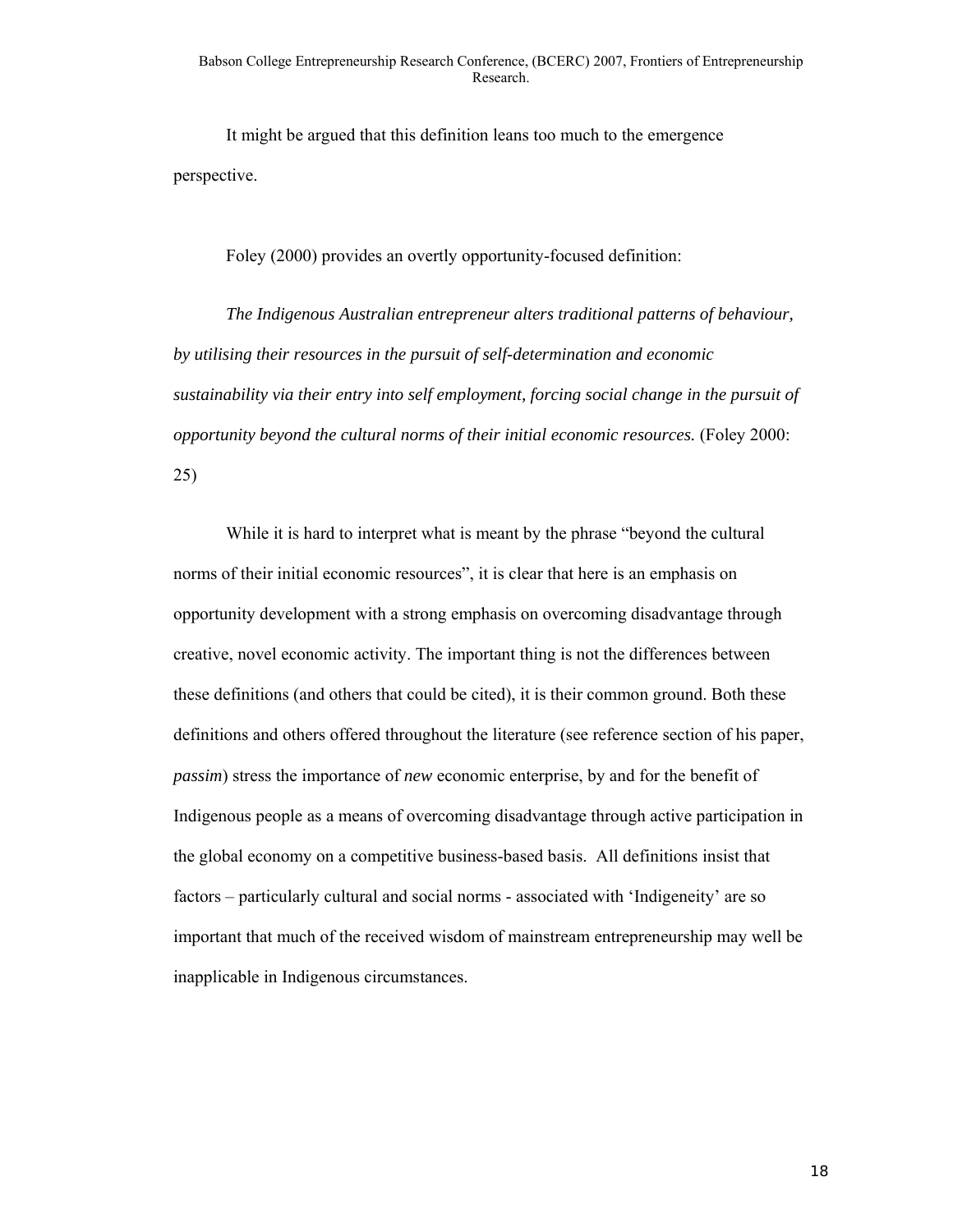## **LITERATURE COLLECTION AND CLASSIFICATION: WORKS IN THE FIELD OF INDIGENOUS ENTREPRENEURSHIP RESEARCH**

Using the search strategy outlined previously, 102 papers were produced for classification and analysis. The authors scrutinised each of the papers and highlighted the main points, issues and concepts in a literature classification matrix (*see table 1*) reproduced below. Ambiguous classifications and categorizations were resolved through careful deliberation between the authors (Davidsson and Wiklund, 2001). The matrix contains some self-evident column headings. "Date" is the date of publication. Another obvious column names the author or authors of the work. (The reference section contains full citation details for each work listed in the table). "Type" indicates whether a work is theoretical (coded "T") or empirical (coded "E") or both (coded "T&E"). Four column headings warrant more detailed explanation.

#### **Three principal categories of works in the canon**

Since our study was focused on defining a field, our principal categorisation variable indicates the extent to which a work concentrates on the task of field definition. Hence, the second column is coded "Cat" is short for "field defining category". There are three principal categories, labelled, F1, F2 and F3 (where F is short for "field definition"). Works that belong to the "F1" category are those that have, as a principal objective, the attempt to conceptually map or define the boundaries of Indigenous entrepreneurship as a unique field of research or as a noteworthy sub-field. These works often postulated theoretical assumptions on what Indigenous entrepreneurship currently entails or how the field should develop and they may or may not have had empirical as well as conceptual components. Of the 102 works considered, 8 papers were designated as those that were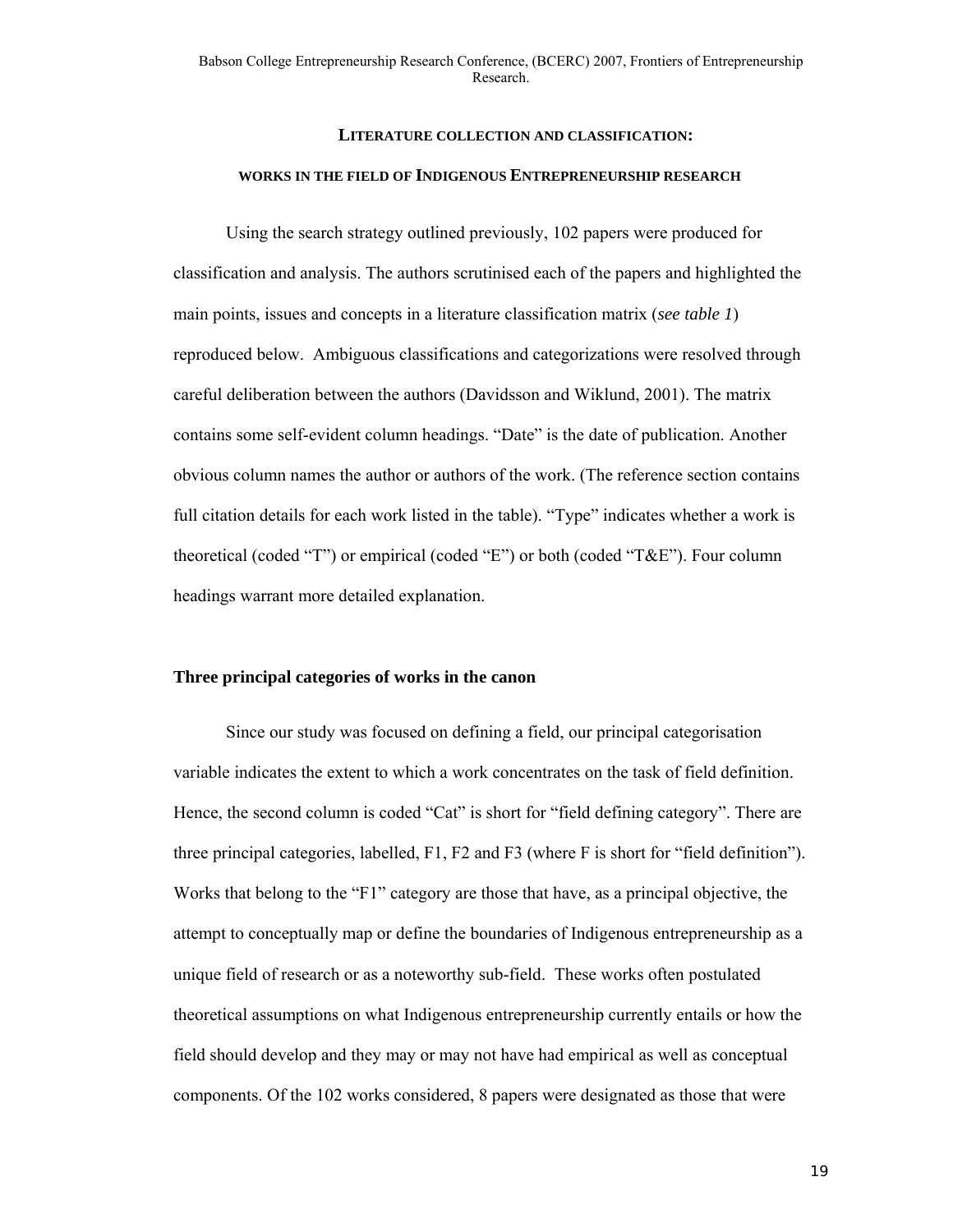#### Babson College Entrepreneurship Research Conference, (BCERC) 2007, Frontiers of Entrepreneurship Research.

directly focused on defining the phenomenon of Indigenous entrepreneurship. Works classified "F2", were those that considered, discussed, or presented theoretical or empirical data on Indigenous entrepreneurship, but were not directly or principally focused upon defining the field. Of the 102 papers considered, 17 papers fell into this second category. These papers were viewed as extremely important to the development of entrepreneurship within the Indigenous context as a distinct field of research by the authors. Together, works coded F1 or F2 addressed the question: What are key issues, terms, boundaries and variables associated with entrepreneurship in the Indigenous context? They were works interested in discovery of quantitative or qualitative data on Indigenous entrepreneurship, that lead to evaluation of best practices and processes for fostering successful entrepreneurship in the Indigenous context. They were works giving considerable attention to assessment of entrepreneurship as a tool for development.

Works coded "F3" do not directly attempt to define or map entrepreneurship in the Indigenous context but belong to the field as defined by works coded "F1" or "F2". These works can be generically summarised as follows.

- They explore Indigenous issues with indirect reference to new venture creation or Indigenous entrepreneurship as a potential tool for forwarding the goals of Indigenous people.

- They address issues that are regarded as important or key to the development of the research field of Indigenous entrepreneurship, but do not speak directly to Indigenous entrepreneurship, per se, such as land, resources, cultural integrity, self-determination, governance, education, and dealing with disadvantage.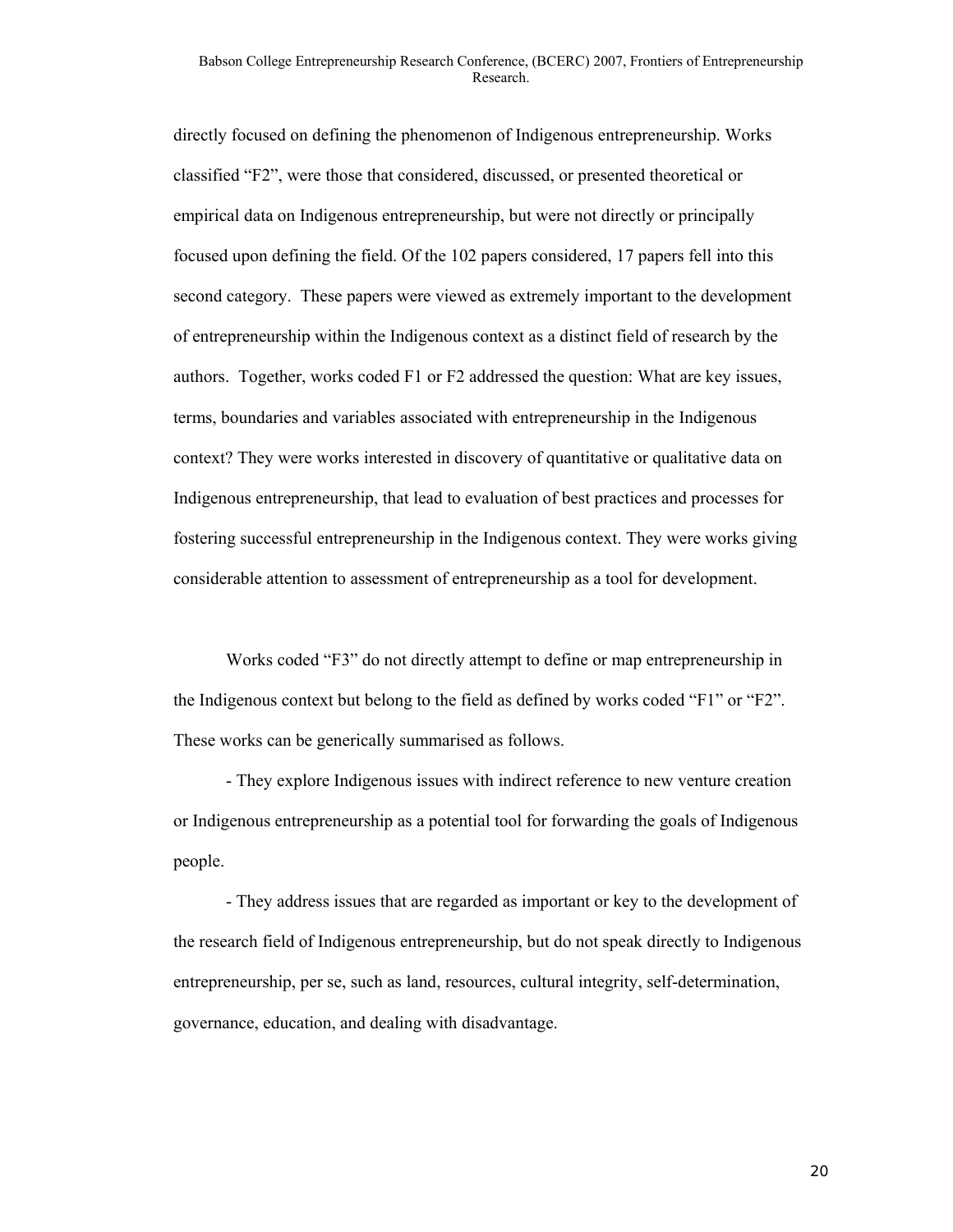- They discuss, recommend or evaluate policy or historical factors that pertain to the development issues faced by Indigenous people.

Of the 102 papers considered, 44 papers fell into the F3 category.

The matrix is arranged with F1 works listed first and not in date order, but ranked with respect to the volume of the paper that specifically addresses the issue of field definition. F2 works are listed next in reverse date and alphabetical order, as these works were much more difficult to rank due to their content. F3 works are also listed in reverse date order.

Principal themes and key concepts

The authors began the classification task with unfettered listing of prominent concepts, issues and arguments derived or inferred from specific instances and contexts within the literature. This process involved copious note taking upon reading each work and identifying all main themes, issues, and concepts found, and then cross referencing them. The results of this exercise produced a high volume and wide range of non-coded descriptive material. Several rounds of concept comparison, amalgamation and coding followed in a search for maximum conceptual parsimony for the purpose of systematic description and classification of works (see table 1, below). Five principal themes emerged.

(1) Defining the field of Indigenous entrepreneurship – coded "Def"

Given the nature and mission of this study, this theme was determined a priori. It is the indicator of whether a work contains significant content concerning the definition of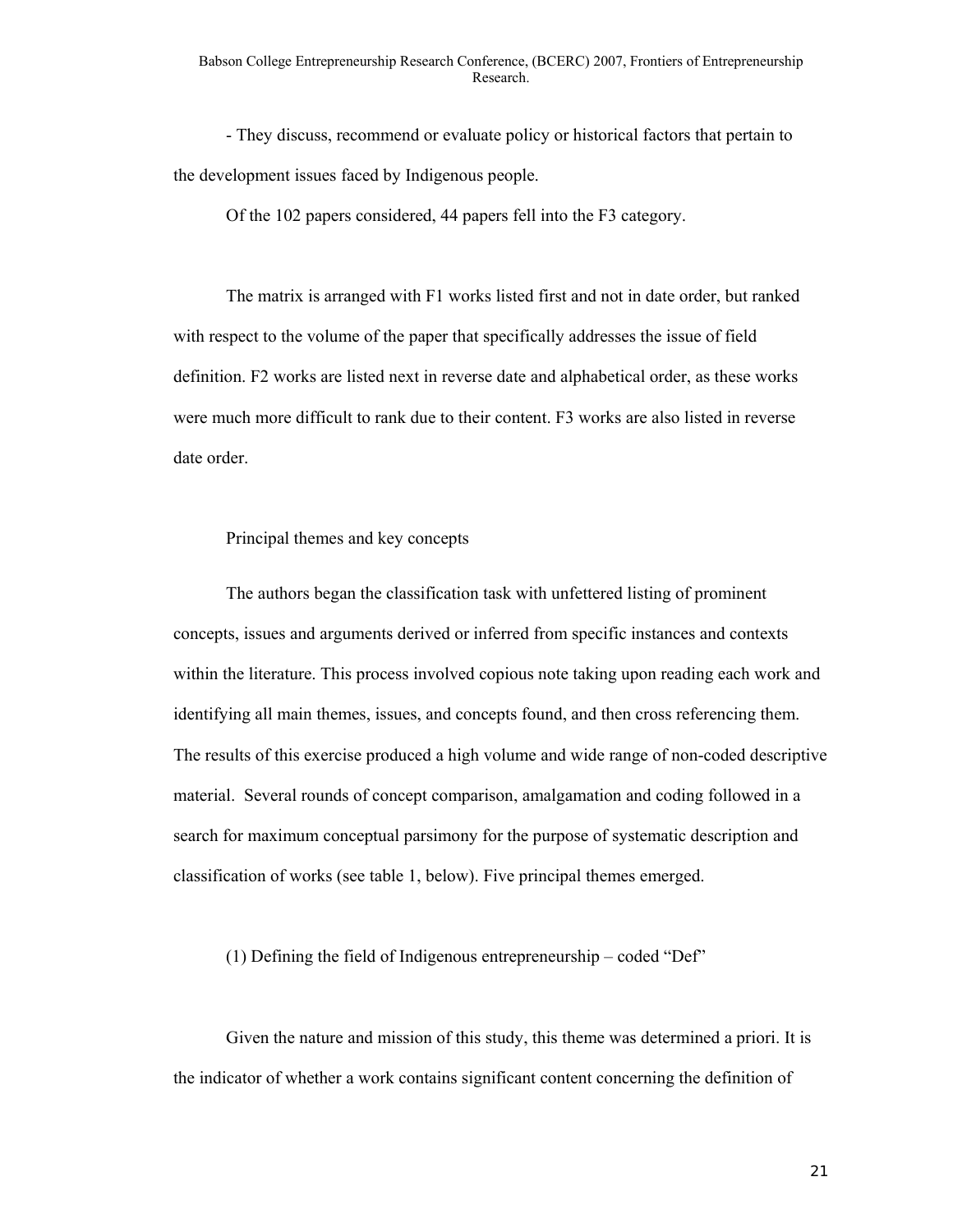Indigenous entrepreneurship as a distinct field of practice and/or research. Four fundamental, distinct themes were discovered *a posteriori* using a range of content analysis and textual coding techniques.

(2) Culture and social norms – coded "CSN"

(3) Entrepreneurial capacity (relevant skills, experience and education) – coded "Capacity"

(4) Organizational drivers and constraints (institutions and governance) – coded "Org"

(5) Land and resource issues – coded "Land"

The term 'key concepts' as used in table 1 (below) embraces material emphasis that authors placed on various aspects of themes (2) to (4). For instance, a particular paper might be significantly concerned with the way Indigenous governance (subset of the "organization" theme) influences Indigenous entrepreneurship.

#### Unit(s) of analysis

The literature classification matrix utilises five units of analysis to distinguish the principal economic actor – the *doer* of the entrepreneurship - with which the work is predominantly concerned. They are: individuals (coded "Ind"); Groups or Firms (coded "Gr/Fi"); Institutions (coded "Inst"); communities (coded "comm.") and multiple units of analysis (coded "multi"). If a study merely mentioned several units of analysis but really substantively concentrated on only one, then the "multi" coding was not used. If the study seriously discussed or examined more than one unit of analysis, then the coding "multi" was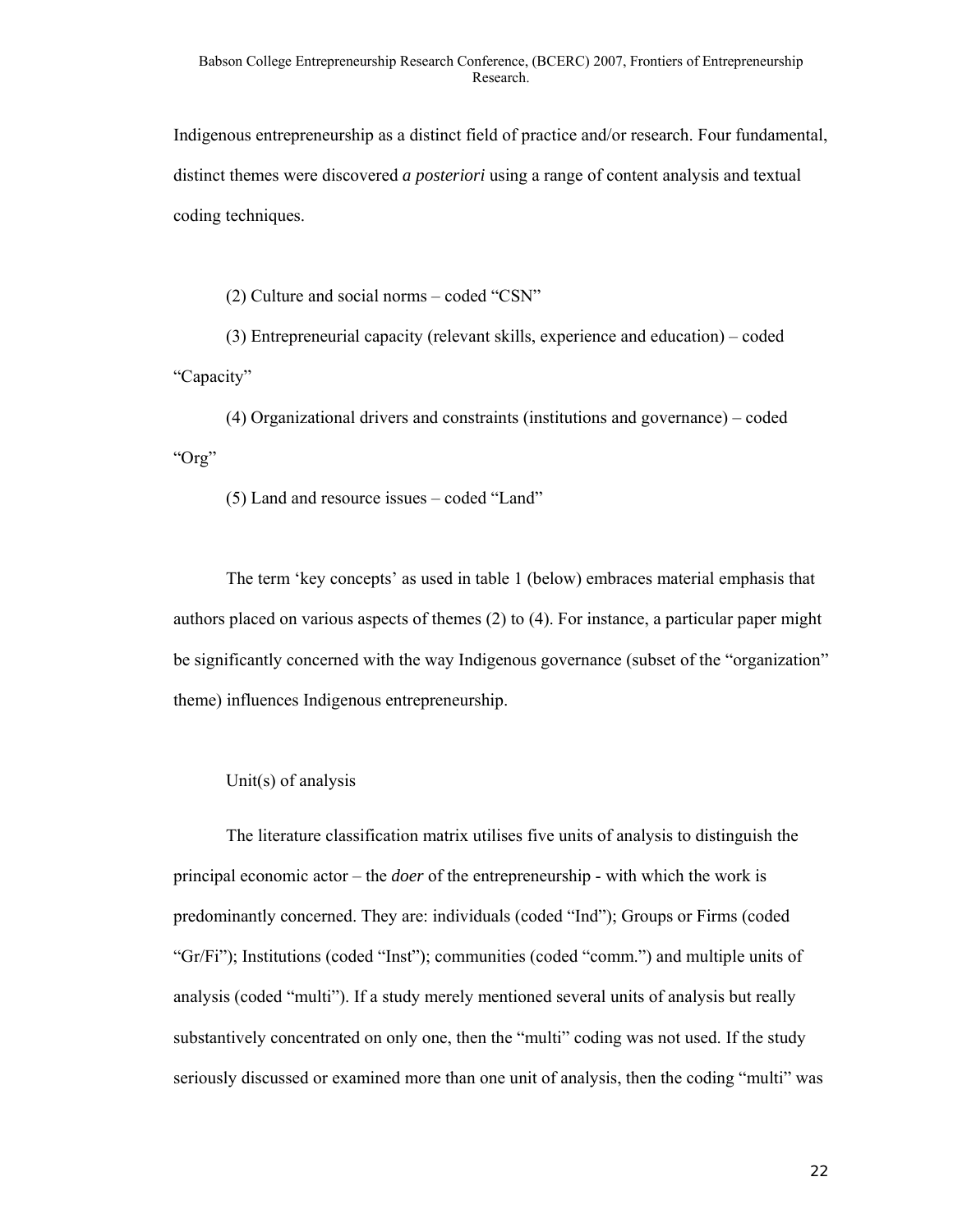used. The category of institution was used where our classification of "community" includes the ultimate plurality of "nation" (viz. Neitschmann 1994: 226).

#### **Studies considered but excluded**

Works that made reference to Indigenous circumstances but had no direct reference to entrepreneurship or its development potential were excluded as were works that had a lot to say about entrepreneurship but in contexts that die not fit the definition of "Indigenous" as discussed and developed in previous sections of this paper. Literature that was judged redundant or published in dual locations was also screened out. Finally, papers that addressed core or peripheral issues entailed in the phenomenon of Indigenous entrepreneurship were dropped if they did not add significant intellectual value in a manner compatible with the formal notion of "research". In other words, these tended to be papers that merely *reported* acts of or issues in Indigenous entrepreneurship but did not analyse them in any scholastically meaningful manner. Of the 102 papers considered, 33 were dropped on these grounds.

The result: a literature classification matrix

*--Insert Table 1 here –* 

# **LITERATURE ANALYSIS: WHAT ARE THE GENERIC FUNDAMENTALS OF THE FIELD?**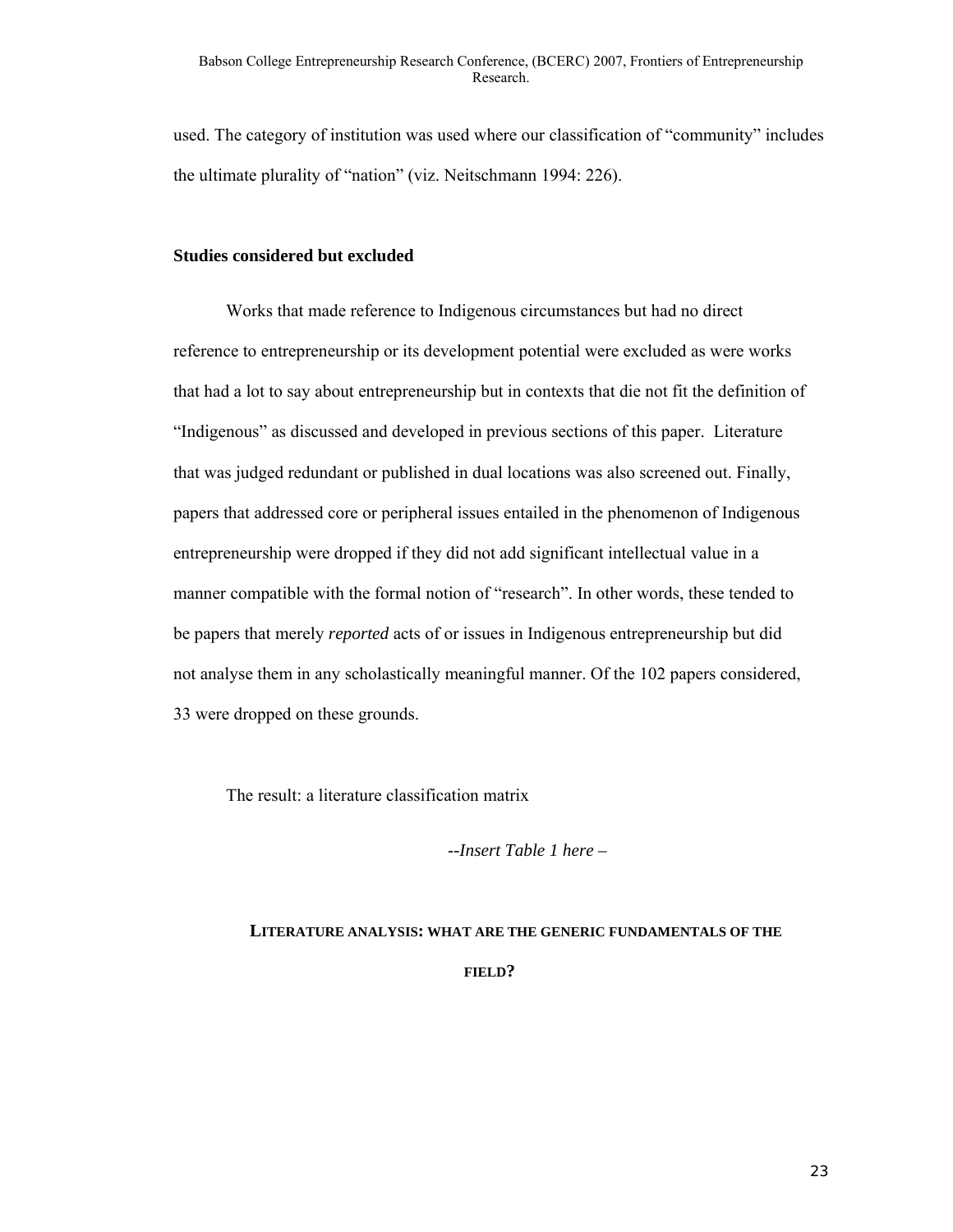#### Salient features of the literature

The frequency data illustrated in table 2 below was gathered by counting the incidences of appearance for each of the major categories of analysis found within the works that constitute the canon listed in the reference section of this paper and classified in table 1. A subsequent examination of publication features dealing with location and quality of journals was also conducted.

#### - *Insert table 2 here –*

These results highlight some interesting features of the canon. First, over 50 percent of works focus on "community" as a theoretical or empirical unit of analysis. The next most common unit of analysis, the "individual" only appeared in 21 percent of the works. Second, the principal theme, "Culture and social norms", appeared in just over 50 percent of works, while "Capacity" and "Organizations" followed with 40 percent and 36 percent respectively. Third, 74 percent of the "Type" of works are theoretically based, 47 percent were empirical, and of these, the majority of those that could be defined as having a specific method were case studies, at 36 percent. Finally, the authors detailed and recorded the origins of all the works included in the "Canon" and then by using a multi-faceted journal quality list (JQL), found that the majority of the works (36 percent) hailed from unranked journals, and that only a fraction of these papers were housed in A-grade (7 percent) or B (16 percent) ranked journals.

Definitions resulting from the literature review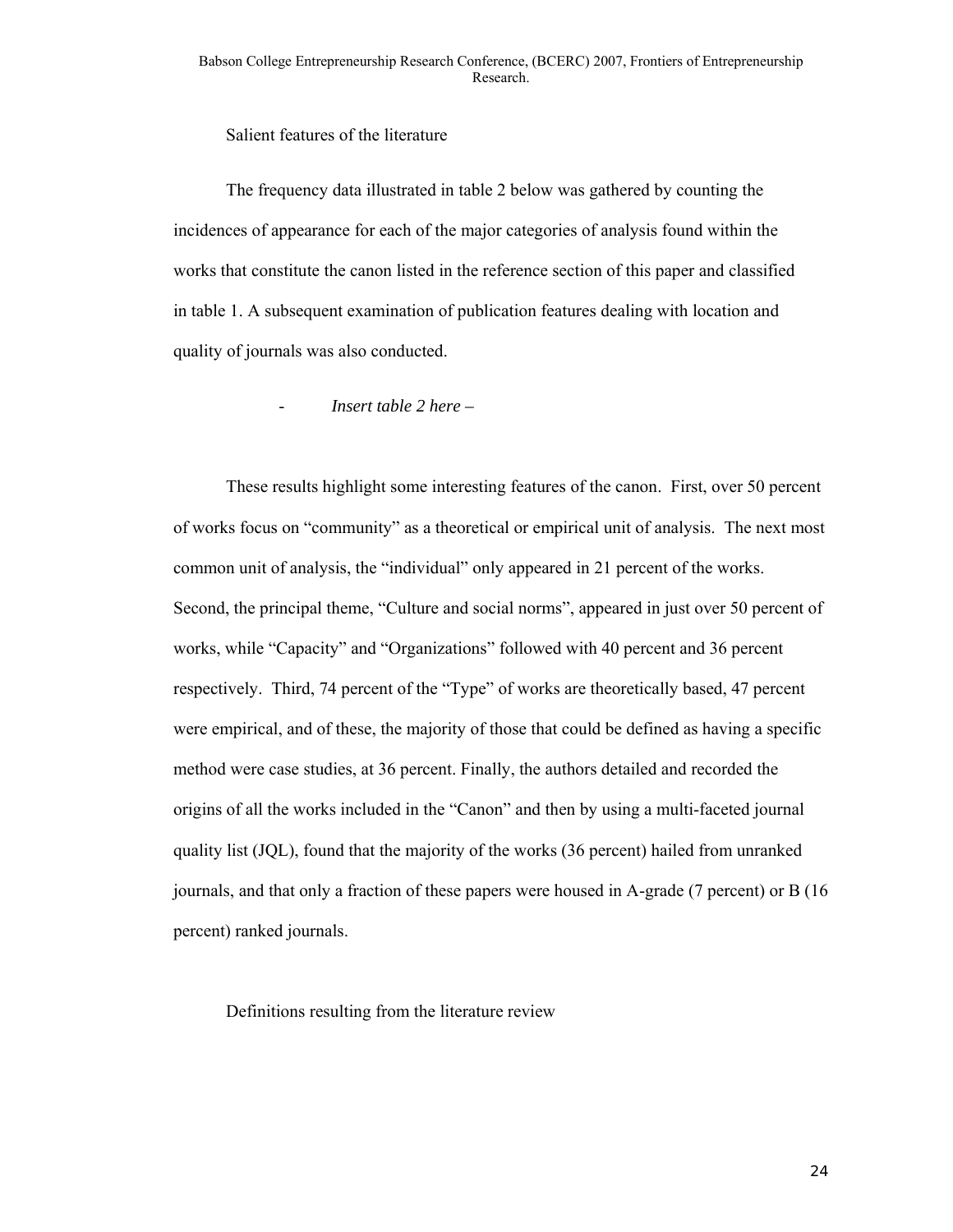As a result of the literature review we offer the following formal definitions.

*Indigenous people are individuals, groups, communities or nations who reside as disadvantaged minority citizens or non-citizens of a mainstream polity, which, through the success of physical and cultural invasion, has come to dominate them in lands they once controlled or who have been displaced by the dominant hegemony from lands they once controlled.* 

*Indigenous entrepreneurship is activity focused on new venture creation or the pursuit of economic opportunity or both, for the purpose of diminishing Indigenous disadvantage through culturally viable and community acceptable wealth creation.* 

*Indigenous entrepreneurship, as a research field, is the scholarly examination of new enterprise creation and the pursuit of opportunities to create future goods and services in furthering economic progress by redressing key issues of the disadvantage suffered by Indigenous people.* 

There are several issues raised by these definitions that we reserve until the discussion section of the paper.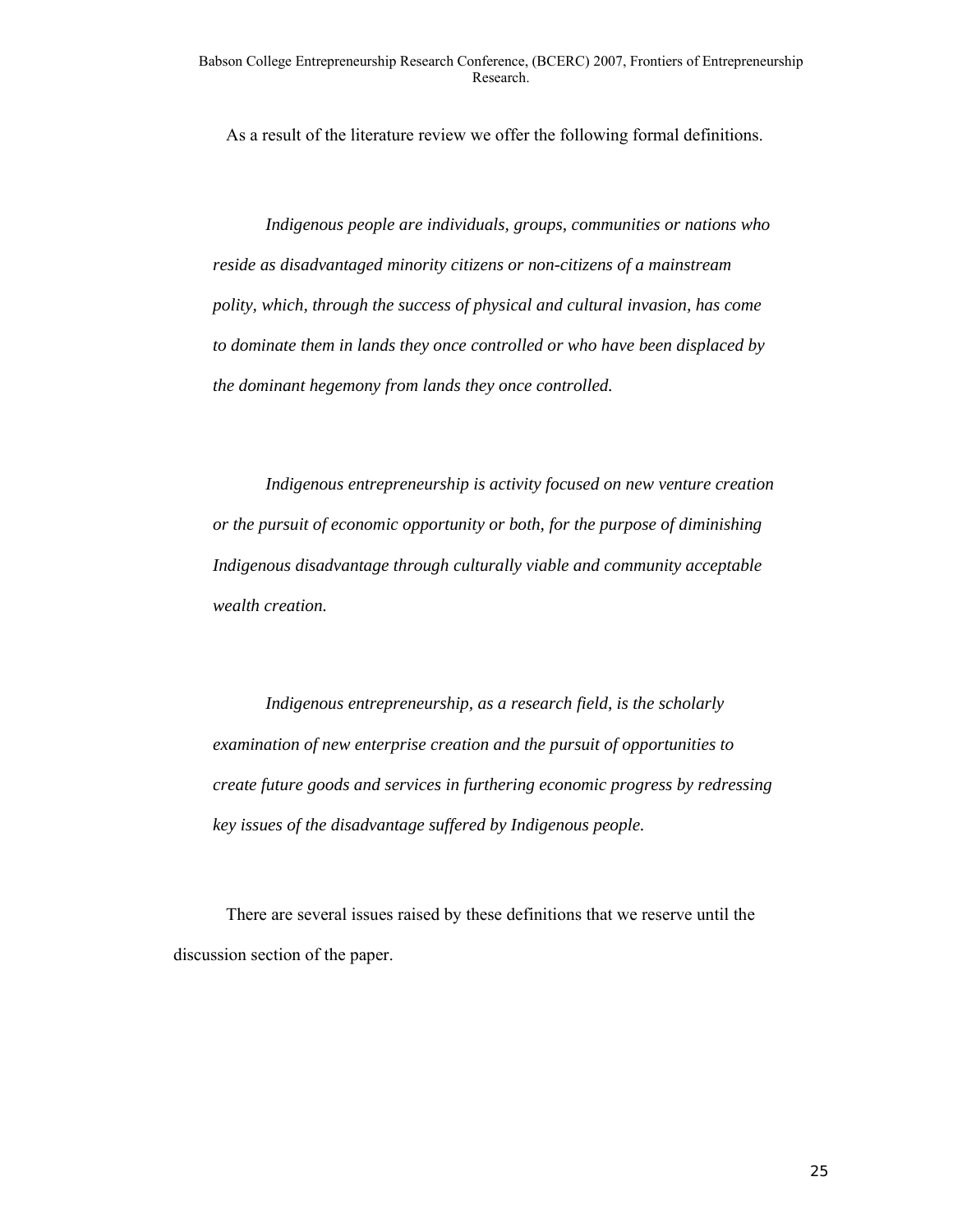A formal framework of the field of Indigenous entrepreneurship research: figure 2 presents the field of Indigenous entrepreneurship as a formal framework.

#### *-- Insert Figure 2 here –*

The framework represents a distillation of the literature into four categories, 1) the level of analysis used to analyse entrepreneurial actors, 2) the motivating agenda behind the phenomenon, 3) principal themes emerging from the research, and 4) the emerging themes that formalize the principal themes. What this graphic clearly illustrates is that by and large, research conducted in this field has been driven by one overarching dominant agenda: the need to redress multiple aspects of disadvantage relative to the colonial societies that Indigenous people now find themselves enveloped. In effect, the process of invasion and cultural domination has attenuated, and in some instances, truncated generations of cultural knowledge transmission that is bound within the ecological connection that Indigenous people commonly share with the lands they once inhabited, resulting in a loss of spiritual and traditional aspects of their identity (Berkes, 1999). This theme of disadvantage is underpinned by the need for building economic capacity (independence) to regain the political and social control that is required for establishing self determination and the ability to travel multiple pathways: both past and future.

The entrepreneurial actors involved with this transformational activity of redressing Indigenous disadvantage are measured using multiple units of analysis on many levels of inquiry. Thus studies are focused upon individuals, groups/firms, communities, institutions, nations, or multiple aspects of some or all of these levels of analysis. Upon closer scrutiny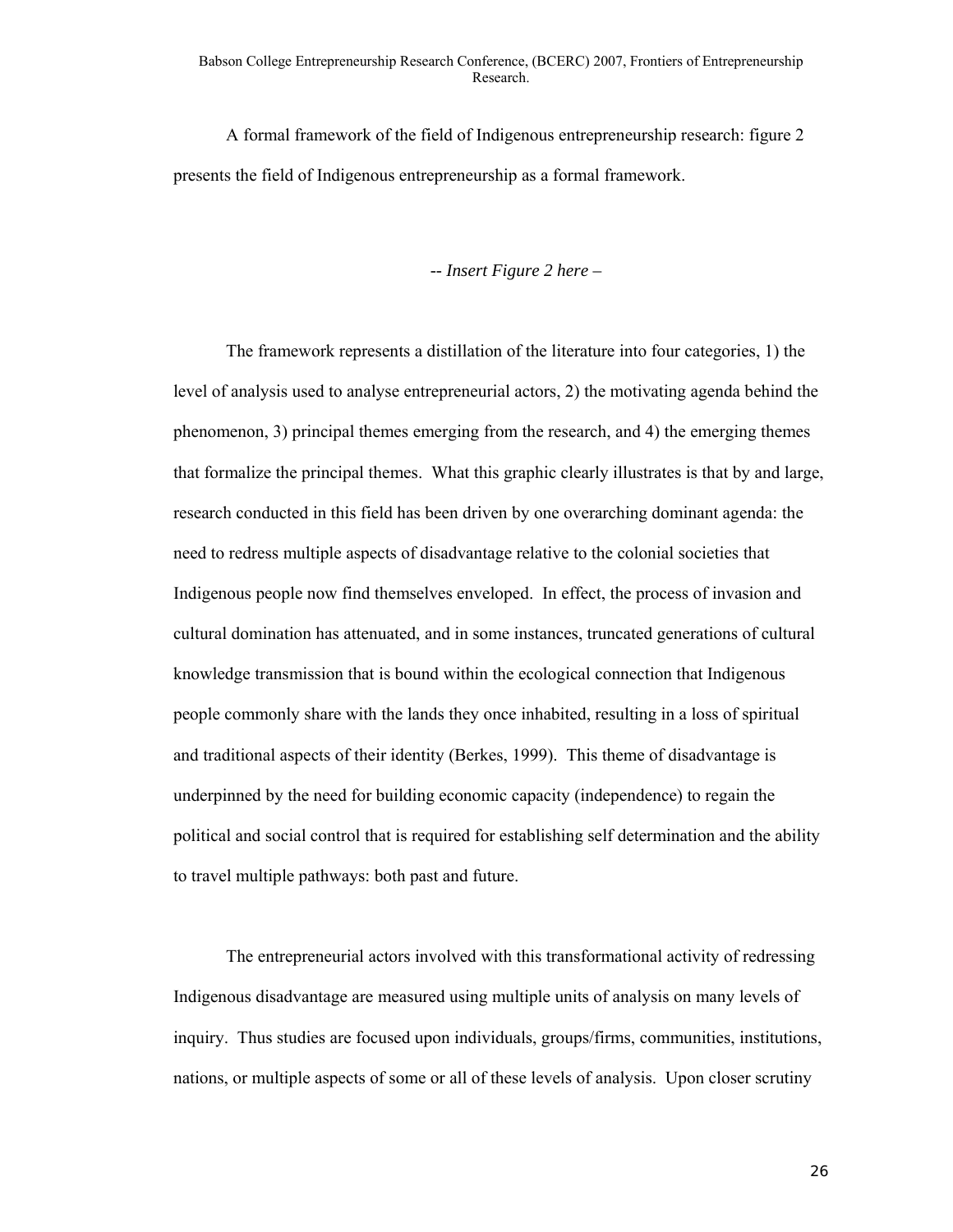#### Babson College Entrepreneurship Research Conference, (BCERC) 2007, Frontiers of Entrepreneurship Research.

of the levels of analysis used in these studies, an important feature of Indigenous entrepreneurship emerges. We classify and define this prominent feature as the 'degree of Indigeneity' attached to the entrepreneurial actors involved. This aspect of 'Indigeneity' can be assessed in two ways: 1) how strongly Indigenous factors relating to the dominant agenda affect the venture or opportunity involved with an entrepreneurial endeavour, and 2) to what extent is any Indigenous venture involved with mainstream actors. These two factors do not express a dichotomy, but instead, offer keen insight into the mindset of Indigenous entrepreneurial actors that distinguishes them from all others: whether or not and to what level venturing is a for profit exercise involving the dominant agenda and to what extent does involvement in the global economy allow the pursuit of this agenda *on their own terms*  (Hindle and Lansdowne, 2005). In simple terms, how can and through what measures can Indigenous people, groups, communities, or nations operate within both worlds to achieve their multiple goals?

The achievement of these goals is overshadowed by four principal themes within the literature: 1) culture and social norms, 2) education and the fostering of general and specific skills required for venturing, 3) organizational drivers and constraints and 4) land and resources. These principal themes are built upon the foundation of emerging themes within each that have been distilled through rigorous examination of the literature into a dominant category. We posit that these four themes represent the pre-eminent domains of the extant research into the phenomenon of Indigenous entrepreneurship that shapes the emerging canon.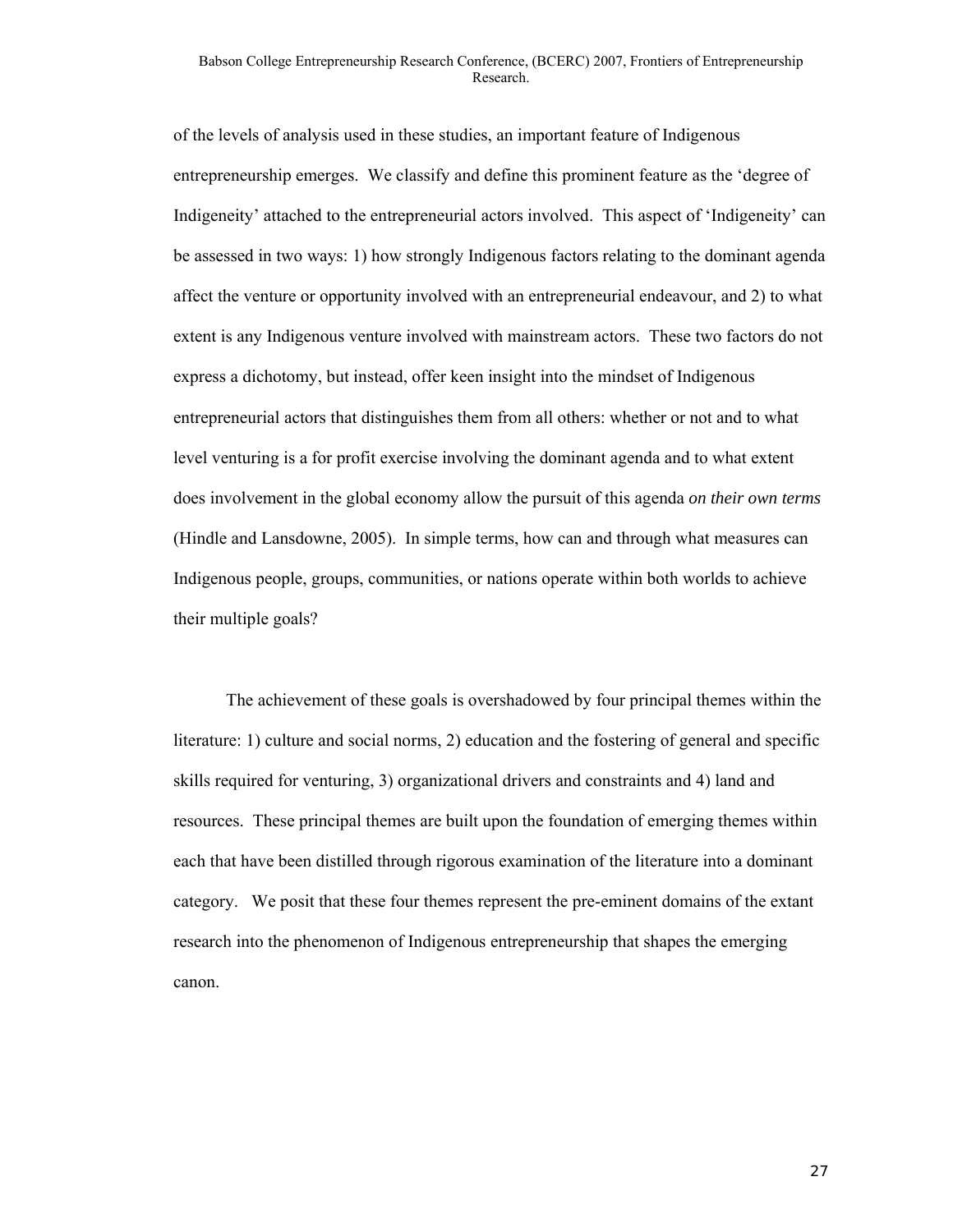#### **DISCUSSION: STATUS AND FUTURE OF THE FIELD**

Strongest areas of consensus among existing scholars in the field

Our study of the extant Indigenous entrepreneurship literature reveals strongest convergence upon the fundamental importance of two dominant issues:

• the definition and role of 'community' as a consideration affecting all forms and processes of Indigenous entrepreneurship;

• and the multi-faceted importance of 'land' (where 'land' embraces all issues pertaining to land ranging from emotional attachment to formal property rights).

The importance of 'community' emerges as one of the clearest issues that distinguish Indigenous entrepreneurship from mainstream entrepreneurship. First of all, the community may well be the protagonist of Indigenous entrepreneurial activity. Whereas mainstream entrepreneurship scholarship has been critically interested in the intentions, actions and cognitive make up of the *individual* (Shephard and Krueger, 2002; Shane, 2003; Baron and Ward, 2004; Mitchell, et al., 2004), Indigenous entrepreneurship has the additional burden of studying the intentions and actions of a complex plural entity – the community – whenever it takes the lead role in an entrepreneurial process. However, in the field of Indigenous entrepreneurship, there is a second, less obvious but more pervasive importance of the concept and reality of 'community' even when the entrepreneurial protagonist is not the community itself. Multiple aspects of community strongly affect any Indigenous entrepreneurship process even when other actors (individuals, groups, institutions) are the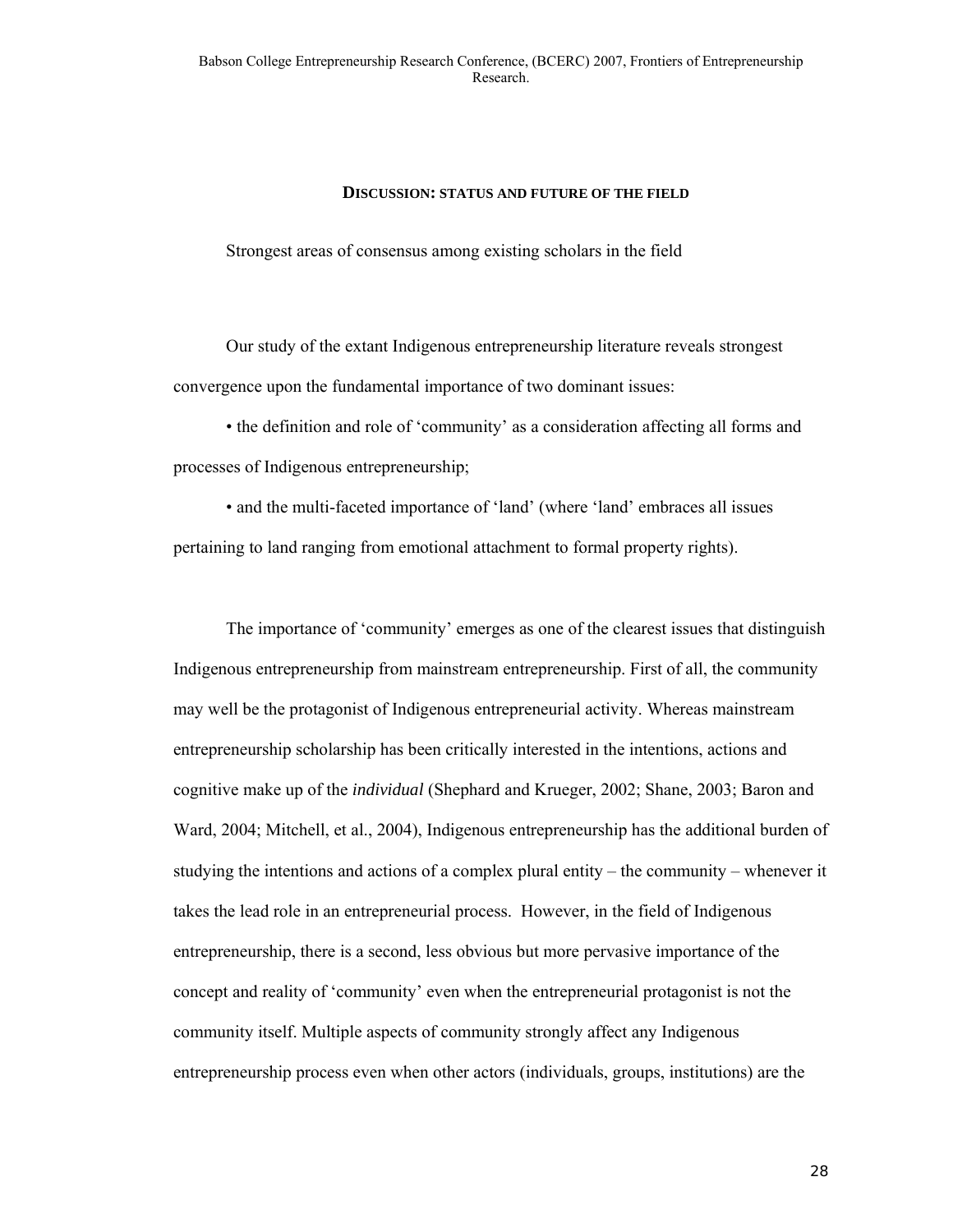entrepreneurial protagonists. Consider the case where the protagonist is an individual. The end goal of the individual Indigenous entrepreneur is tied to the harmonization of several personal *and* community oriented goals that extend from his or her ability to generate new economic value (whether such value be designated as 'profits' or by any other term). Indigenous entrepreneurship is always strongly conscious of the chain of effects that connects personal wealth creation and achievement with an Indigenous community's underlying *communal* goals – particularly those of redressing relative disadvantage within the dominant polity and preservation of the features which define the Indigenous community's desired distinctions from the dominant polity. This is not the same thing as saying or assuming with the naïve paternalism of some of the worst forms of outdated mainstream welfare thinking that Indigenous communities do not value individual initiative, enterprise and innovation. But it is to say that the vast majority of Indigenous communities, from the smallest band to the largest nation, are vitally interested in the maintenance of what we will call 'community integrity': that combination of factors including culture, heritage and weltanschaung which define the Indigenous community and can keep defining its distinctive character in a world of globalization and rapid economic change.

So, the practical illustrations of the importance of community in Indigenous entrepreneurship abound. Indigenous entrepreneurs are more likely to hire Indigenous people, creating higher rates of employment (Foley, 2006). As well, the type, structure and content of the business opportunity are often linked to traditional and heritage factors. At the end of the day, Indigenous entrepreneurs – even urban based Indigenous entrepreneurs who superficially seem to have more in common with the mainstream than their 'roots' - are still Indigenous, and cannot be removed from their existence as a distinct member of a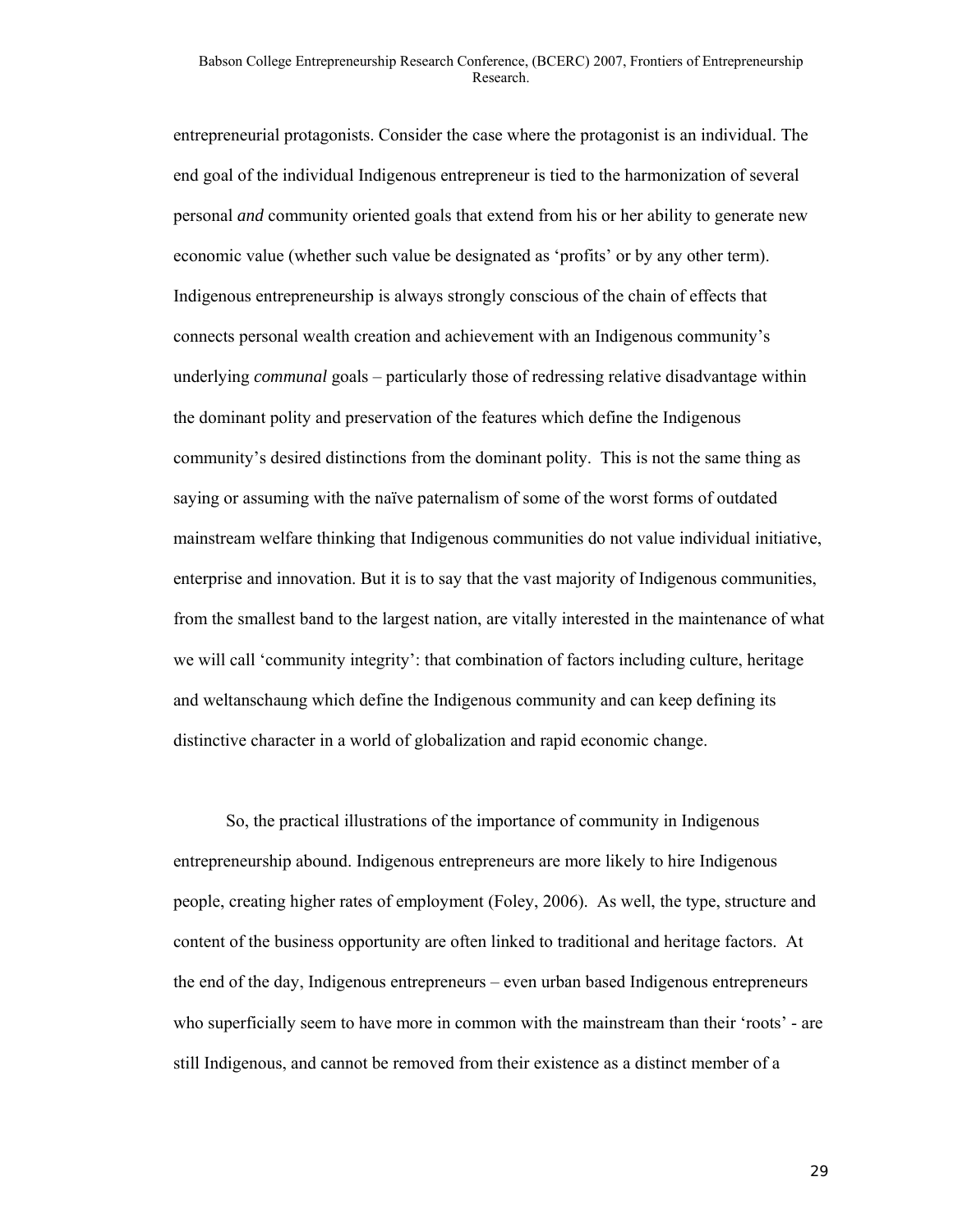minority community within a hegemony that is in many ways alien. This situation engenders in many Indigenous entrepreneurs a pervasive regard for the plural consideration of other community members and the relevant Indigenous community and communities as a whole, which, in turn, generates many contextual issues that mainstream entrepreneurs simply do not encounter. The research and practical relevance of the conscious address of issues pertaining to 'community' applies even in extreme contrarian cases, where Indigenous entrepreneurs reject their Indigeneity, 'opt out', or are not inclusive of community activities. Such attitudes and activities, either beyond a community, without community support, or even with community hostility still demand that overt consideration of community must be undertaken. At the crudest practical level this is because it would be bad entrepreneurial marketing to ignore strategic consideration of forces that might have a negative impact on business success. At a deeper level of sound research practice this is because protagonists' senses of identity and self-efficacy are well-established factors in helping to explain business behaviour generally and entrepreneurial behaviour in particular (Boyd and Vozikis, 1994; Krueger and Brazeal, 1994; Thornton, 1999; Warren, 2004; Zhao, et al., 2005). In extreme case of an individual Indigenous entrepreneur acting against the express wishes or values of a relevant community, hostility may be generated and is a very important factor influencing the entrepreneurial process. In summary, the nature and role of any relevant Indigenous community as a factor affecting entrepreneurial process is an issue that must be overtly considered in the study of Indigenous entrepreneurship. This is one of the strongest themes extant in the emerging canon.

We turn now, briefly, to the canon's insistence upon the importance of land and welldefined property rights. This is both ecologically and economically intertwined with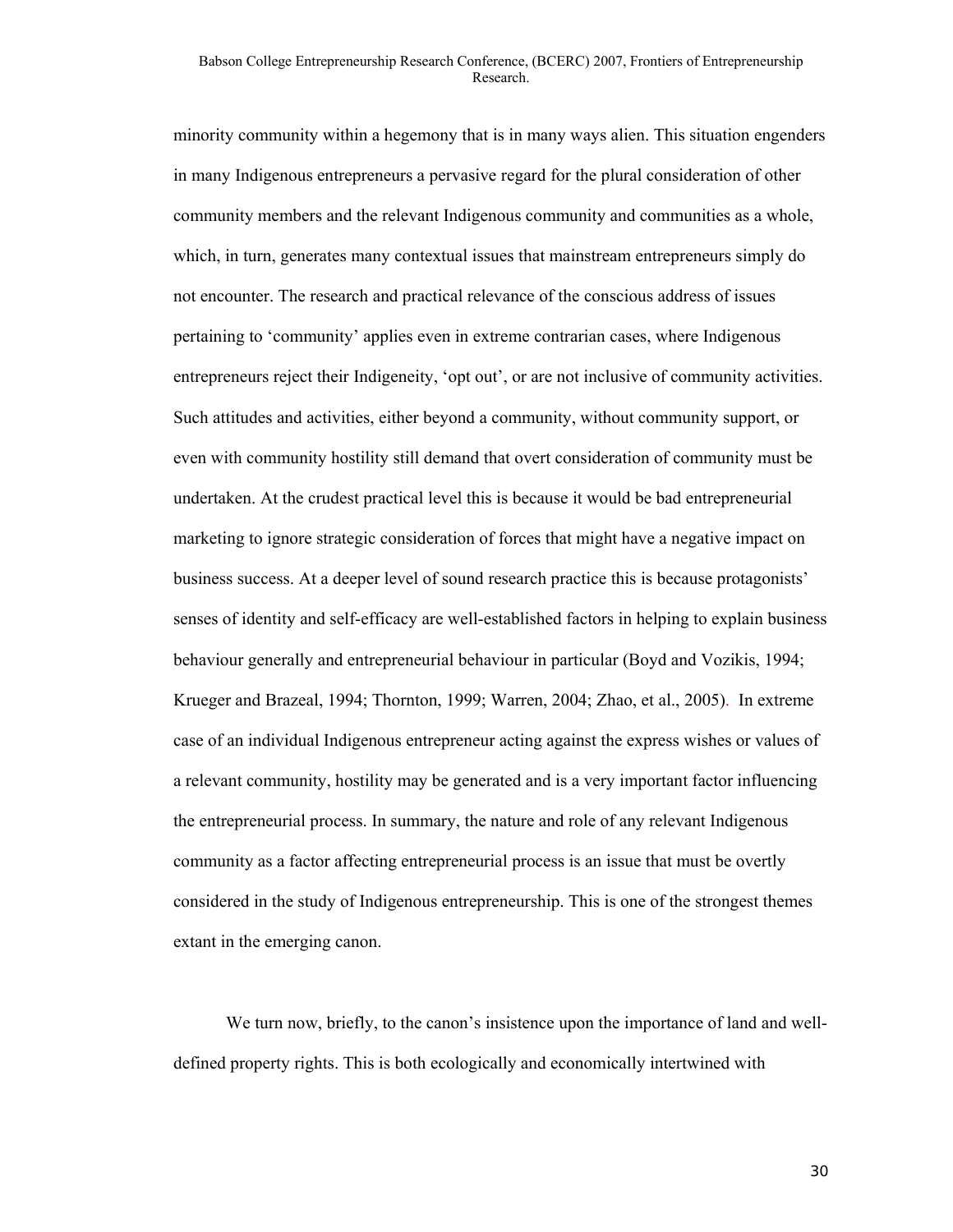opportunity management and the successful creation of new ventures within the Indigenous context. Indigenous entrepreneurship, in common with mainstream entrepreneurship, can only be successfully carried out in the context of well-defined property rights (De Soto 2000) and through the leverage of entrepreneurial capital. However, in mainstream entrepreneurship, especially in developed Western economies, the existence of well-defined, well-regulated property rights focused on the ability of individuals to own and dispose of property is so thoroughly assumed that it scarcely warrants attention. Quite simply, in mainstream entrepreneurship, it is reasonable to assume an environment of legallyenforceable property rights and institutional abundance (e.g. the existence of capital markets, and a wide range of facilitating institutions). These 'background assumptions' cannot be made in Indigenous entrepreneurship. Indeed, the nature of property rights will often assume foreground status as a major impediment to entrepreneurial process. In many Indigenous community situations, property rights are communally held and very hard to leverage as collateral in a way that the individual mainstream entrepreneur may take for granted. For instance, banks and other financial intermediaries often have no experiences, policies or inclinations enabling them to value a proportion of communally held land as a security against an individual Indigenous entrepreneur's proposed new venture. From the other side of the ledger, heritage issues entailed with land rights often complicate the assignment of commercial property rights (Sully and Emmons, 2004; Pearson 2005). In many examinations of mainstream entrepreneurial processes, the background situation of property rights may be taken for granted. In nearly all Indigenous entrepreneurship studies the nature of relevant property rights will require overt attention and scrutiny as an integral component of the entrepreneurial process.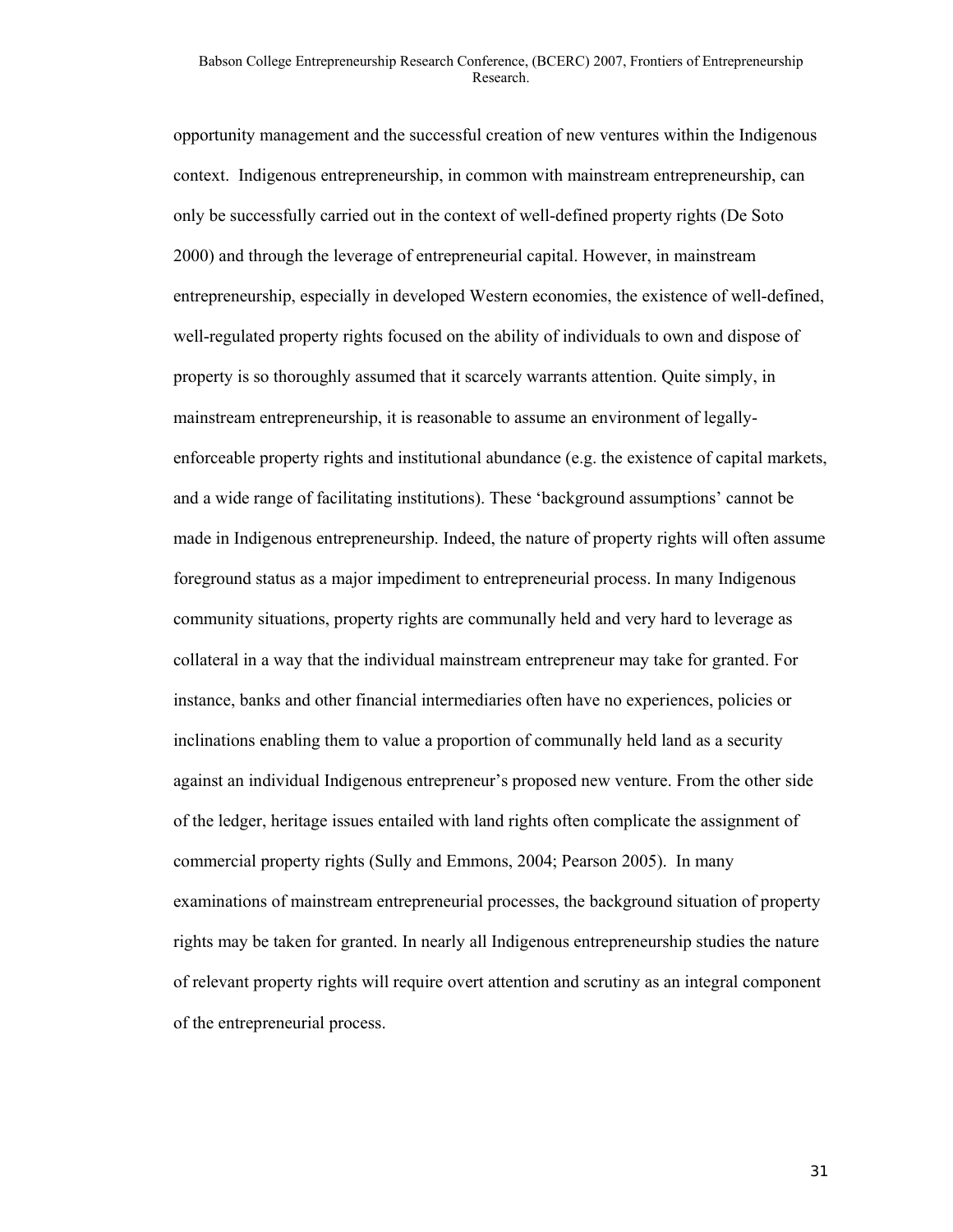#### **Principal areas of controversy among existing scholars in the field**

Is entrepreneurship a major or a minor issue for the economic and social development of Indigenous communities? This is a fundamental question.

There exists a perspective where entrepreneurship is viewed by some researchers as only a minor tool in the arsenal of Indigenous communities wishing to engage in 'economic development'. In this view, Indigenous entrepreneurship should only be defined as a minor subset of 'economic development' and not exist as a field in its own right. Scholars of this ilk tend to want to paint with a broader brush than the entrepreneurship scholar whose focus tends to detailed study of individual examples of opportunity management and new venture creation. Many 'broad brush' scholars believe that the focus should be wider and directed to how development can be achieved within a global context and the modes of development that allow communities to govern their interactions with the outside world (Morris, 1963; Anderson, et, al., 2006). For such scholars, this attitude makes entrepreneurship, though important, a secondary consideration rather than an area of primary focus. In sharp contrast, most 'entrepreneurship oriented' scholars view entrepreneurship as the prime driver of any meaningful hope for the economic and social improvement of Indigenous individuals, communities and nations. In particular, these scholars (cf Hindle and Lansdowne 2005 and 2007; Sirolli 2003; Foley, 2006; Kayseas, et. Al., 2007) are highly sceptical of any welfare initiatives of central hegemonic governments. Their point of view is the dominant one in the emerging field, but it is advisable for the field to be aware that there are valuable contributions to be made by scholars for whom entrepreneurship is a second order issue rather than a first order issue.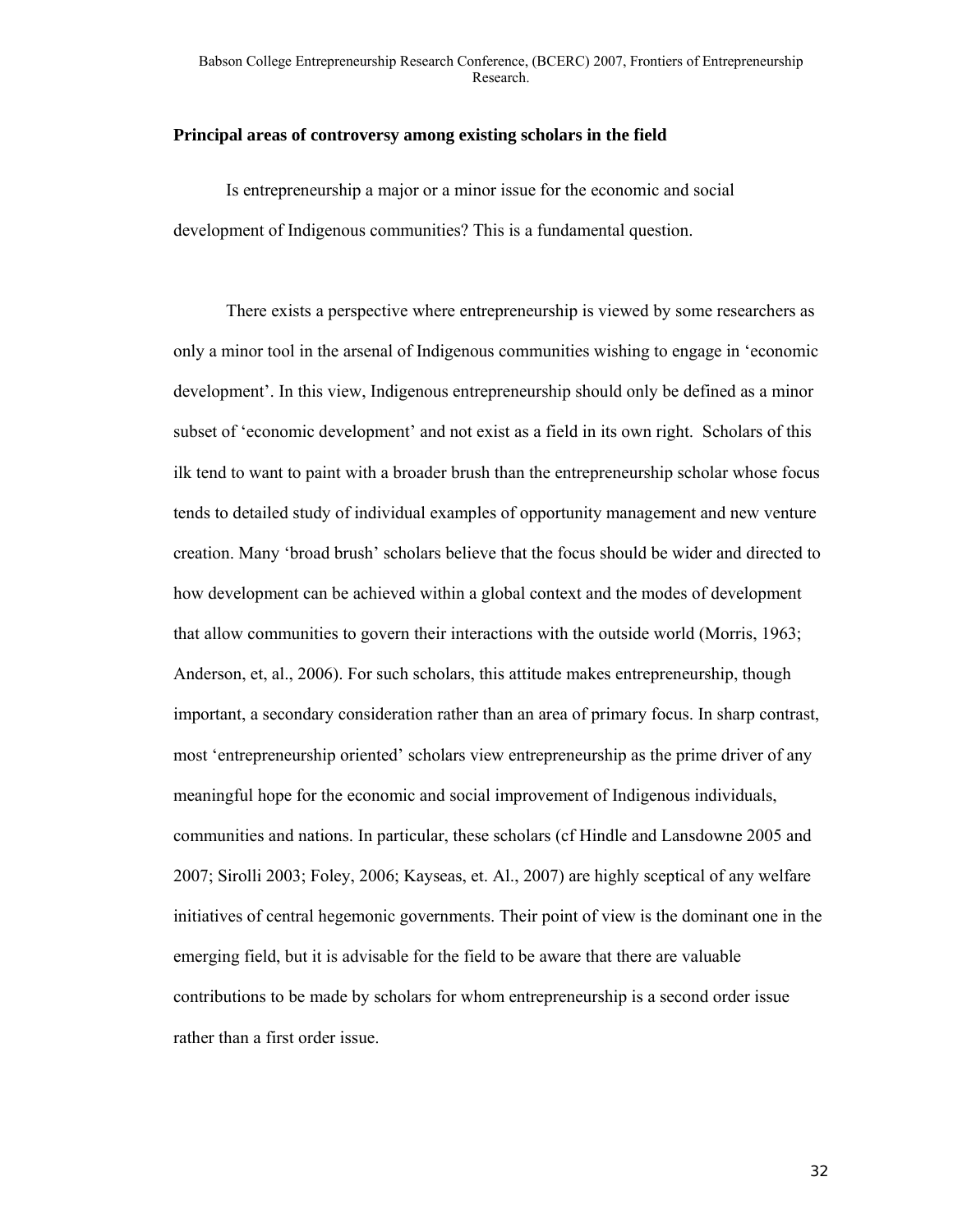A further point of controversy that features in the emerging canon concerns alleged commonalities of Indigenous entrepreneurship, ethnic entrepreneurship and social entrepreneurship. Some commentators are inclined to bracket these concepts rather than to distinguish them. The bulk of author opinion in the emerging canon argues (overtly or inferentially) that this tendency needs to be vigorously refuted. First, the original inhabitants of a land who owned it before the advent of the dominant hegemony are clearly distinguishable from ethnic minorities who arrived after the prevailing hegemony was established – by temporal if by no other distinction. The history and sociology of the two phenomena are highly distinct. The only common factor shared by both ethnic – i.e. migrant – entrepreneurs and Indigenous entrepreneurs is their minority status. Even more pernicious and fallacious than the equation of Indigenous entrepreneurship with 'ethnic' (migrant) entrepreneurship is the mistake of viewing it as some a priori subset of 'social entrepreneurship'. Contrary to the false assumption or inference that Indigenous entrepreneurship is guided in most part by non-profit or socially driven factors, it is strongly and explicitly focused upon for-profit activities. The fact that the achievement of profit motives has to embrace community values and attitudes in a more overt and complex way than is the case in mainstream entrepreneurship does not alter this fact. Indigenous entrepreneurship processes can be either profit or non-profit oriented (just as mainstream entrepreneurship may be). To equate Indigenous entrepreneurship with social entrepreneurship is a priori judgementalism and misplaced patronization of the same ilk that has bedevilled mainstream passive welfare systems for so long. The canon overwhelmingly evidences the reason why Indigenous people themselves are principally interested in Indigenous entrepreneurship. They value it as a means to create sustainable revenue streams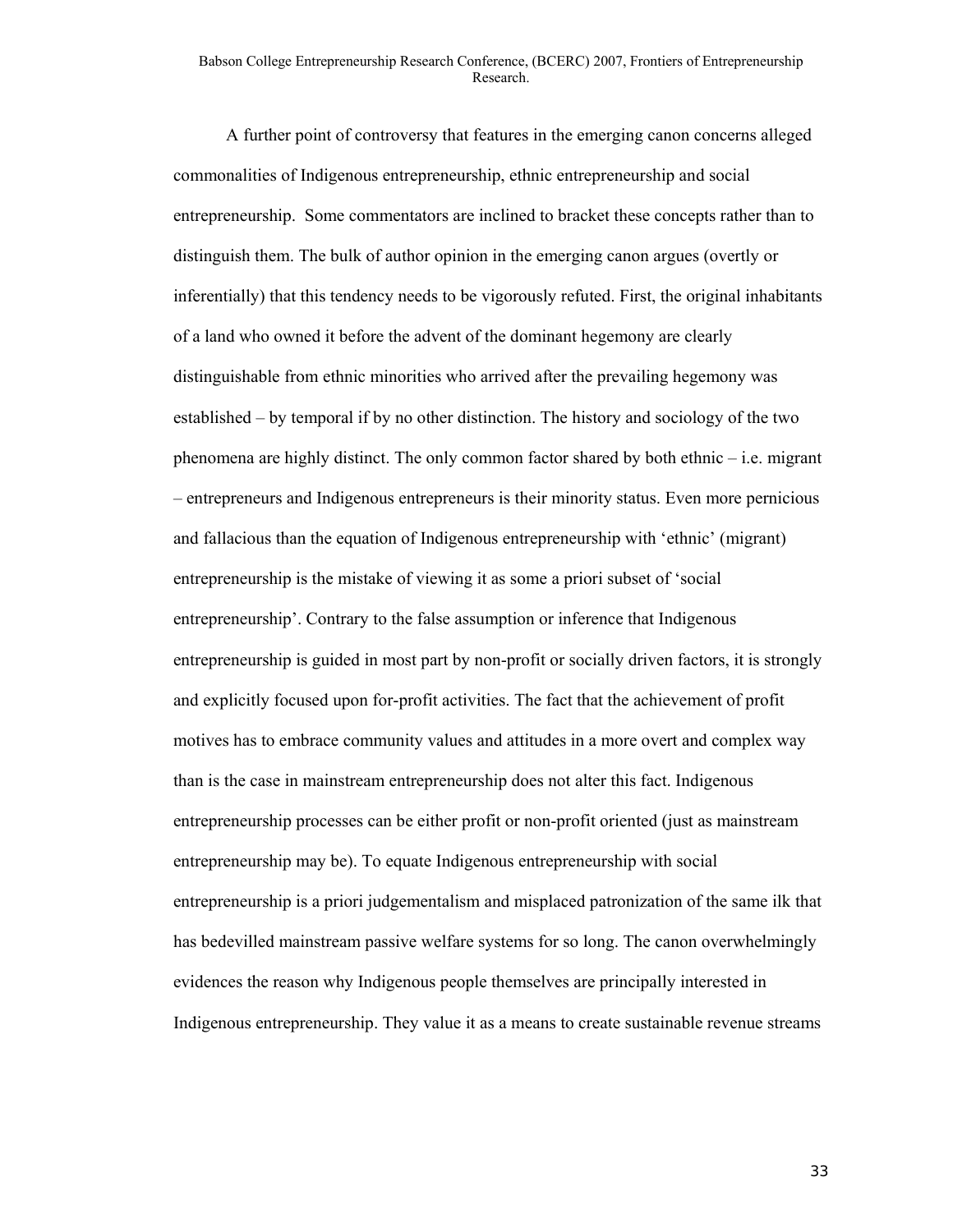as the basis of truly viable self-determination and ever less dependence on the mainstream welfare system. They're in it for the money.

#### **Limitations of work done to date**

As previously indicated, the emergent Indigenous entrepreneurship canon features more conceptual than empirical works and what empirical studies do exist tend to be case studies. This is not an unusual situation for an embryonic discipline (Kuhn, 1962). The current emphasis on qualitative study results from the early stage necessity for both substantive and formal (Glaser and Strauss 1967) theory development focused upon contribution to the exploration and advancement of the field. The broad field of entrepreneurship itself has as yet no dominant theoretical framework, though hopefully this study has provided it with a useful field map.

The emergence of Indigenous entrepreneurship fits Kuhn's (1962/1970) picture of how nascent scholarly fields of inquiry typically appear. They begin on the periphery of existing paradigms. Nearly seventy five per cent of articles represented in the emerging Indigenous entrepreneurship canon have been published outside of mainstream academic journals in the management, sociology, strategy and entrepreneurship fields. Research papers on Indigenous entrepreneurship have, to date, rarely been tailored for or targeted toward higher-level journals, and thus there is relatively little awareness among the majority of mainstream scholars in these four established fields that there is an emerging canon of Indigenous entrepreneurship. Promotion of this awareness has been one of the prime aims of the present study.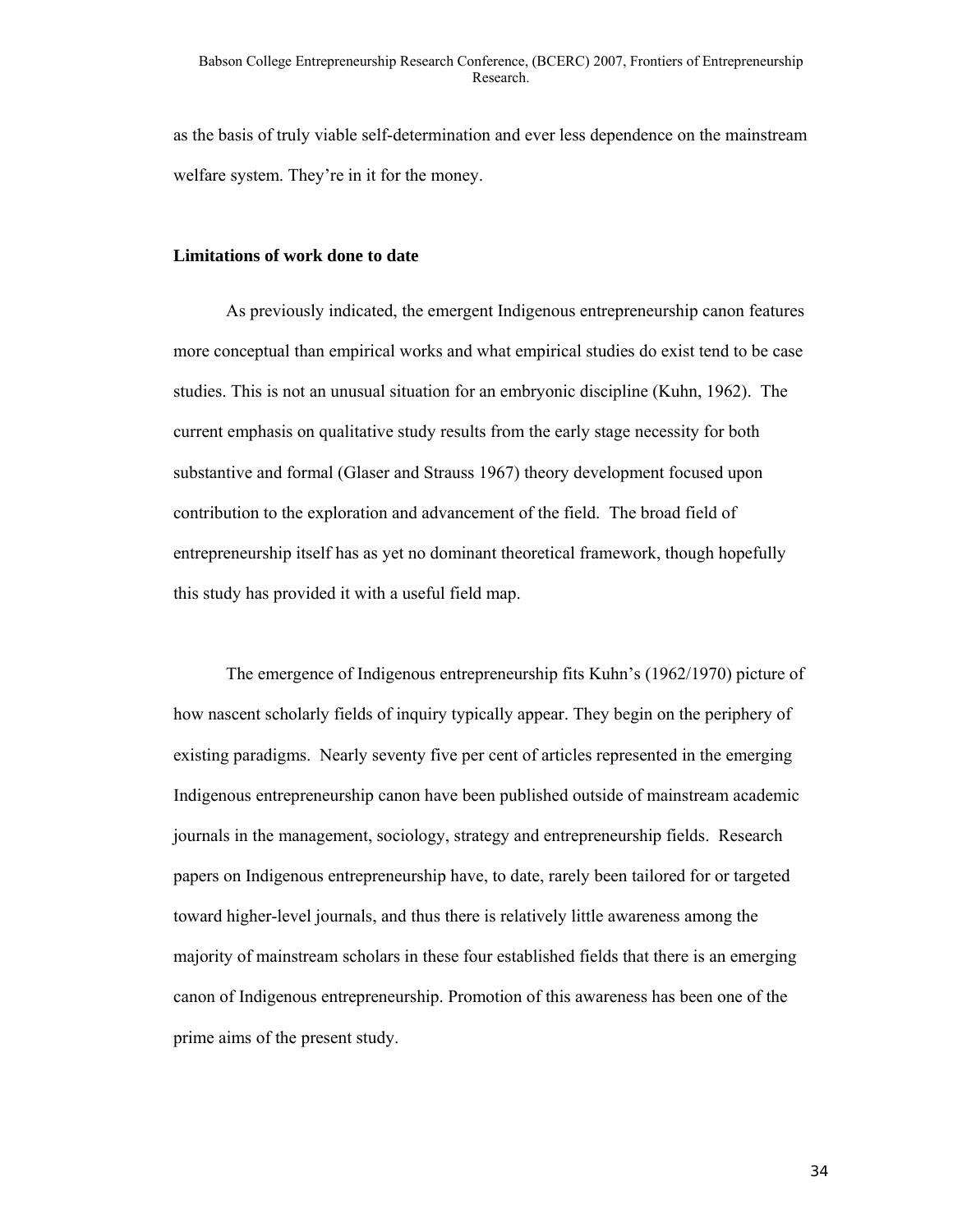#### Babson College Entrepreneurship Research Conference, (BCERC) 2007, Frontiers of Entrepreneurship Research.

Relatively few attempts to operationalize theory for testing and quantitative evaluation of best practices and processes for Indigenous venturing have been carried out. This once again is indicative of the nascent stage of growth within the field (Edmundson, A. and McManus, S., 2007; Van Maanan, et.al. 2007). Yet, though the research field is relatively new, the need for it is well-established. There is very little doubt in either mainstream polities or Indigenous communities of the social need for replacing decades of failed passive welfare policy instituted by a post-colonial hegemony through patronising institutions using inefficient systems. Stringent efforts are required for the expedient advancement of the field from broad theoretical concern to applied research and empirical testing that can help to enact positive change. Examination of best practices, structures and guiding frameworks is as pressing a need as the fostering of capacity through sensitive and specialized educational curricula.

#### **Methodological issues**

Indigenous peoples make the claim that they are among the most studied people's in the world, and that little good comes from the academic research that involves them (Weir and Wuttunee, 2004). This is confirmed within our study as the analysis of the emerging canon reveals that very few studies have indicated the usage of specialized techniques outside of the traditional realms of qualitative data collection. There is a long list of concerns voiced by Indigenous people that claim the data collected on their communities also require greater levels of consultation. According to a document generated for the Inuit Tapirisat of Canada: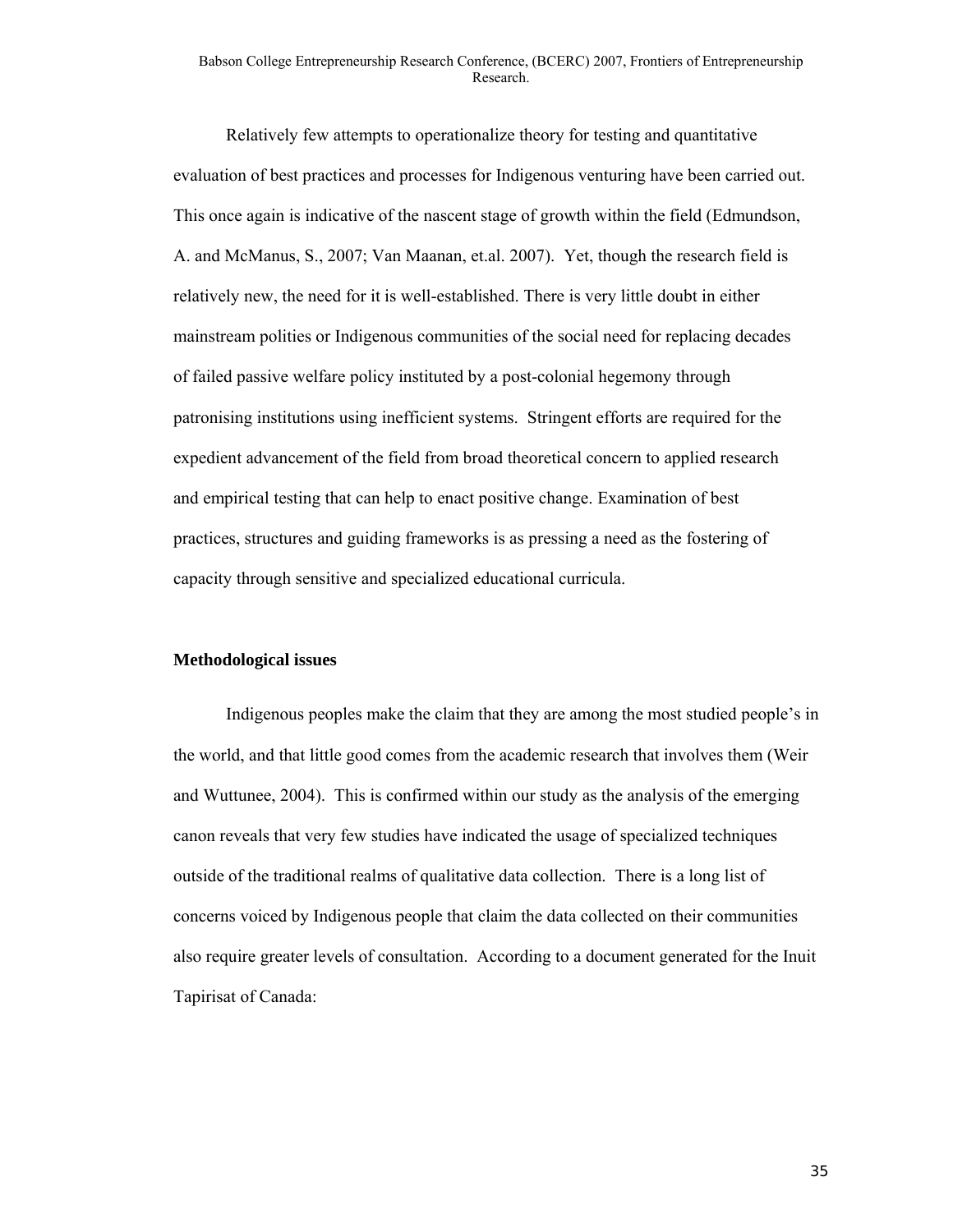*Where power, knowledge and authority are clearly unequal, ethical guidelines seek to place limits on the exercise of power by the powerful – chiefly by moral suasion (ITC, 1993).* 

This aim to mitigate the unequal distribution of power held by researchers in contrast to their Indigenous respondents is an ongoing struggle. Methodologies must be built upon frameworks grounded within long standing Indigenous knowledge management techniques, ensuring ownership, control, access and possession (OCAP). Through this process 'overzealous' colonial approaches to ethics, data collection and knowledge dissemination may be better controlled by the subjects being studied. Kayseas and Hindle are two scholars in the early stages of addressing the issue through development of a culturally sensitive protocol for use in Indigenous entrepreneurship case studies, depth interviewing and focus groups (Kayseas and Hindle, 2008).

Unfortunately, to date, very little research has been generated, financed, controlled and directed by Indigenous communities themselves. A need for greater involvement by Indigenous academics in designing and conducting critical research may provide Indigenous peoples with a stronger voice in the trajectory of research concerning them. Many of the stories that must be told, and the questions that must be explored can be better facilitated through researchers grounded through the unique conditions of 'Indigeneity'. You cannot become Indigenous. To be or not to be is not the question. The field is in urgent need of the empathy that only being Indigenous can provide. Several universities in Canada, such as the University of Victoria and First Nations University of Canada, have responded to the need for Indigenous people to conduct research and provide specialized curriculum for Indigenous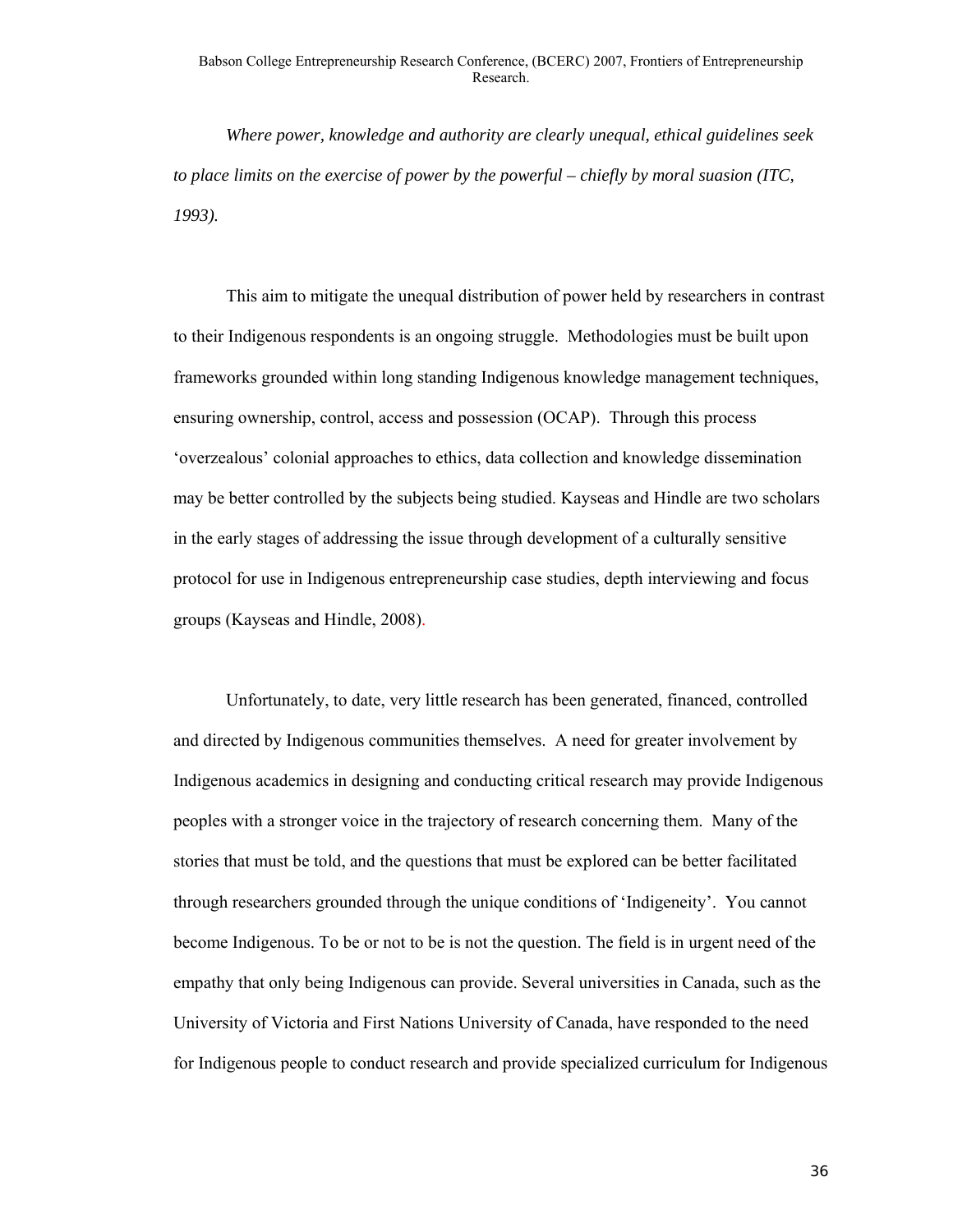venturing. This notion is also clearly conveyed within a Royal Commission Report on Aboriginal Peoples conducted by the Canadian government:

*In the past, research concerning Aboriginal peoples has usually been initiated outside the Aboriginal community and carried out by non-Aboriginal personnel. Aboriginal people have had almost no opportunity to correct misinformation or to challenge ethnocentric and racist interpretations*. (Royal Commission on Aboriginal Peoples, 1996)

Predicate perspectives include the creation of academic institutes that are wholly governed by Indigenous people. Specifically in the Canadian First Nations context, there is considerable scepticism targeted at the ability of universities to adequately produce Indigenous scholars that are not influenced by the hegemonic nature of the academic system itself. This belief is evidenced by the loss of many individuals who pursue PhD's and then become enveloped by mainstream careers in governments and universities, making the potential benefits to Aboriginal communities unclear. Relatively minor concern is given to the impact of educational assimilation. The challenge is to ensure that Indigenous individuals who work outside of their communities are capable of managing the transitions that limit their proximity to community values (First Nations Center, 2007).

#### **Future direction**

It is to be hoped that the development of the field of Indigenous entrepreneurship research will be a partnership. It needs the vigorous co-involvement of academics who are representative of the hegemonic western culture but respect Indigenous culture and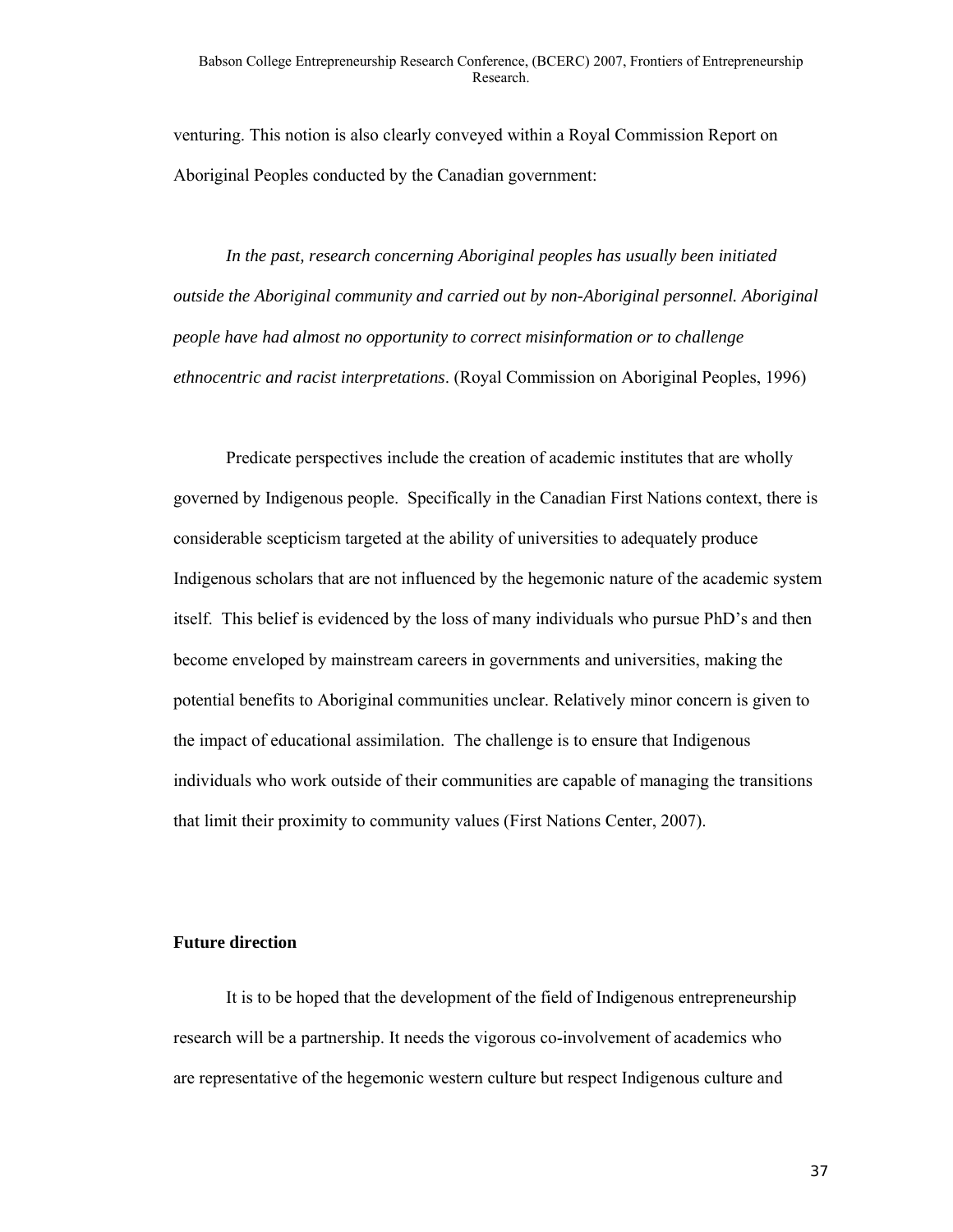perspectives, and representatives of a wide range of Indigenous communities who know viscerally what it means to be a member of a disadvantaged minority but have respect the norms of quality scholarship as the basis for investigation, analysis and ultimate redress of the evils of relative disadvantage. Such partnership is emerging and shows strong signs of leading to balanced development of the emergent research field. The best traditions of western scholarship ought not to be any more negotiable than respect for the empathic understanding of key themes, issues and modes of knowledge creation that only the increasing involvement of Indigenous scholars can generate.

As mainstream hegemonies come to appreciate the need for reconciliation with the indigenous minorities of their nation states and, accordingly, Indigenous people accumulate more land and resources through treaty negotiations, the need for a defined and vigorous field of Indigenous entrepreneurship research becomes more urgent. Greater emphasis on empowering Indigenous people through a clearer understanding of their circumstances is critical to the successful harmonization of the interests of mainstream and Indigenous communities after centuries of unresolved conflict. Development of best practices to be for redressing disadvantage and assuring greater self-determination of Indigenous people is in the national interest of every mainstream state with significant indigenous minorities. The right policies of redress can only be based on rigorous research.

True civilization never comes from enforcing the social pre-eminence of any one set of cultural beliefs and ideals predicated by economic dominance. True civilization demands respect for diversity in the context of a quest for ever-improving understanding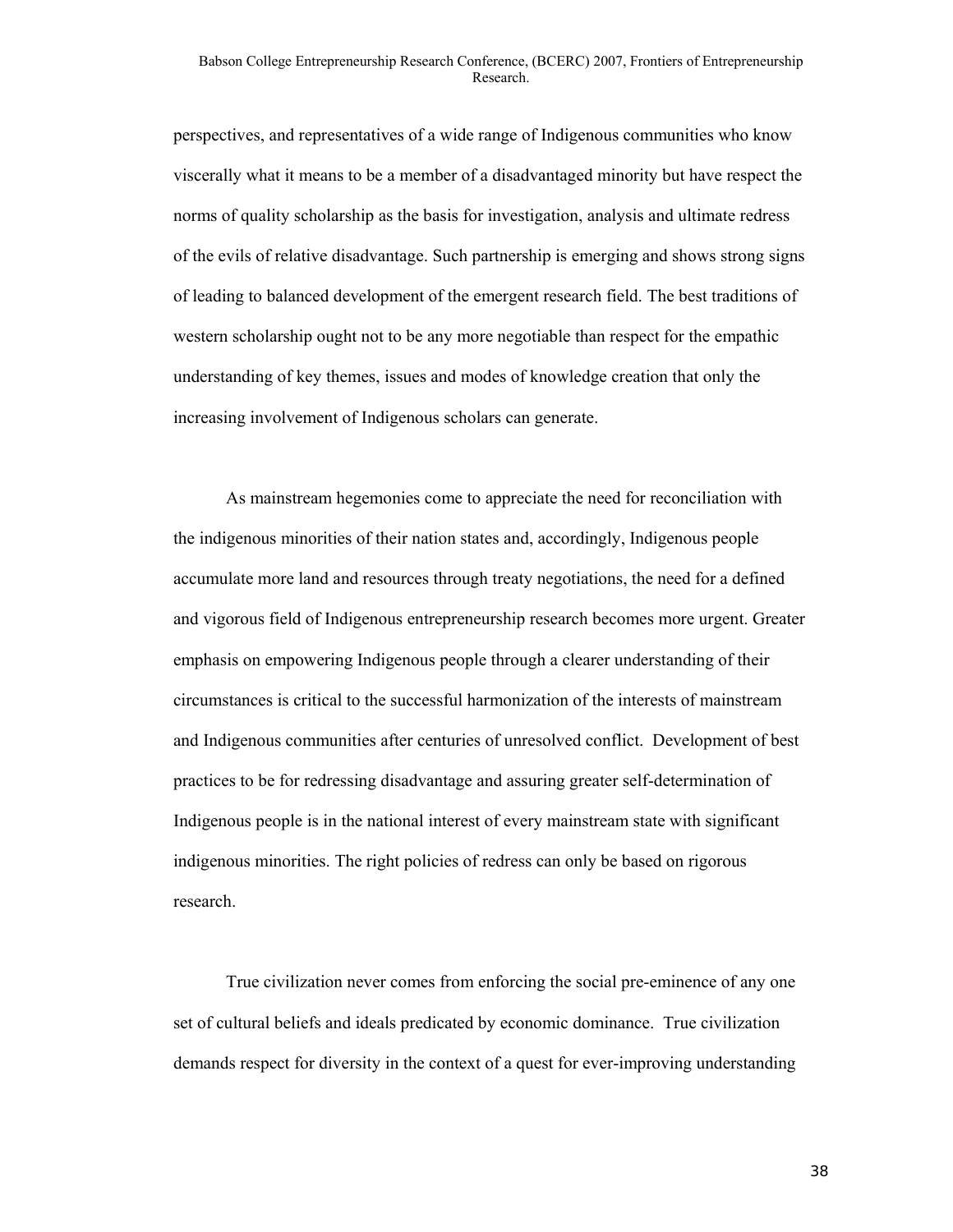of the world. Many aspects of Indigenous approaches to innovation, and wealth creation differ in challenging ways from established Western stereotypes of entrepreneurial process. The increasing urgency of climate change as the result of inappropriate economic behaviour is just one of many clear indications that the world urgently needs more models of value creation – not one hegemonic approach. The emerging sub-field of Indigenous entrepreneurship research, as defined and mapped in this study, offers to provide better evidence, greater understanding and greater hope of addressing the distinct and chronic problems of Indigenous disadvantage which have proved insoluble for centuries. That is what the field offers us as citizens. What it offers us as scholars is a civilizing influence on the hitherto monochromatic approach to entrepreneurship scholarship. Entrepreneurship is a parent field whose axioms have been effectively if silently dominated by the world view of the prevailing Western hegemony. The diversity of insight offered by the emergence of Indigenous entrepreneurship as a defined and focused discipline will expand the horizons and relevance of entrepreneurship scholarship.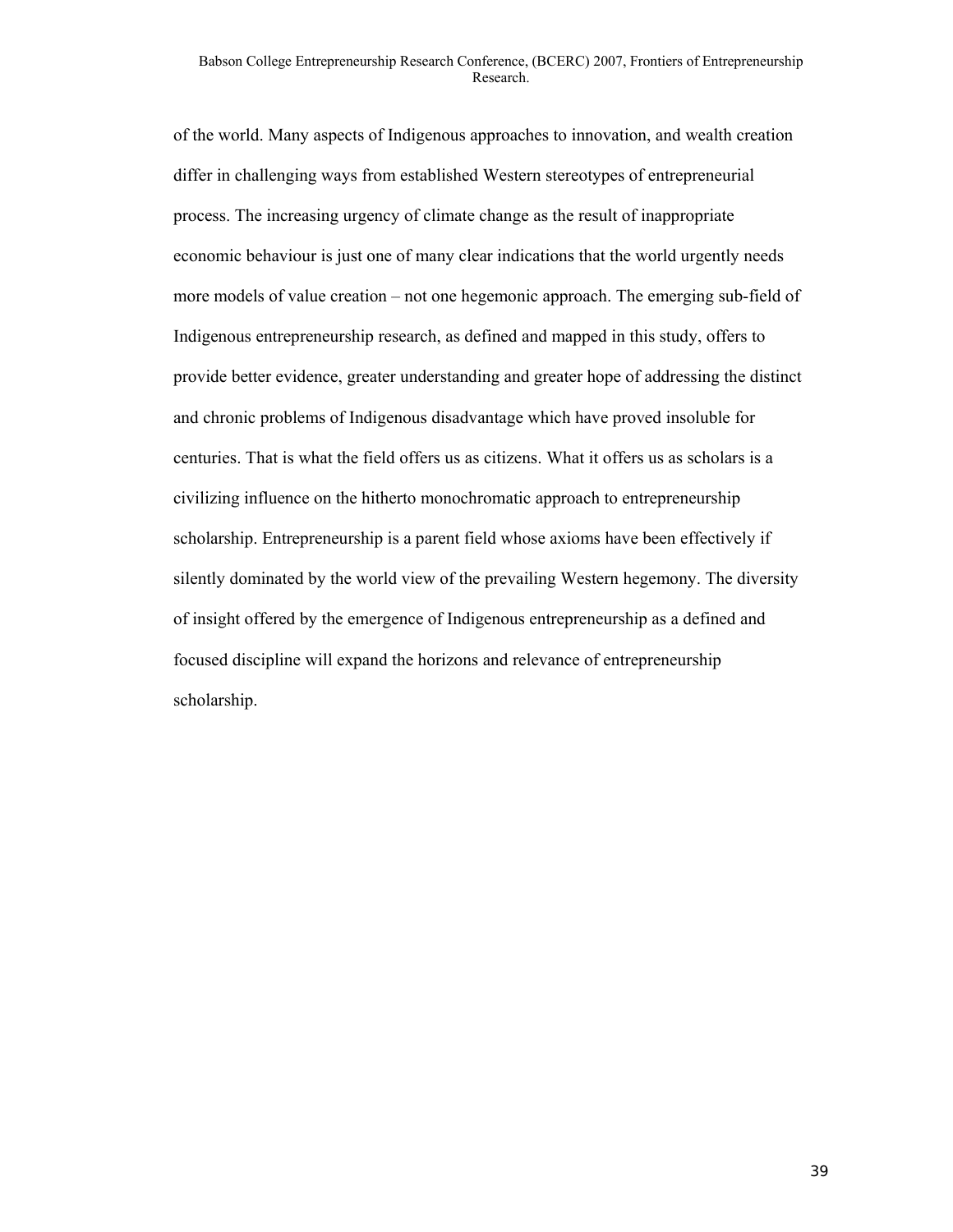#### **GENERAL REFERENCES**

Agrawal, A. 1995. Dismantling the Divide Between Indigenous and Scientific Knowledge. *Development and Change*, 26(3): 413-439.

Baron, R. A. and Ward, T. B. 2004. Expanding Entrepreneurial Cognition's Toolbox: Potential Contributions from the Field of Cognitive Science. *Entrepreneurship, Theory & Practice*, 28: 553-573.

Bebbington, A. 1993. Modernization from Below: An Alternative Indigenous Paradigm. *Economic Geography*, 69(3): 274 - 292.

Berkes, F. 1999. *Sacred Ecology: Traditional Ecological Knowledge and Resource Management*. Taylor and Francis, United States.

Blackman, Deborah, & Hindle, Kevin (2007) "Would using the psychological contract increase entrepreneurial business development potential?" Australian Centre for Research in Employment and Work Conference, Monash University and King's College London Prato, Italy, July,  $1-4^{\text{th}}$ .

Boyd, N. and Vozikis, S. (1994) "The Influence of Self-Efficacy on the Development of Entrepreneurial Intentions and Actions," Entrepreneurship: Theory and Practice, Vol. 18.

Bygrave, W. D. (1989) "The entrepreneurship paradigm (I): a philosophical look at its research methodologies." *Entrepreneurship: Theory and Practice,* 14 (1): pp. 7-26.

Davidsson, P. (2003) "The domain of entrepreneurship research: Some suggestions." In J. Katz and D. Shepherd, eds. *Advances in entrepreneurship, firm emergence and growth*, Greenwich: JAI Press, 2003, pp 315-372.

Davidsson, P. (2003) "The Domain of Entrepreneurship Research: some suggestions." In Katz, J. and Shepherd S. (Eds) *Advances in Entrepreneurship, Firm Emergence and Growth*, 6,: 315-372.

Davidsson, P., (2004) *Researching entrepreneurship*. Boston: Springer.

Diamond, J. (1997). "Guns, Germs and Steel: The Fate of Human Societies", W.W. Norton & Co. ISBN 0393061310.

Eckhardt, J.T. and Shane, S.A. (2003) "Opportunities and entrepreneurship." *Journal of Management*, 29 (3): 333-349.

Edmondson, A. C. and S. E. McManus (2007). "METHODOLOGICAL FIT IN MANAGEMENT FIELD RESEARCH." Academy of Management Review **32**(4): 1155- 1179.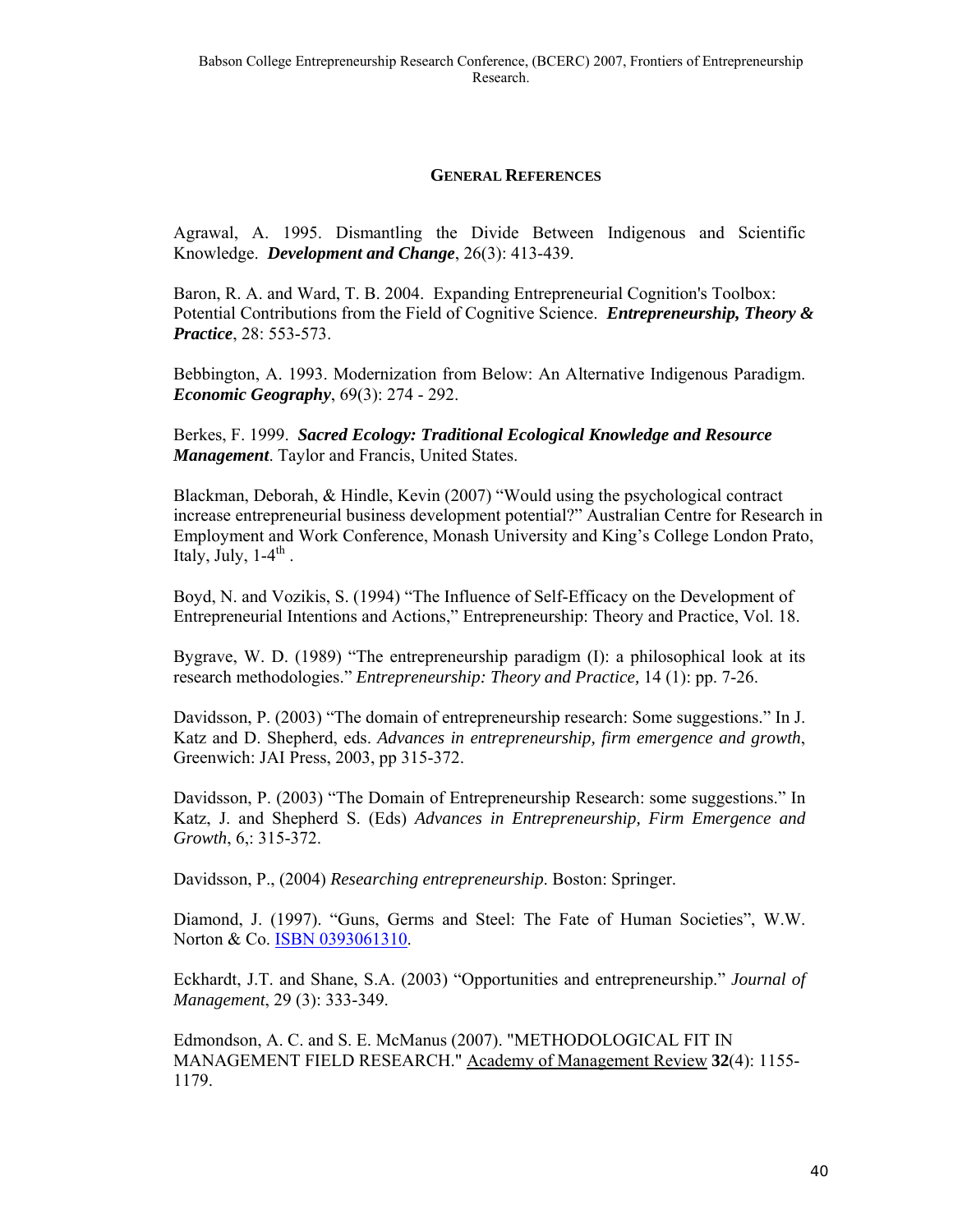First Nations Centre. (2007). *OCAP: Ownership, Control, Access and Possession*. Sanctioned by the First Nations Information Governance Committee, Assembly of First Nations. Ottawa: National Aboriginal Health Organization.

Gartner, W.B. (1993) "Words lead to deeds: towards an organizational emergence vocabulary."*Journal of Business Venturing,* 8(3): 231-239.

Hindle, K. and M. Lansdowne (2005). "Brave spirits on new paths: toward a globally relevant paradigm of Indigenous entrepreneurship research." *Journal of Small Business and Entrepreneurship* **18**(2): 11.

Hindle (2007a)

Hutcheon, P. D. (1972) "Value Theory: Toward Conceptual Clarification." *The British Journal of Sociology*. 23(June): 172-187.

Kayseas, B. and Hindle, K. (2008) "Case Studies Method for Studying Entrepreneurship of Indigenous Communities and Populations." PhD dissertation. Swinburne University of Technology: Melbourne.

Klyver, K. (2005) "Entrepreneurship and social network development  $-$  A life cycle approach", PhD-dissertation, Kolding, University of Southern Denmark.

Kuhn, T. (1962/1970a). "The Structure of Scientific Revolutions," Chicago: University of Chicago Press (1970,  $2<sup>nd</sup>$  edition, with postscript).

Krueger Jr., N., Brazeal D. (1994) "Entrepreneurial Potential and Potential Entrepreneurs." *Entrepreneurship: Theory and Practice*, Vol. 18.

Inuit Tapirisat of Canada, (1993) *Negotiating Research Relationships in the North.*.

Louie, Clarence, (2007) New Relationship Trust. http://www.newrelationshiptrust.ca/about/2006-regional-engagement-process/chiefclarence-louie.

Low M., and Macmillan, I. (1988) "Entrepreneurship: Past Research And Future Challenges."

*Journal of Management.* 14(2): 139-162.

Mitchell, R. K., & Allen, W. G. (2002) New models for native economic development. In C. Nyce (Ed.), Masters in our own house: The path to prosperity and cultural well-being (pp. 1-15). Terrace, BC: Skeena Native Development Society.

Mitchell, R. K. (2004) "Issues in Indigenous Entrepreneurship. *Indigenous Entrepreneurship: Is it, and if so, What is it?*" Symposium at the 2004 Conference of the Academy of Management.

Morris, D. (1963) "Towards a Reinterpretation of Nineteenth-Century Indian Economic History," *Journal of Economic History*, Vol. 23, No. 4, pp. 606-618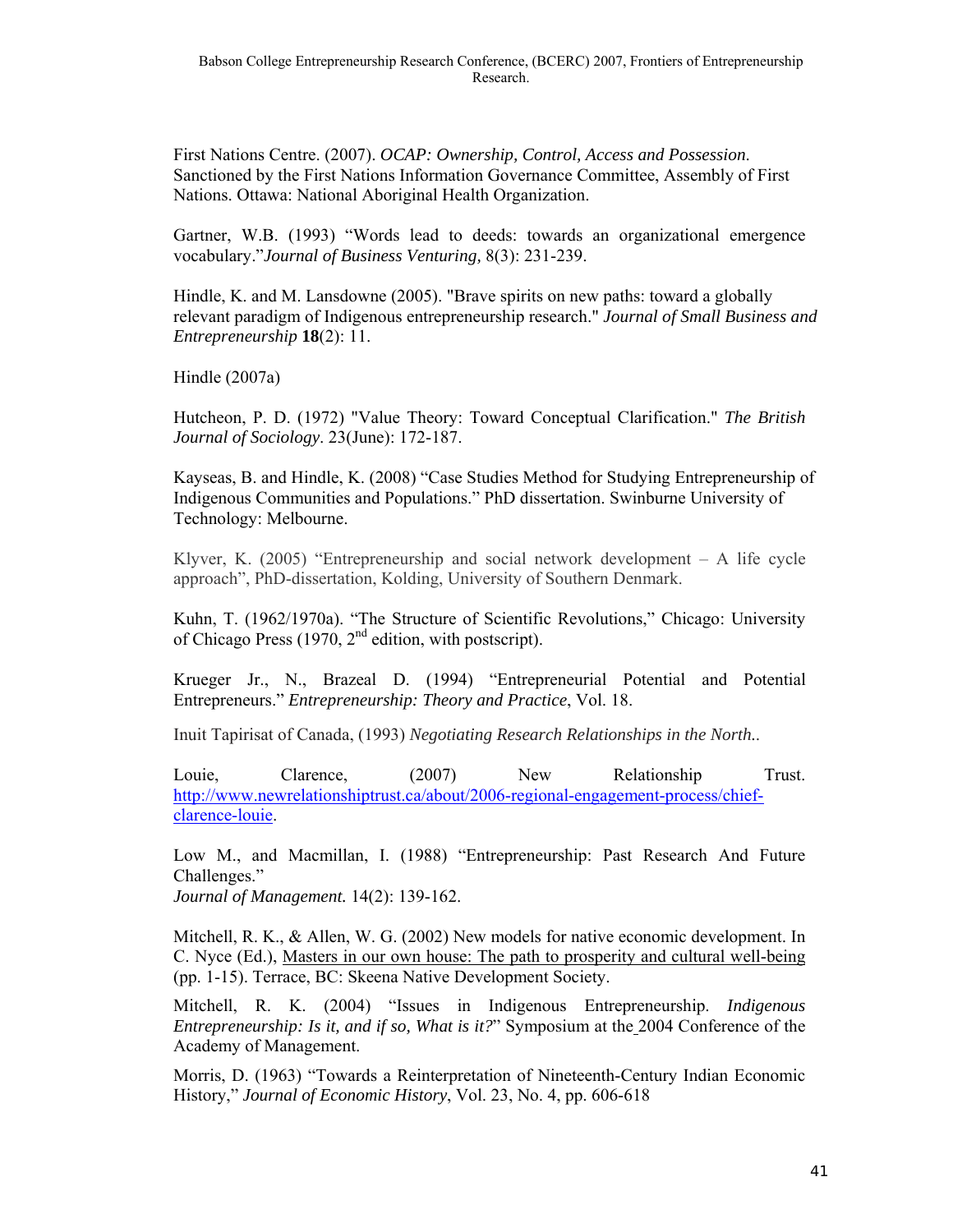Neitschmann, B. (1994) "The Fourth World: Nations verses States." In *Reordering the World Geopolitical Perspectives on the 21st Century.* G. J. Demko and. W. B. Wood. (Editors), 225-242. Oxford: Westview Press Inc.

Nozick, R. (1974) *Anarchy, State and Utopia*. New York: Basic Books.

Pearson, N. (1999) "Rebuilding communities." Australian Broadcasting Corporation (Producer) Brisbane: Brisbane Institute.

Rawls, J. (1975) "A Kantian Conception of Equality." In *John Rawls - Collected Papers*, S. Freeman (Editor, 1999) Cambridge MA: Harvard University Press.

Rawls, J. (1972) *A Theory of Justice*. London: Oxford University Press.

Robinson, M. and E. Ghostkeeper. (1987) "Native and Local Economies: A Consideration of Economic Evolution and the Next Economy." *Arctic*, 40(2): 138–44.

Robinson, M. and E. Ghostkeeper. (1988) "Implementing the Next Economy." *Arctic*, 41(3): 173–82.

Seton, K. (1999) "Fourth World Nations in the Era of Globalisation An Introduction to contemporary Theorizing Posed by Indigenous Nations." *Fourth World Journal*. 4(1).

Shane, S. and Venkataraman, S. (2000). "The promise of entrepreneurship as a field of research." *Academy of Management Review*, 25(1): 217-226. Trudgen, R. (2001) *Why warriors lie down and die*. Darwin, Australia: Aboriginal Resource and Development Services Inc.

Shane, S. (2003) "A General Theory of Entrepreneurship: The Individual Opportunity Nexus", Edward Elgar: London.

Shepherd, D. A. and N. F. Krueger (2002). "An Intentions-Based Model of Entrepreneurial Teams' Social Cognition", *Entrepreneurship, Theory & Practice*, **27:** 167-185.

Sully, L. and Emmons, M. (2004) "Urban reserves: The city of Saskatoon's parternship with First Nations", Pacific Business & Law Institute: Calgary, AB.

Thornton, P. (1999) "The Sociology of Entrepreneurship." *Annual Review of Sociology,* Vol 25: 19-46.

Van Maanen, J., J. B. SÃ Rensen, et al. (2007). "THE INTERPLAY BETWEEN THEORY AND METHOD." Academy of Management Review **32**(4): 1145-1154.

Warren, L. (2004) "Negotiating entrepreneurial identity - Communities of practice and changing discourses." The International Journal of Entrepreneurship and Innovation, Volume 5, Number 1:1, pp. 25-35(11).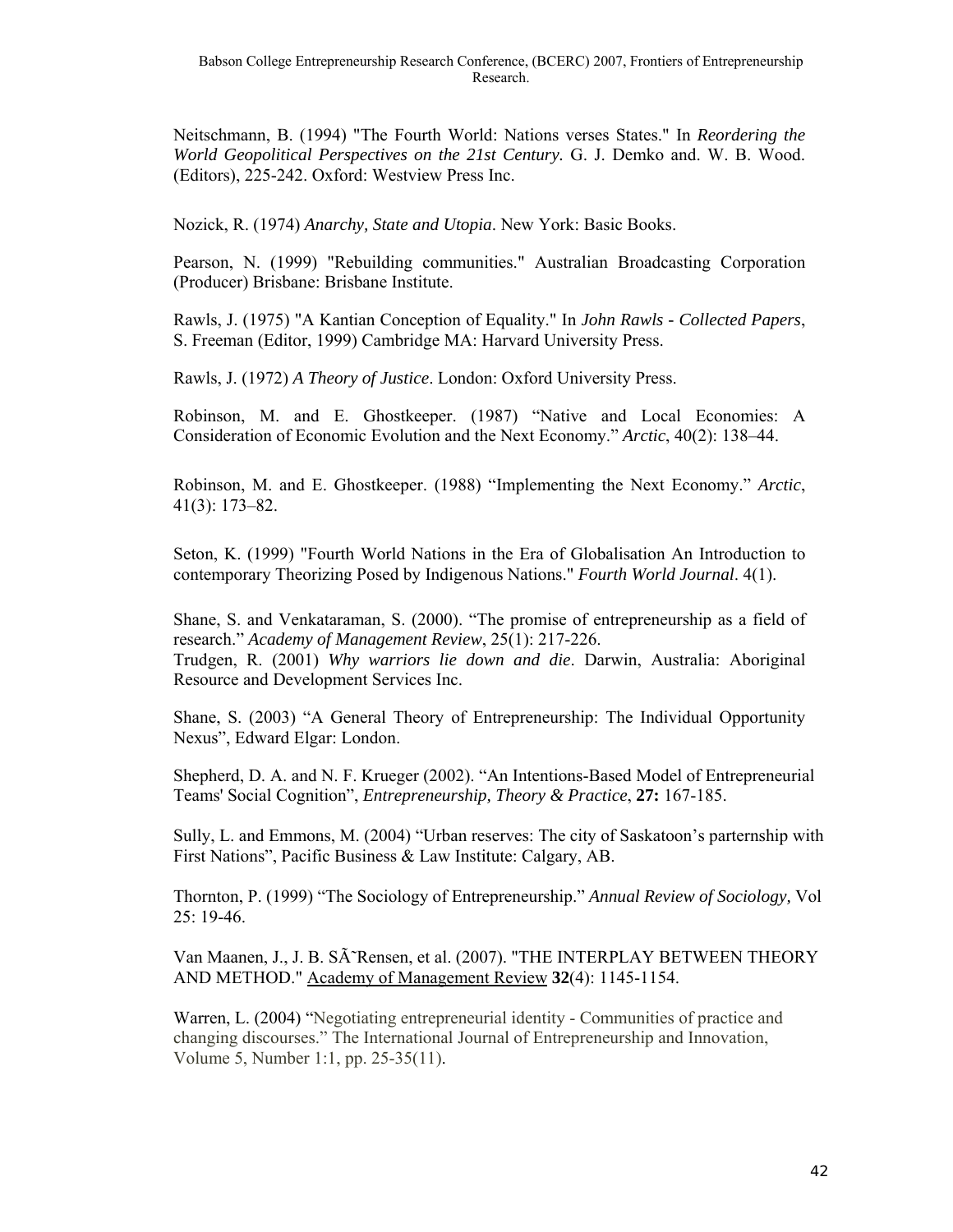Weir, W. and Wuttunee, W. (2004) "Respectful research in Aboriginal Communities and Institutions in Canada", In Cooperative Membership and Globalization: Eds. Brett Fairbairn and Nora Russell

Centre for the Study of Co-operatives, University of Saskatchewan.

Whetten, D. A. (2002) *Hybrids-A Special Case of Organizational Identity Claims*. Unpublished. (Draft kindly provided by the author).

Zhao, H., Seibert, S., Hills, G. (2005) "The Mediating Role of Self-Efficacy in the Development of

Entrepreneurial Intentions," *Journal of Applied Psychology*, Vol. 90, No. 6, 1265–1272.

#### SPECIFIC REFERENCES: INDIGENOUS ENTREPRENEURSHIP CANON

- 1. Anderson, R., B. (1997). "Corporate/indigenous partnerships in economic development: The first nations in Canada." *World Development* **25**(9): 1483.
- 2. Anderson, R. (2002). "Entrepreneurship and Aboriginal Canadians: A Case Study in Economic Development." *Journal of Developmental Entrepreneurship* **7**(1): 21.
- 3. Anderson, R., B., L. P. Dana, et al. (2006). "Indigenous land rights, entrepreneurship, and economic development in Canada: "Opting-in" to the global economy." *Journal of World Business* **41**(1): 45.
- 4. Anderson, R., RJ Giberson, K Hindle, B Kayseas. (2004) "Understanding Success in Indigenous Entrepreneurship: An Exploratory Investigation." Proceedings of the AGSE-Babson Regional Entrepreneurship: Melbourne.
- 5. Anderson, R., Honig, B., Peredo, A.M. (2006) "Communities in the new Economy: Where Social Entrepreneurship and Indigenous Entrepreneurship Meet." Entrepreneurship as Social Change, Steyeart and Hjorth (eds). Cheltenham: Edward Elgar.
- 6. Anderson, R. B., Warren Weir, Benson Honig, Leo Paul Dana, & Ana Maria Peredo (2007). "Business Creation, Growth and Survival in Indigenous Communities in Canada: The Saskatchewan Experience." *International Handbook of Research On Indigenous Entrepreneurship* L. P. D. a. R. B. Anderson. Cheltenham (UK). Edward Elgar.
- 7. Anderson, R. B. and L. P. Dana (2007). "A Multidisciplinary Theory of Entrepreneurship as a Function of Cultural Perceptions of Opportunity." *The Handbook Of Indigenous Entrepreneurship*. L. P. Dana. London, Edward Elgar.
- 8. Anderson, R. B. and R. Giberson (2003). "Aboriginal Economic Development in Canada: Thoughts on Current Theory and Practise." *Ethnic Entrepreneurship: Structure and Process* C. S. a. C. Galbraith. Oxford, JAI Press/Elsevier**:** 27.
- 9. Anderson, R. B., S. MacAulay, et al. (2007). On Their Own Terms: Indigenous Communities, and Economic Development in the New Economy. *Non-market Entrepreneurship: Interdisciplinary Approaches*. P. F. a. R. S. Gordon Shockley. Cheltenham, Edward Elgar.
- 10. Anderson Robert B, Ron Camp II, et al. (2005). "Indigenous Land Rights in Canada: The Foundation for Development?" *Journal of Entrepreneurship and Small Business* **2**(2): 30.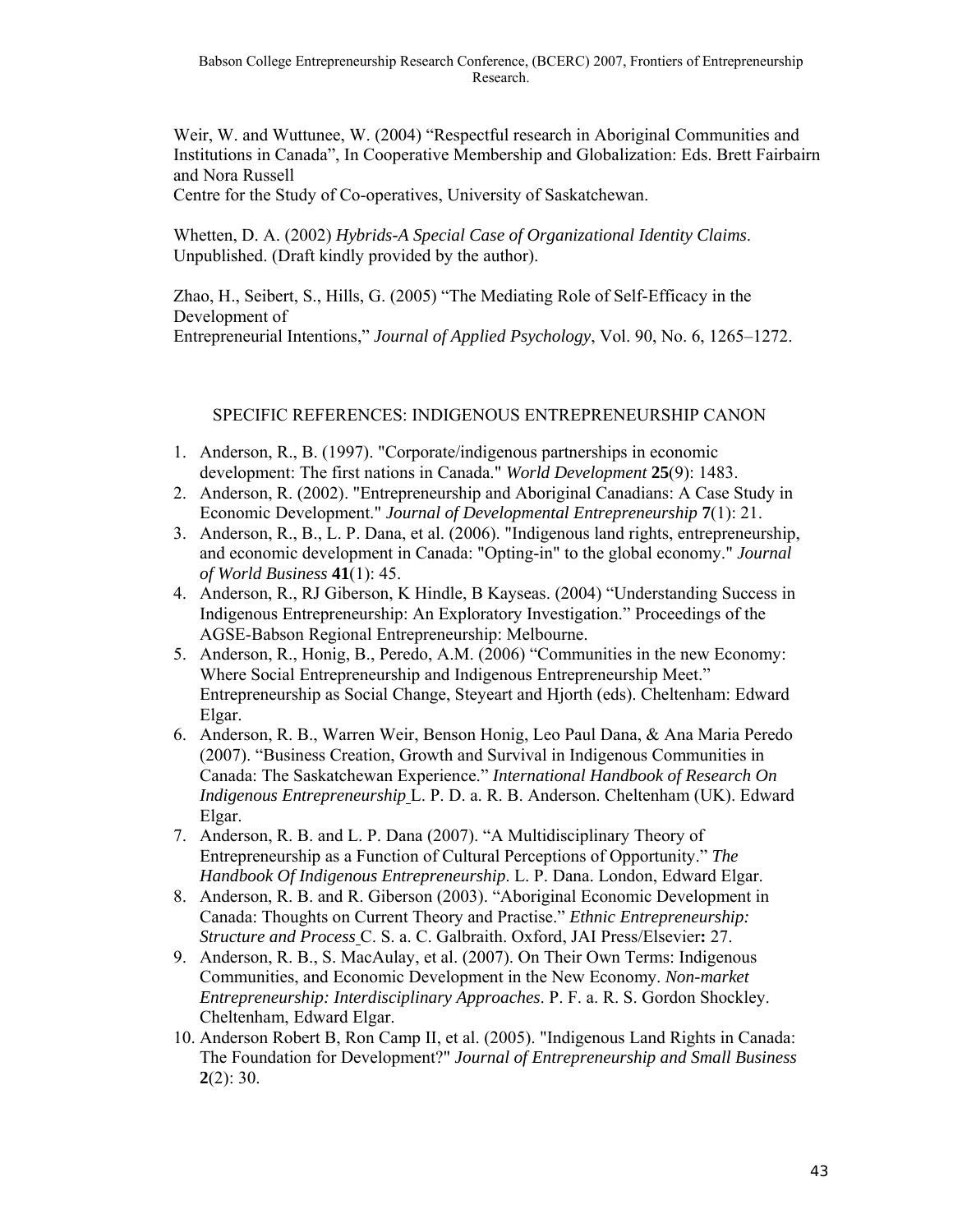- 11. Aspaas, H. R. (2004). "Minority women's microenterprises in rural areas of the United States of America: African American, Hispanic American and Native American case studies." *GeoJournal* **61**(3): 281.
- 12. Berkes, F. and T. Adhikari (2006). "Development and conservation: indigenous businesses and the UNDP Equator Initiative." *Int. J. of Entrepreneurship and Small Business* **3**(6): 20.
- 13. Cachon, J.-C. (2000). "Aboriginal entrepreneurship on reserves: some empirical data from Northern Ontario and considerations following the Supreme Court of Canada decision on the Delgamuukuw vs British Columbia appeal." *Journal of Small Business and Entrepreneurship* **15**(3): 2.
- 14. Camp II, R. D., Robert B. Anderson, et al. (2005). "Aboriginal Land Rights and Development: Corporations and Trust." *International Journal of Entrepreneurship and Small Business*, **2**(2): 15.
- 15. Cardamone, M. and R. Rentschler (2006). "Indigenous innovators: the role of web marketing for cultural micro-enterprises." *International Journal of Nonprofit and Voluntary Sector Marketing* **11**(4): 347.
- 16. Chamard, J. and M. Christie (1993). "Entrepreneurial development in Aboriginal communities in Australia and Canada " *Small Enterprise Development* **4**(1): 27-33.
- 17. Chen, J., L. J. Parker, et al. (2006). "Technopreneurship in Native American businesses: current issues and future with a case study" *Int. J. of Management and Enterprise Development* **3**(1/2): 70 - 84.
- 18. Charlotte, P. (2007). "Focus on the Ngai Tahu tribe." *Int. J. Entrepreneurship and Small Business* **xx**(xx): 1-9. (forthcoming).
- 19. Chiste, K. (1996). *Aboriginal Small Business and Entrepreneurship in Canada*, Captus Press.
- 20. Cornell, S. and P. K. Joseph (2000). "Where's the glue? Institutional and cultural foundations of American Indian economic development." *Journal of Socio - Economics* **29**(5): 443.
- 21. Cornell, S. and J. P. Kalt (1998). "Sovereignty and Nation Building: The development challenge in Indian Country " American Indian Culture and Research Journal **4**.
- 22. Dana, L. P. (1995). "Entrepreneurship in a Remote Sub Arctic Community." *Entrepreneurship, Theory and Practice* **20**(1): 57-73.
- 23. Dana, L. P. (1996). "Self-employment in the Canadian sub-Arctic: An exploratory study." *Revue Canadienne des Sciences de l'Administration* **13**(1): 65.
- 24. Dana, L. P. (2005). "Toward a Multidisciplinary Definition of Indigenous Entrepreneurship" The Edward Elgar World Book of Research on Indigenous Entrepreneurship, Cheltenham: Edward Elgar.
- **25.** Dana, L. P. and T. Dana (2005). "Expanding the scope of methodologies used in entrepreneurship research." *Int. J. of Entrepreneurship and Small Business* 2(1): 79**-** 88**.**
- 26. Dana, L. P., D. Teresa, et al. (2005). "A Theory-based Empirical Study of Entrepreneurship in Iqaluit, Nunavut." *Journal of Small Business and Entrepreneurship* **18**(2): 10.
- 27. Dodson, M. and D. E. Smith (2003). Governance for sustainable development: Strategic issues and principles for Indigenous Australian communities, The Australian National University.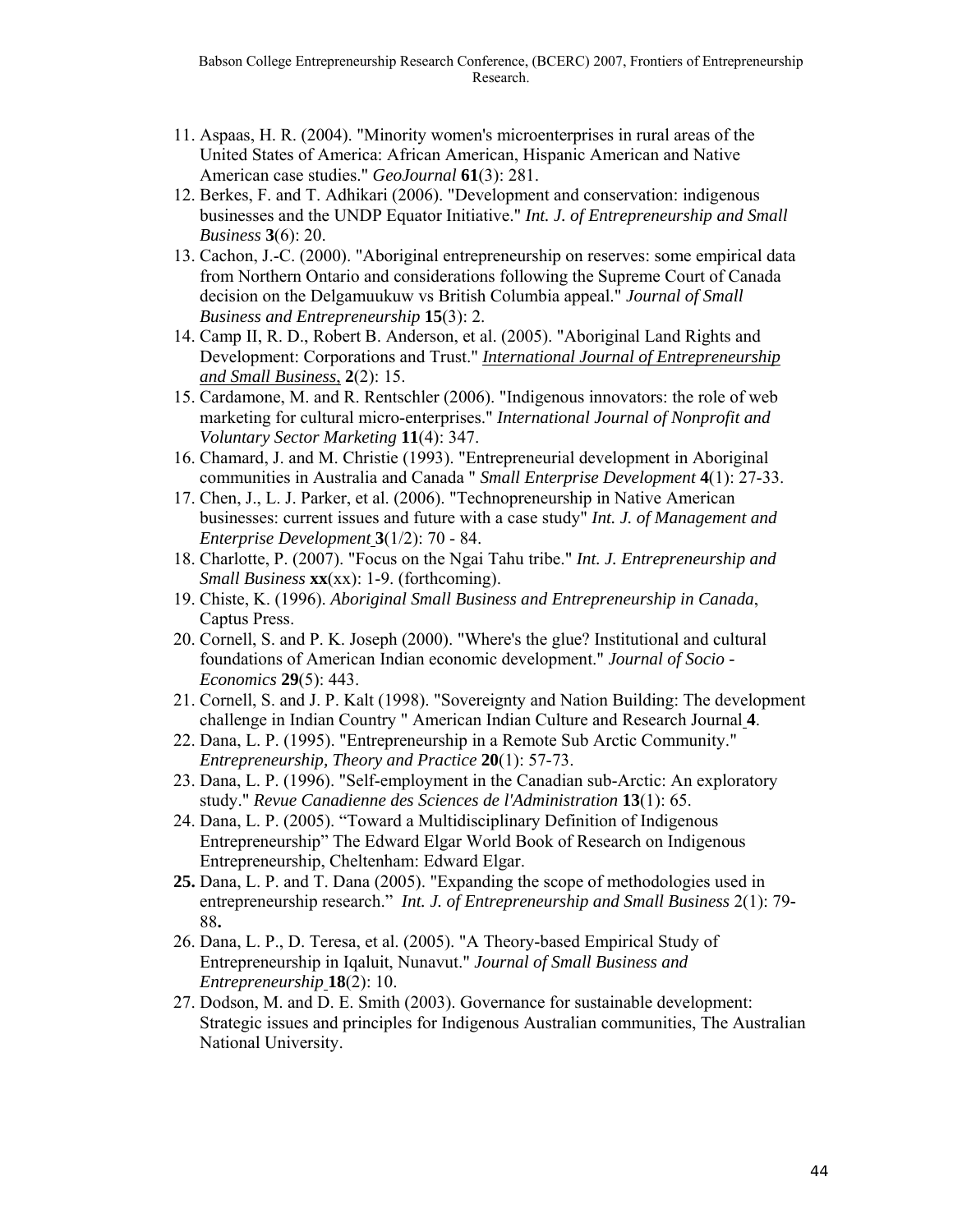- 28. Duffy, D. and S. Jerry (1998). "An assessment of Native American economic development: Putting culture and sovereignty back in the models." *Studies in Comparative International Development* **32**(4): 52.
- 29. Foley, D. (2006). "Indigenous Australian Entrepreneurs: Not all Community Organizations, not all in the Outback." Centre for Aboriginal Economic Policy Research; Australian National University. Discussion Paper No. 279.
- 30. Foley, D. (2003). "An examination of Indigenous Australian entrepreneurs." *Journal of Developmental Entrepreneurship* **8**(2): 133.
- 31. Foley, D. (2000). "Successful Indigenous Australian Entrepreneurs: A Case Study Analysis." *Aboriginal and Torres Strait Islander Studies Unit Research Report Series.* University of Queensland: Vol. 4.
- 32. Fowler, J. (2007). "Maori land claims: a historical perspective." *Int. J. Entrepreneurship and Small Business*, **xx**(x).
- 33. Frederick, H. and D. Foley (2006). "Indigenous Populations as Disadvantaged Entrepreneurs in Australia and New Zealand." *The International Indigenous Journal of Entrepreneurship, Advancement, Strategy and Education* **1**(1): 16.
- 34. Fuller, D. and C. Eileen (2003). "Indigenous small enterprise in Northern Australia: A case study of the Warai." *Journal of Small Business Management* **41**(1): 108.
- 35. Furneaux, C. (2007). "Indigenous Entrepreneurship: An Analysis of Capital Restraints." *AGSE 2007*. Brisbane, Swinburne University of Technology: Melbourne.
- 36. Galbraith, C., S. and H. S. Curt (2003). "Expectations of Indian Reservation Gaming: Entrepreneurial activity within a context of traditional land tenure and wealth acquisition." *Journal of Developmental Entrepreneurship* **8**(2): 93.
- 37. Galbraith, C. S., C. L. Rodriguez, et al. (2006). "False Myths and Indigenous Entrepreneurial Strategies" *Journal of Small Business and Entrepreneurship* **19**(1).
- 38. Gombay, N. (2006). "From subsistence to commercial fishing in Northern Canada." *British Food Journal* **108**(7): 502.
- 39. Hailey, J. (1992). "The politics of entrepreneurship affirmative-action policies for indigenous entrepreneurs." *Small Enterprise Development* **3**(2): 4-14.
- 40. Hindle, K. (2005). "Contrasting Indigenous entrepreneurship in Australia and Canada: how three applied research perspectives can improve policy and programs." *Small Enterprise Research*.
- 41. Hindle, K. (2005). The renaissance of Indigenous entrepreneurship in Australia: dream or educational possibility? *A theory of Indigenous entrepreneurship: the Edward Elgar handbook of Indigenous enterprise.* L. P. Dana. London, Edward Elgar.
- 42. Hindle, K. and M. Lansdowne (2005). "Brave spirits on new paths: toward a globally relevant paradigm of Indigenous entrepreneurship research." *Journal of Small Business and Entrepreneurship* **18**(2): 11.
- 43. Hindle, K., B. A. Robert, et al. (2005). "Relating Practice to Theory in Indigenous Entrepreneurship: A Pilot Investigation of the Kitsaki Partnership Portfolio." *American Indian Quarterly* **29**(1/2): 1.
- 44. Jacobsen, B., C. Jones, et al. (2005). "Indigenous economic development policy: A discussion of theoretical foundations". Paper presented to the Social Change in the 21st Century Conference, Brisbane: Australia, Centre for Social Change Research, Queensland University of Technology.
- 45. Katschner, I. (2007). "The role of Treaty of Waitangi claim settlements on Maori' economic development." *Int. J. Entrepreneurship and Small Business* **xx**(xx): 15.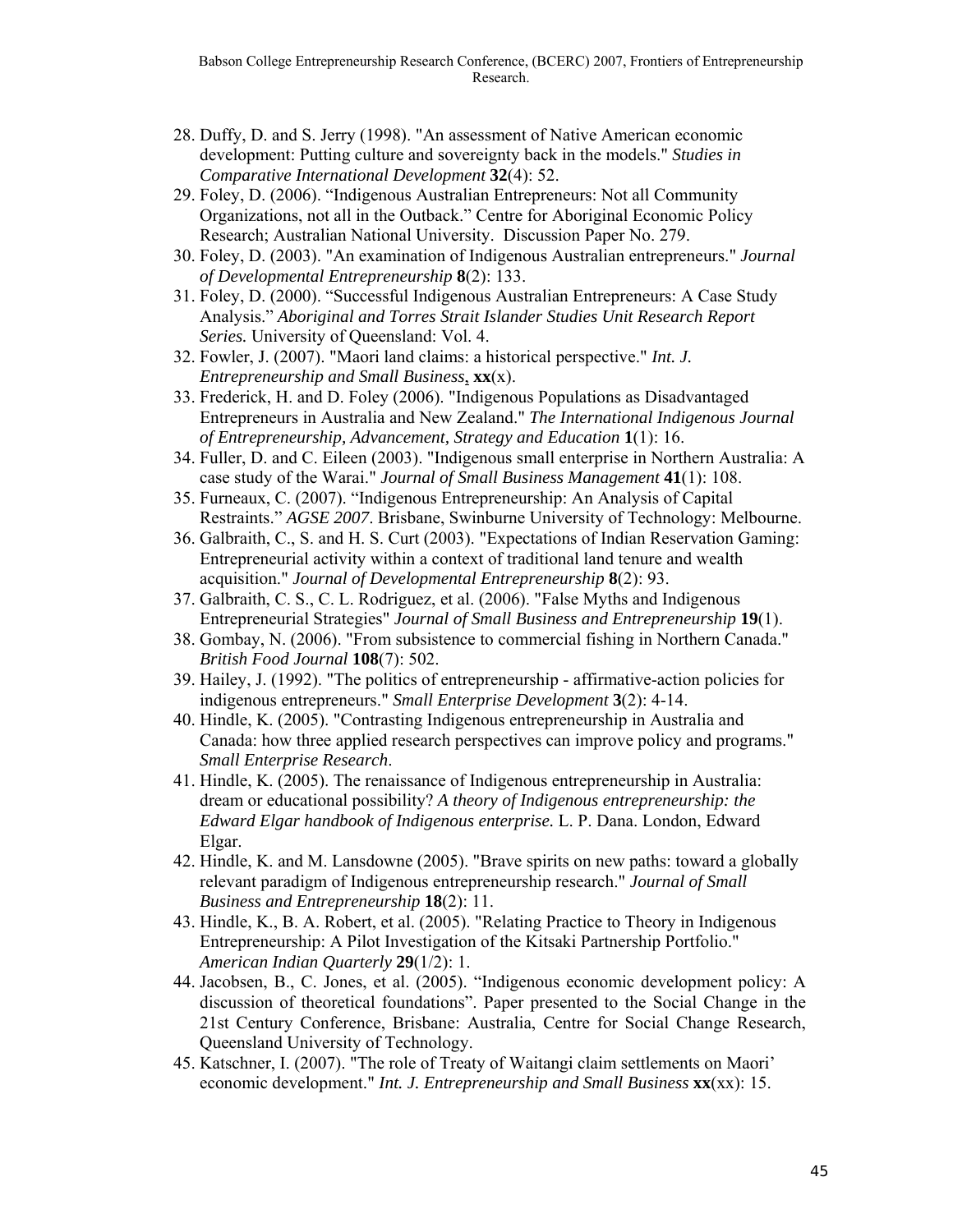- 46. Kayseas, B., Hindle, Kevin, Anderson, Robert (2007). *An Empirically Justified Theory of Successful Indigenous Entrepreneurship*. Australian Graduate School of Entrepreneurship, 3rd International Entrepreneurship and Research Exchange. Brisbane, Australia, February 6 – 9, 2007. , Brisbane, Australia.
- 47. Keelan, T. J. and C. Woods (2006). "Māuipreneur: understanding Māori entrepreneurship." *International Indigenous Journal of Entrepreneurship, Advancement, Strategy and Education* **1**(1).
- 48. Lindsay, N., Wendy A. Lindsay, Anton Jordaan, Kevin Hindle (2006). "Opportunity recognition attitudes of nascent indigenous entrepreneurs." *Int. J. of Entrepreneurship and Small Business* **3**(1): 20.
- 49. Lindsay, N. J. (2005). "Toward A Cultural Model of Indigenous Entrepreneurial Attitude." *Academy of Marketing Science Review* **2005**: 1.
- 50. Lituchy, T. R., M. A. Reavley, et al. (2006). "Success factors of Aboriginal women entrepreneurs: a study of Mohawk community in Canada." *Int. J. of Entrepreneurship and Small Business* **3**(6): 18.
- 51. Loizides, S. and R. B. Anderson (2006). Growth of Enterprises in Aboriginal Communities. , Conference Board of Canada.
- 52. Maritz, A. (2006). "Indigenous Enterprise in the Social Context: The New Zealand Indigenous Entrepreneur." *The International Indigenous Journal of Entrepreneurship, Advancement,Strategy and Education* 1(1): 1-15.
- 53. Meis-Mason, A., Leo Paul Dana and Robert B Anderson (2007). "Building Local Capacity to Compete Globally - A Case Study of The Inuit Commercial Caribou Harvest and Related Agri-Food Industries in Nunavut." *Journal of Entrepreneurship and Small Business*.
- 54. Mitchell, R., K. (2006). "Globalisation, economic literacy and native economic development " *Int. J. of Entrepreneurship and Small Business* **3**(6): 743 - 759.
- 55. Mowbray, M. (2006). "Localising Responsibility: The Application of the Harvard Project on American Indian Economic Development to Australia " *Australian Journal of Social Issues* 41.
- 56. O'Neill, K. M. (1994). "Native women and micro-enterprise: micro-enterprise seems to hold many possibilities in terms of income generation." *Canadian Woman Studies* 15(1): 54.
- 57. Papanek, G. F. (2006). "The pribumi entrepreneurs of Bali and Central Java (or how not to help indigenous enterprise)." *Bulletin of Indonesian Economic Studies* 42(1): 79-93.
- 58. Peredo, A. M. and J. J. Chrisman (2006). "Toward a theory of community-based enterprise." *The Academy of Management Review*. **31**(2): 309(20).
- 59. Peredo, A. M., Robert B. Anderson, et al. (2004). "Toward a Theory of Indigenous Entrepreneurship." *International Journal of Entrepreneurship and Small Business*, **1**(1): 20.
- 60. Peredo, A. M. a. R. B. A. (2007). Indigenous Entrepreneurship Research: Themes and Variations. *Developmental Entrepreneurship: Adversity, Risk and Uncertainty*. C. S. a. C. Galbraith. Oxford, JAI Press/Elsevier:.
- 61. Robinson, S. and S. Hogan (1994). "Family business: Ideal vehicle for Indian business success?" *Montana Business Quarterly* **31**(4): 2.
- 62. Schaper, M. (1999). "Australia's Aboriginal small business owners: Challenges for the future." *Journal of Small Business Management* **37**(3): 88.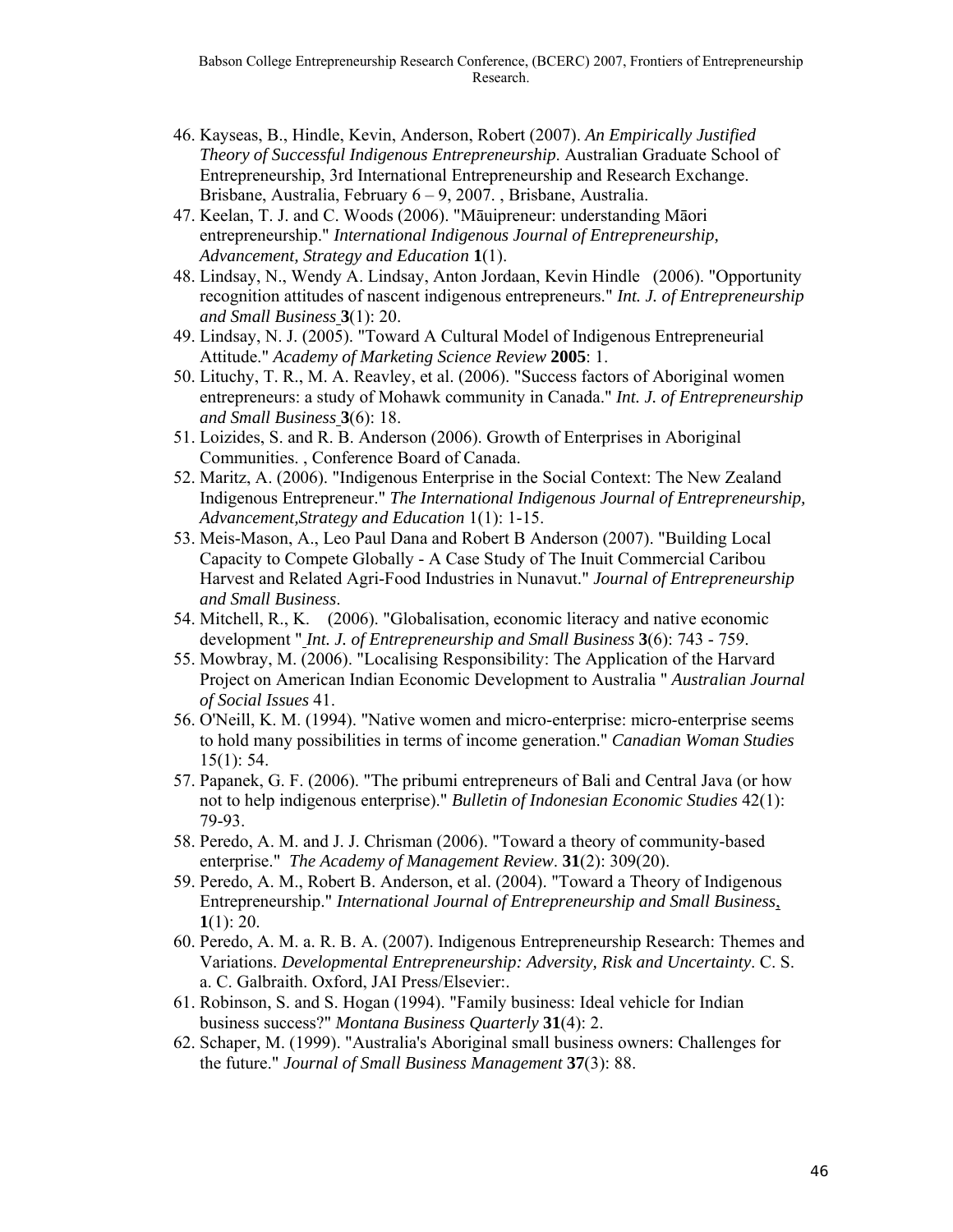- 63. Smith, T. (2006). "WELFARE, ENTERPRISE, AND ABORIGINAL COMMUNITY: THE CASE OF THE WESTERN AUSTRALIAN KIMBERLEY REGION, 1968-96." *Australian Economic History Review* **46**(3): 242.
- 64. Sullivan, A. and M. Dimitri (2000). "Public sector reform and indigenous entrepreneurship." *International Journal of Entrepreneurial Behaviour & Research* **6**(5): 265.
- 65. Torres, J. R. a. R. B. A. (2007). La Iguana Sana" an aboriginal entrepreneurial endeavour in the Mexican State of Chiapas. *International Handbook of Research On Indigenous Entrepreneurship*. L. P. D. a. R. B. Anderson. Cheltenham, Edward Elgar.
- 66. Vinje, D. L. (1996). "Native American economic development on selected reservations: A comparative analysis." *The American Journal of Economics and Sociology* **55**(4): 427.
- *67.* Wuttunee, W. (2007) "Shattering Misconceptions." *International Handbook of Research on Indigenous Entrepreneurs.* L. P. Dana. &. R. B. Anderson. Cheltenham (UK). Edward Elgar.
- 68. Wuttunee, W. (1992). "In Business for Ourselves: Northern Entrepreneurs." Montreal, Co-published by: Arctic Institute of North America and the Faculty of Management of the University of Calgary; McGill, Queen's Press.
- 69. Zapalska, A., P. Geoff, et al. (2003). "Maori Entrepreneurship in the Contemporary Business Environment." *Journal of Developmental Entrepreneurship* **8**(3): 219.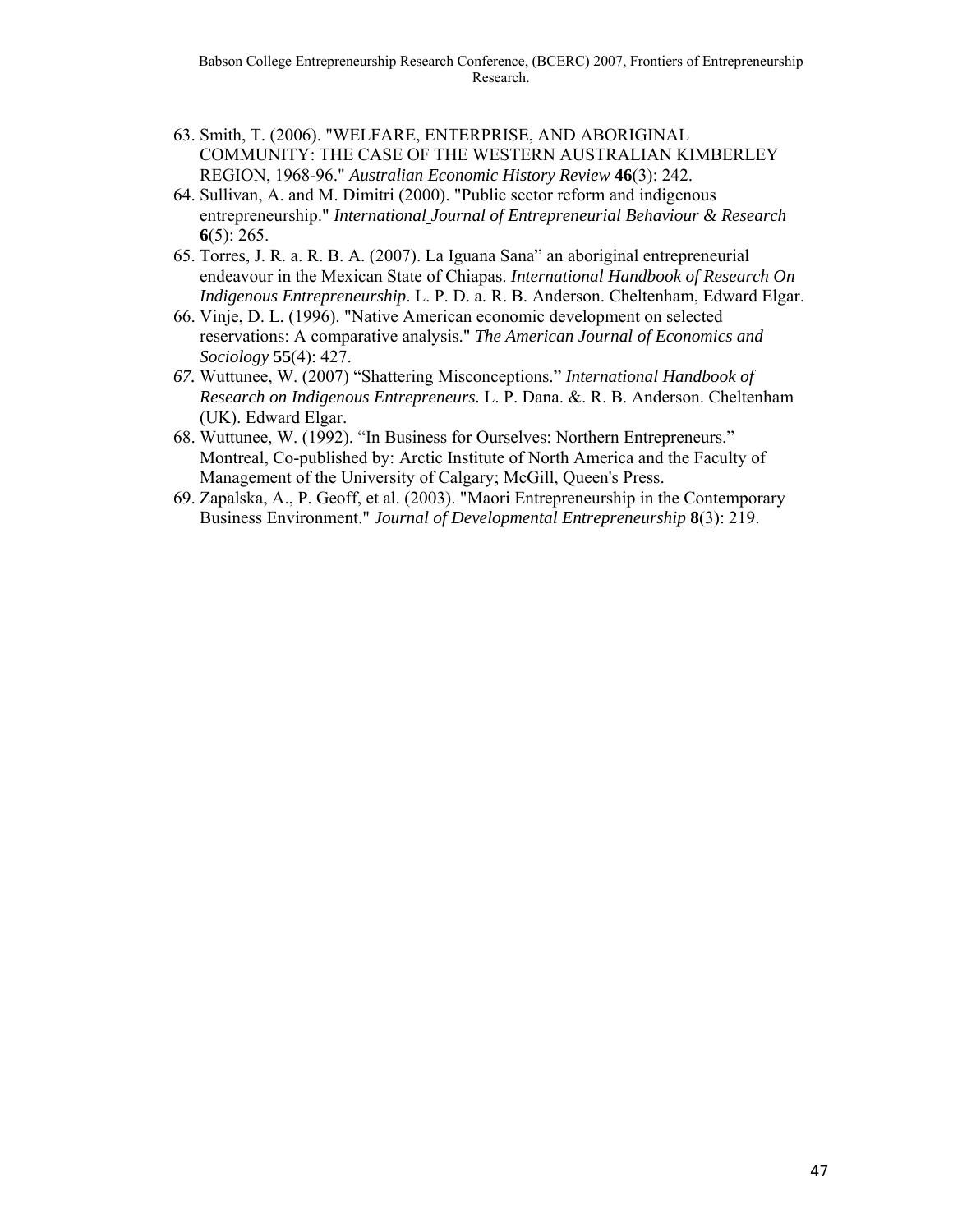### *Appendix 1 – Figures and Tables*

| Dat            | $\mathcal{C}$ | Author             |   |           | TypUnit(sPrincipal | <b>Key Concepts</b>                               |
|----------------|---------------|--------------------|---|-----------|--------------------|---------------------------------------------------|
| e              | a             |                    | e | $\int$ of | Then (s)           |                                                   |
|                | t             |                    |   | Analy     |                    |                                                   |
|                |               |                    |   | sis       |                    |                                                   |
|                |               | 200F1 Hindle,      | E | Multi Def |                    | Reconciling tradition with innovation;            |
| 5              |               | Lansdowne          | T |           | Org                | the importance of understanding non-              |
|                |               |                    |   |           | <b>CSN</b>         | mainstream world-views and values;                |
|                |               |                    |   |           | Capacity           | twin skills, heritage index, autonomy             |
|                |               |                    |   |           |                    | accountability network.                           |
|                |               | 200F1 Peredo,      | T | Multi Def |                    | Social enterprise, cognition,                     |
| 7              |               | Anderson           |   |           | Org,               | communal aspects, alliances, culture.             |
|                |               |                    |   |           | <b>CSN</b>         | IE is a growth area of scholarship and            |
|                |               |                    |   |           | Land               | appears to be a distinguishable subject.          |
|                |               | 200F1 Peredo,      | T | Multi Def |                    | There is a distinguishable kind of                |
| $\overline{4}$ |               | Anderson,          |   |           | Org                | activity appropriately called                     |
|                |               | Galbraith,         |   |           |                    | "Indigenous entrepreneurship".                    |
|                |               | Honig, Dana        |   |           |                    |                                                   |
|                |               | 200F1 Galbraith,   | T | Multi CSN |                    | Property rights, entrepreneurial                  |
| 6              |               | Rodriguez,         |   |           | Land               | behavior, environmental resources;                |
|                |               | <b>Stiles</b>      |   |           |                    | dispelling false myths as to the                  |
|                |               |                    |   |           |                    | processes and themes of IE.                       |
|                |               | 199F1 Dana, Leo    | E | Ind       | Def                | Entrepreneurship a function of cultural           |
| 5              |               | Paul               | T |           | <b>CSN</b>         | perceptions of opportunity, leading to            |
|                |               |                    |   |           |                    | research on IE. Seminal.                          |
|                |               | 200F1 Foley        | E | Ind       | Def                | Positivism, face, chaos experience,               |
| 0              |               |                    |   |           | Capacity           | networking, family, discrimination.               |
|                |               | 199F1 Chamard,     | T | Multi     | Def                | Compare/contrast Canadian &                       |
| 4              |               | Christie           |   |           |                    | Australian Indigenous strategies for              |
|                |               |                    |   |           |                    | entrepreneurship; base similarities.              |
|                |               | 200F1 Kayseas,     |   | TECom     |                    | Def, Org, Current level of research in Indigenous |
| 7              |               | Hindle,            |   | m         | Land,              | entrepreneurship, land rights,                    |
|                |               | Anderson           |   |           |                    | Capacity governance, institutional development.   |
|                |               | 200F2 Anderson,    |   | T E Com   |                    | Capacity Global economy, laws, customs,           |
| 7              |               | MacAulay,          |   | m         |                    | history, accumulation regime; IE as a             |
|                |               | Kayseas,           |   |           |                    | tool for development, not undertaken              |
|                |               | Hindle             |   |           |                    | solely for purpose of profit.                     |
|                |               | 200F2 Anderson, R, | T | Com       | <b>CSN</b>         | Heterogeneity, resources, kinship,                |
| 7              |               | Dana, L.           |   | m         |                    | egalitarianism, cooperative                       |
|                |               |                    |   |           |                    | entrepreneurship, culturally influenced           |
|                |               |                    |   |           |                    | opportunity recognition.                          |
|                |               | 200F2 Anderson     | T | Com       | Org                | Global economy, alliances/joint                   |
|                |               | Peredo, Dana E     |   | m         | Capacity           | ventures, capacity building.                      |
|                |               | Honig, Weir        |   |           | Land               |                                                   |

Table 1. The Indigenous Entrepreneurship Research Canon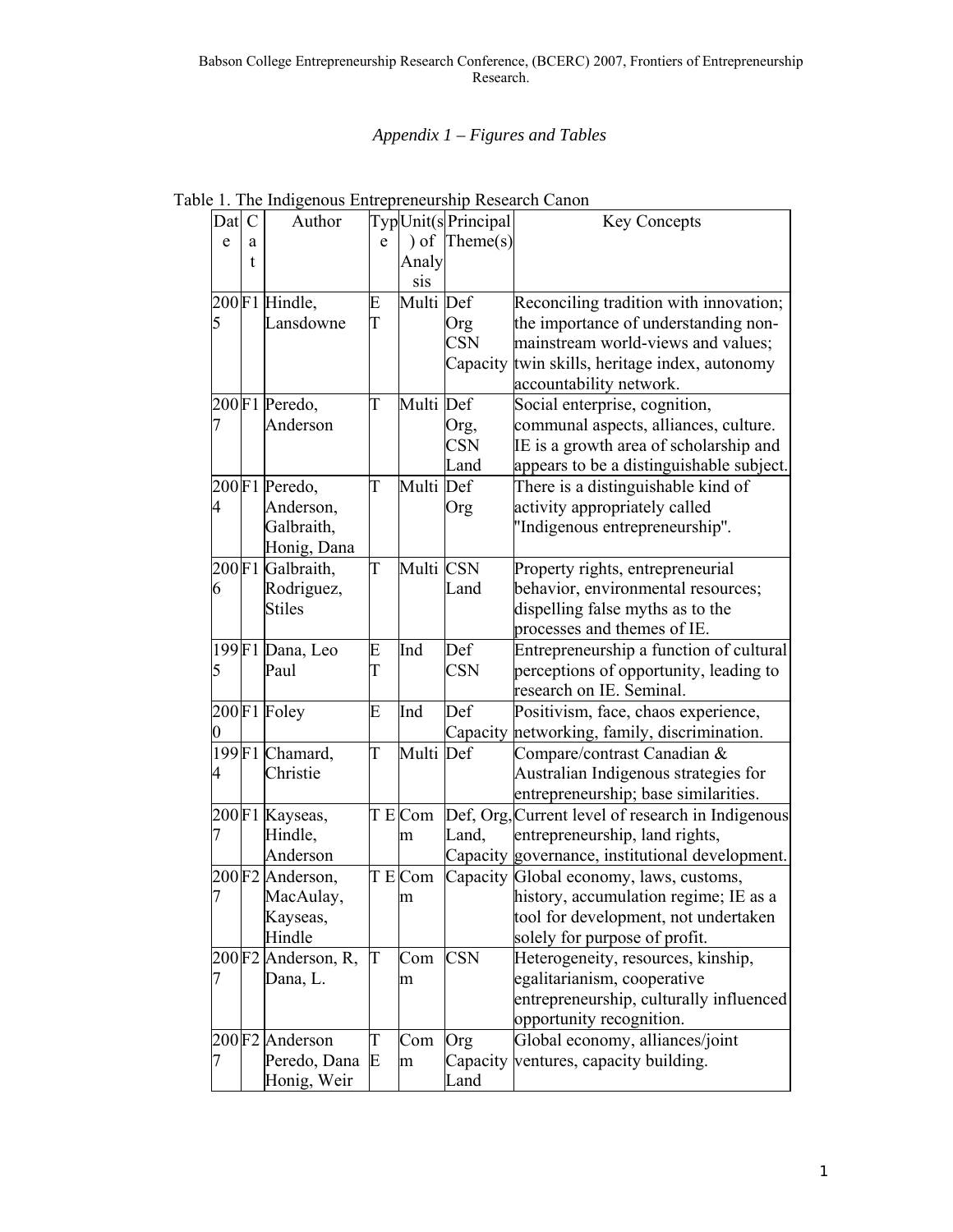|   | 200F2 Furneaux,                                           | T                       | Com       |                  | Capacity Environmental factors, barriers to                                   |
|---|-----------------------------------------------------------|-------------------------|-----------|------------------|-------------------------------------------------------------------------------|
|   | Craig                                                     |                         | m         |                  | capital, social capital.                                                      |
|   | 200F2 Meis-Mason                                          |                         | T E Gr-Fi | <b>CSN</b>       | Quality assurance, aboriginal                                                 |
|   | Dana                                                      |                         |           | Capacity         | branding, e-commerce, international                                           |
|   | Anderson                                                  |                         |           | Org              | trade, capacity building.                                                     |
|   | 200F2 Wuttunee                                            |                         | T E Com   | <b>CSN</b>       | Community entrepreneurship/                                                   |
| 7 |                                                           |                         | m         | Org              | capitalism; corporate partnership.                                            |
|   | 200F2 Anderson,                                           | E                       | Com       | Land,            | Modernization, dependency,                                                    |
| 6 | Dana, L,                                                  |                         | m         | Capacity         | regulation, global economy,                                                   |
|   | Dana, T.                                                  |                         |           |                  | foundation for Indigenous venturing                                           |
|   |                                                           |                         |           |                  | tied to land, culture and nationhood                                          |
|   |                                                           |                         |           |                  | (inseparable from sense of self).                                             |
|   | 200F2 Berkes,                                             | E                       | Com       | <b>CSN</b>       | Social enterprise, cultural values,                                           |
| 6 | Adhijari                                                  |                         | m         |                  | politics of resource access.                                                  |
|   | 200F2 Foley, Dennis E,                                    |                         | Ind       | <b>CSN</b>       | Dichotomy of indigenous community                                             |
| 6 |                                                           | Е                       |           | Capacity         | vs. stand-alone business venture;                                             |
|   |                                                           |                         |           |                  | cognition.                                                                    |
|   | 200F2 Lindsay N.                                          | T                       | Ind       | <b>CSN</b>       | Indigenous entrepreneurship                                                   |
| 6 | Lindsay, W.                                               |                         |           |                  | emphasizes both econ, and non-econ                                            |
|   | Jordaan,                                                  |                         |           |                  | objectives; cognition, EO, EOR.                                               |
|   | Hindle                                                    |                         |           |                  |                                                                               |
|   | 200F2 Lituchy                                             | E                       | Ind       | <b>CSN</b>       | Eship intimately linked to community                                          |
| 6 | Reavley,                                                  |                         |           |                  | and cult survival; Indigenous women                                           |
|   | Lvina,                                                    |                         |           |                  | play major roles in politics and                                              |
|   | Abraira,                                                  |                         |           |                  | business.                                                                     |
|   |                                                           | T                       | Ind       | <b>CSN</b>       | Model of Eship for western different                                          |
|   | $200 \overline{\text{F2} \text{Dana}}$ , L.,<br>Dana, T., |                         |           |                  | than Indigenous model, social                                                 |
|   | Anderson                                                  |                         |           |                  | entrepreneurship                                                              |
|   | $220$ F2 Hindle, K                                        | $\overline{\mathrm{T}}$ | Nat       | CSN,             | Cultural misunderstanding, sensitive                                          |
| 5 |                                                           |                         |           | Capacity         | education.                                                                    |
|   | 200F2 Lindsay, Noel T                                     |                         | Com       | CSN              | Cultural dimensions and                                                       |
| 5 | J.                                                        |                         | m         |                  | entrepreneurial attitude; Ind ent is                                          |
|   |                                                           |                         |           |                  | more holistic; Ind ent values will                                            |
|   |                                                           |                         |           |                  | reflect Ind cultural values; EO, EOR.                                         |
|   | 200F2 Foley, Dennis E                                     |                         | Ind       | <b>CSN</b>       | Indigenous cultural paradigm of                                               |
|   |                                                           |                         |           | Capacity         | success in entrepreneurial activity;                                          |
|   |                                                           |                         |           |                  | educational and training expertise,                                           |
|   |                                                           |                         |           |                  | sacrifice/survival techniques in                                              |
|   |                                                           |                         |           |                  | business.                                                                     |
|   | 200F2 Zapalska,                                           | E                       | Ind       |                  | Capacity Capacity building, barriers to capital,                              |
| 3 | Perry, Dabb                                               |                         |           |                  | policies and procedures,                                                      |
|   |                                                           |                         |           |                  | socioeconomic conditions, business                                            |
|   |                                                           |                         |           |                  | skills, and finance.                                                          |
|   | 199F2 Hailey, J.                                          | T                       | Nat       |                  | Affirmative action policy harmful.                                            |
|   |                                                           |                         |           | Org,<br>Capacity |                                                                               |
|   | 200F3 Anderson                                            | T                       |           |                  |                                                                               |
|   | MacAulay                                                  |                         | Inst      | Capacity         | Regulation theory, capacity building,<br>creating new organizations (economic |
|   |                                                           |                         |           | Org              |                                                                               |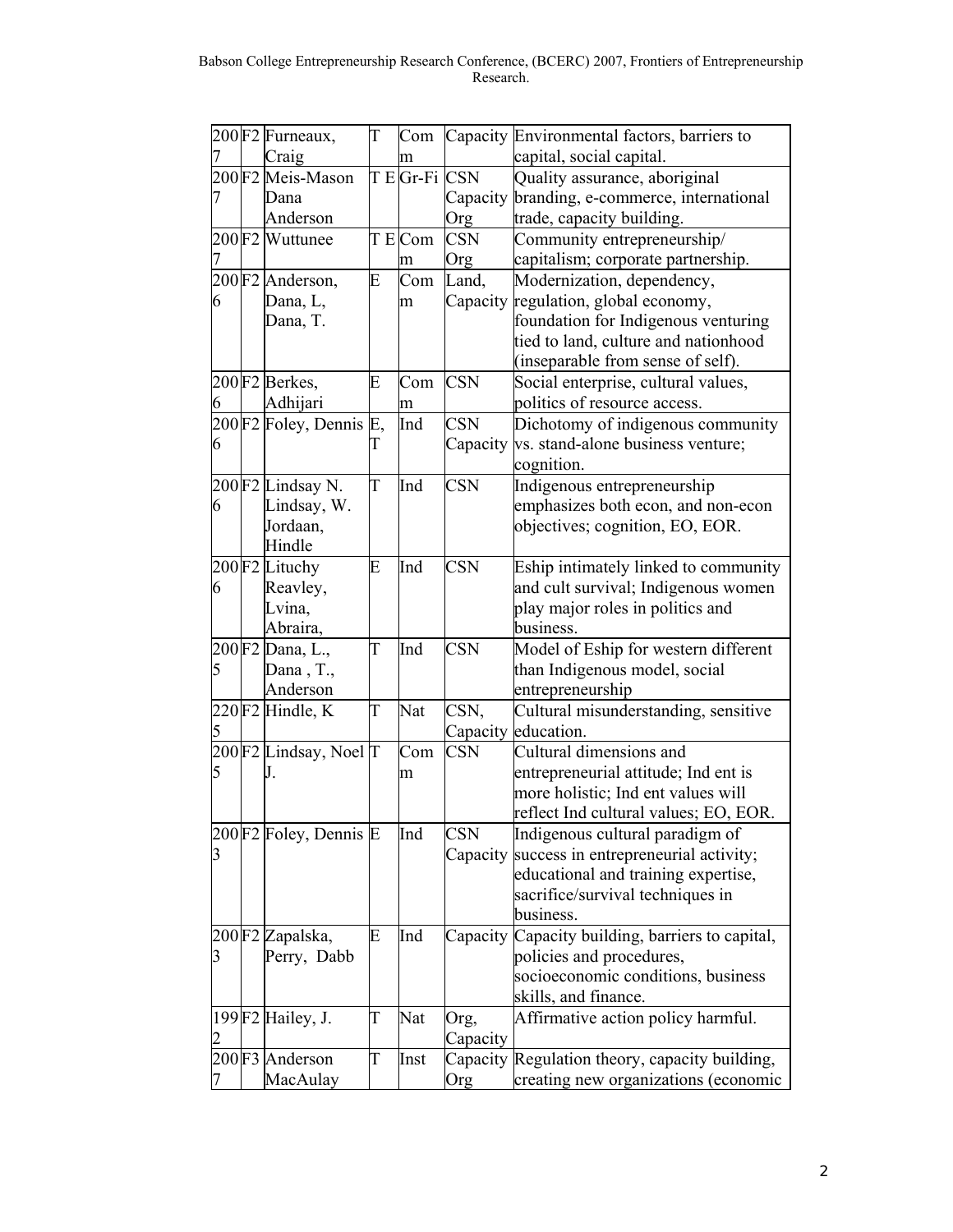|     |               | Weir,                  |                           |           |                     | development officers).                               |
|-----|---------------|------------------------|---------------------------|-----------|---------------------|------------------------------------------------------|
|     |               | Wuttunee               |                           |           |                     |                                                      |
|     |               | 200F3 Charlotte        | T                         | Com       | Land                | Self-sufficiency, culture.                           |
|     |               |                        |                           | m         |                     |                                                      |
|     |               | 200F3 Fowler           | T                         | Com       | Land                | Highly collective entrepreneurship,                  |
|     |               |                        |                           | m         |                     | (large corps tied to tribal).                        |
|     |               | 200F3 Katschner        | T                         | Com       | Land,               | Empowerment theory; barriers to                      |
|     |               |                        |                           | m         | Org                 | capital.                                             |
| ate | $\mathcal{C}$ | Author                 |                           |           | TypUnit(s Principal | <b>Key Concepts</b>                                  |
|     | a             |                        | e                         | $\int$ of | Then (s)            |                                                      |
|     | t             |                        |                           | Analy     |                     |                                                      |
|     |               |                        |                           | sis       |                     |                                                      |
|     |               | 200F3 Torres,          |                           | T E Com   | Land                | Sustainable development.                             |
|     |               | Anderson               |                           | m         |                     |                                                      |
|     |               | 200F3 Anderson         | Τ                         | Com       | Def                 | Compares/contrasts social, Indigenous,               |
| 6   |               | Honig, Peredo          |                           | m         | Org                 | ethnic entrepreneurship; social and                  |
|     |               |                        |                           |           |                     | Indigenous entrepreneurship alike.                   |
|     |               | 200F3 Cardomone        | T                         | Inst      | Capacity            | Struggle to market culture; capacity                 |
| 6   |               | Rentschler             |                           |           |                     | building.                                            |
|     |               | 200F3 Chen, Parker,    | E                         |           | Gr-Fi Capacity      | Using IT to compete globally,                        |
| 6   |               | Lin                    |                           |           |                     | transition to new markets, core                      |
|     |               |                        |                           |           |                     | capabilities.                                        |
|     |               | 200F3 Frederick,       | E                         | Ind       | <b>CSN</b>          | Cognition, disadvantage.                             |
| 6   |               | Foley                  |                           |           |                     |                                                      |
|     |               | 200F3 Gombay,          | Т                         | Ind       | <b>CSN</b>          | Food shared, not sold in Inuit society,              |
| 6   |               | Nicole                 |                           |           |                     | regulatory incentives; market                        |
|     |               |                        |                           |           |                     | exchange convergence (breaking of                    |
|     |               |                        |                           |           |                     | tradition and social norms to emulate                |
|     |               |                        |                           |           |                     | western economic practices).                         |
|     |               | 200F3 Keelan, T.J.     | T                         | Ind       | <b>CSN</b>          | Myth of the entrepreneur connection                  |
| 6   |               | Woods, C.              |                           |           |                     | of traditional knowledge and behavior                |
|     |               |                        |                           |           |                     | to entrepreneurial activity.                         |
|     |               | 200F3 Maritz,          | $T \to$ Ind               |           | <b>CSN</b>          | Lifestyle entrepreneurship,                          |
| 6   |               |                        |                           |           |                     | entrepreneurial orientation, cultural                |
|     |               |                        |                           |           |                     | assessment of wealth.                                |
|     |               | 200F3 Mitchell, Ron, T |                           | Com       | Capacity            | Key transaction cognitions; access to                |
| 6   |               | K.                     |                           | m         | Org,                | capital on reserve, via property rights,             |
|     |               |                        |                           |           | Land                | adjust native governance to lower                    |
|     |               |                        |                           |           |                     | trans costs.                                         |
|     |               | 200F3 Mowbray,         | Τ                         | Com       | Org                 | Social capital, localist policy,                     |
| 6   |               | Martin                 |                           | m         | Capacity            | community "evidence based" results;                  |
|     |               |                        |                           |           |                     | governance, economic development.                    |
|     |               | 200F3 Papanek,         | $\boldsymbol{\mathrm{T}}$ |           |                     | Gr-Fi Capacity Affirmative action creates dependency |
| 6   |               | Gustav F.              |                           |           |                     | upon policy while atrophying                         |
|     |               |                        |                           |           |                     | entrepreneurial skills; incentives mis-              |
|     |               |                        |                           |           |                     | aligned.                                             |
|     |               | 200F3 Peredo,          | T                         | Com       | <b>CSN</b>          | Traditional concept of                               |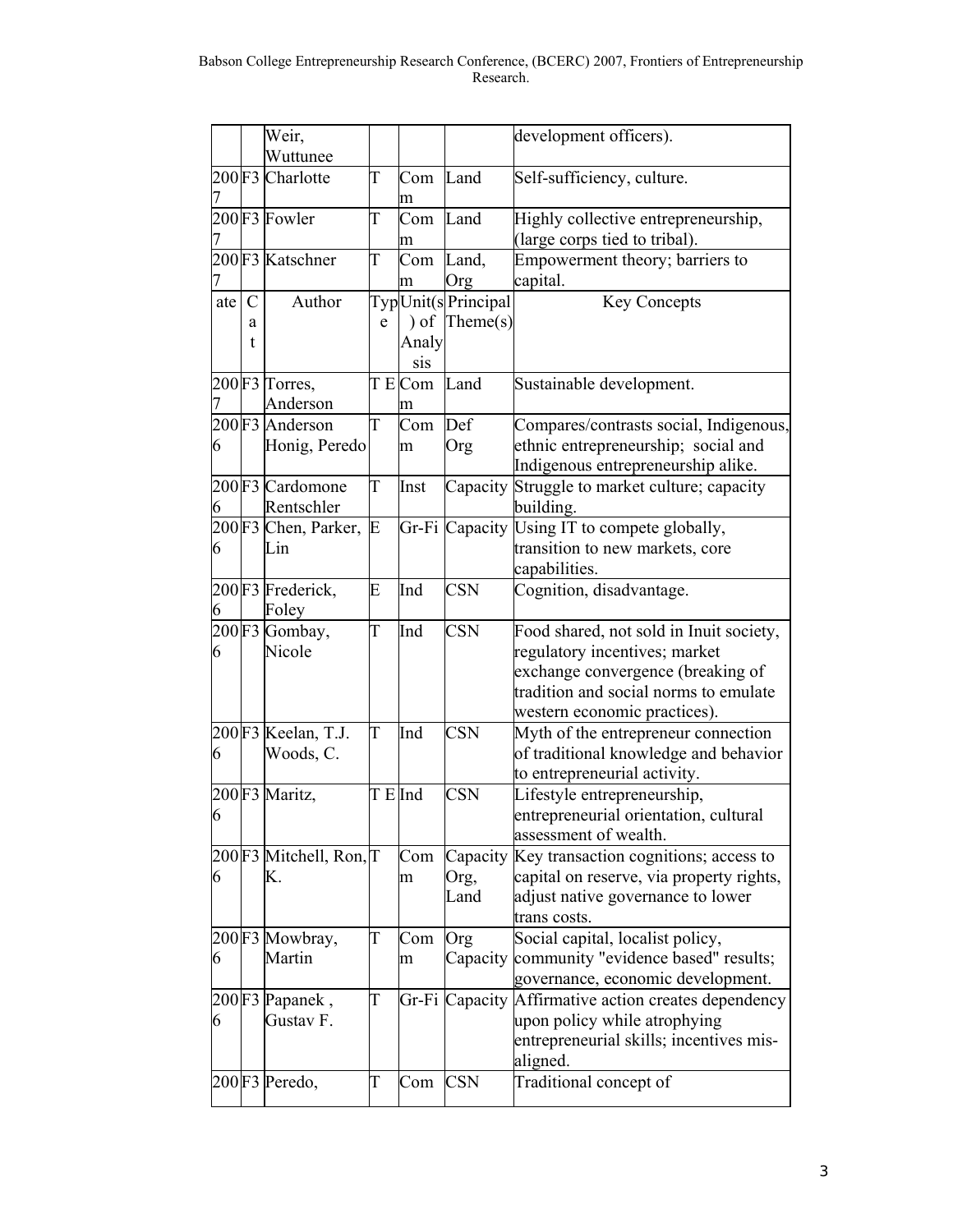| 6              |               | Chrisman                   |   | m         | Org                | entrepreneurship and economic                                      |  |
|----------------|---------------|----------------------------|---|-----------|--------------------|--------------------------------------------------------------------|--|
|                |               |                            |   |           |                    | development do not apply in some                                   |  |
|                |               |                            |   |           |                    | environs; community based enterprise.                              |  |
|                |               | $200$ F <sub>3</sub> Smith | T | Inst      | <b>CSN</b>         | Transfer of land/resources, provision                              |  |
| 6              |               |                            |   |           | Land               | of labor and capital, contrast between                             |  |
|                |               |                            |   |           |                    | commercial and community goals.                                    |  |
|                |               | 200F3 Anderson,            | T | Com       | Land               | Development "on their own terms";                                  |  |
| 5              |               | Camp,                      |   | m         | <b>CSN</b>         | modernisation based efforts failed.                                |  |
|                |               | Nkongolo-                  |   |           |                    |                                                                    |  |
|                |               | Bakenda,                   |   |           |                    |                                                                    |  |
|                |               | Dana,                      |   |           |                    |                                                                    |  |
|                |               | Peredo                     |   |           |                    |                                                                    |  |
|                |               | $200$ F3 Camp II,          | E | Com       | Org,               | Venturing $=$ self-reliance on own                                 |  |
| $\overline{5}$ |               | Anderson,                  |   | m         | Land               | terms, yet capacity must be developed                              |  |
|                |               | Giberson                   |   |           | Capacity           | to compete strategically in global                                 |  |
|                |               |                            |   |           |                    | business, JV, trust.                                               |  |
|                |               | 200F3 Dana, L              | T | Com       | <b>CSN</b>         | If entrepreneurs are influenced by                                 |  |
| 5              |               | Dana, T                    |   | m         |                    | culture, not just individual but the                               |  |
|                |               |                            |   |           |                    | aspects of environment must be                                     |  |
|                |               |                            |   |           |                    | studied; environment.                                              |  |
| Dat            | $\mathcal{C}$ | Author                     |   |           | TypUnit(sPrincipal | <b>Key Concepts</b>                                                |  |
| e              | А             |                            | e | $\int$ of | Then (s)           |                                                                    |  |
|                | T             |                            |   | Analy     |                    |                                                                    |  |
|                |               |                            |   | sis       |                    |                                                                    |  |
|                |               | 200F3 Hindle,              | E |           |                    | Gr-Fi Capacity Active participation in global economy              |  |
| 5              |               | Anderson,                  |   |           | Org                | on competitive business basis; twin                                |  |
|                |               | Giberson,                  |   |           |                    | skills, heritage index,                                            |  |
|                |               | Kayseas                    |   |           |                    | autonomy/accountability.                                           |  |
|                |               | 200F3 Jacobsen,            | T | Com       | Land               | Connection to place and individual                                 |  |
| 5              |               | Jones,                     |   | m         | <b>CSN</b>         | identity undermines assumption of                                  |  |
|                |               | Wybrow                     |   |           |                    | free mark solutions; policy.                                       |  |
|                |               | 200F3 Anderson,            | T | Com       | Land               | Socioeconomic objectives of the                                    |  |
| 4              |               | Kayseas                    |   | m         |                    | Aboriginal people through                                          |  |
|                |               | Dana, Hindle               |   |           |                    | entrepreneurship and business                                      |  |
|                |               |                            |   |           |                    | development.                                                       |  |
|                |               | 200 F3 Aspaas, Helen E     |   | Ind       | <b>CSN</b>         | Nexus of family obligations, economic                              |  |
| 4              |               | Ruth,                      |   |           |                    | necessities, cultural ties commitment                              |  |
|                |               |                            |   |           |                    | for serving communities.                                           |  |
|                |               | 200F3 Anderson,            | E | Com       | <b>CSN</b>         | Regulation theory, mode of                                         |  |
| 3              |               | Giberson                   | T | m         | Capacity           | accumulation.                                                      |  |
|                |               | 200F3 Dodson,              | T | Com       | Org                | Sustainable, development; good                                     |  |
| 3              |               | Smith                      |   | m         |                    | governance.                                                        |  |
|                |               | 200F3 Fuller, Don          | E | Gr-Fi CSN |                    | Integrity of market-based &                                        |  |
| $\overline{3}$ |               | Eileen,                    |   |           |                    | subsistence-based behaviors and a                                  |  |
|                |               | Cummings                   |   |           |                    | consequent adaptation of associated                                |  |
|                |               |                            |   |           |                    | social and inst systems necessary to<br>overcome dominant culture. |  |
|                |               |                            |   |           |                    |                                                                    |  |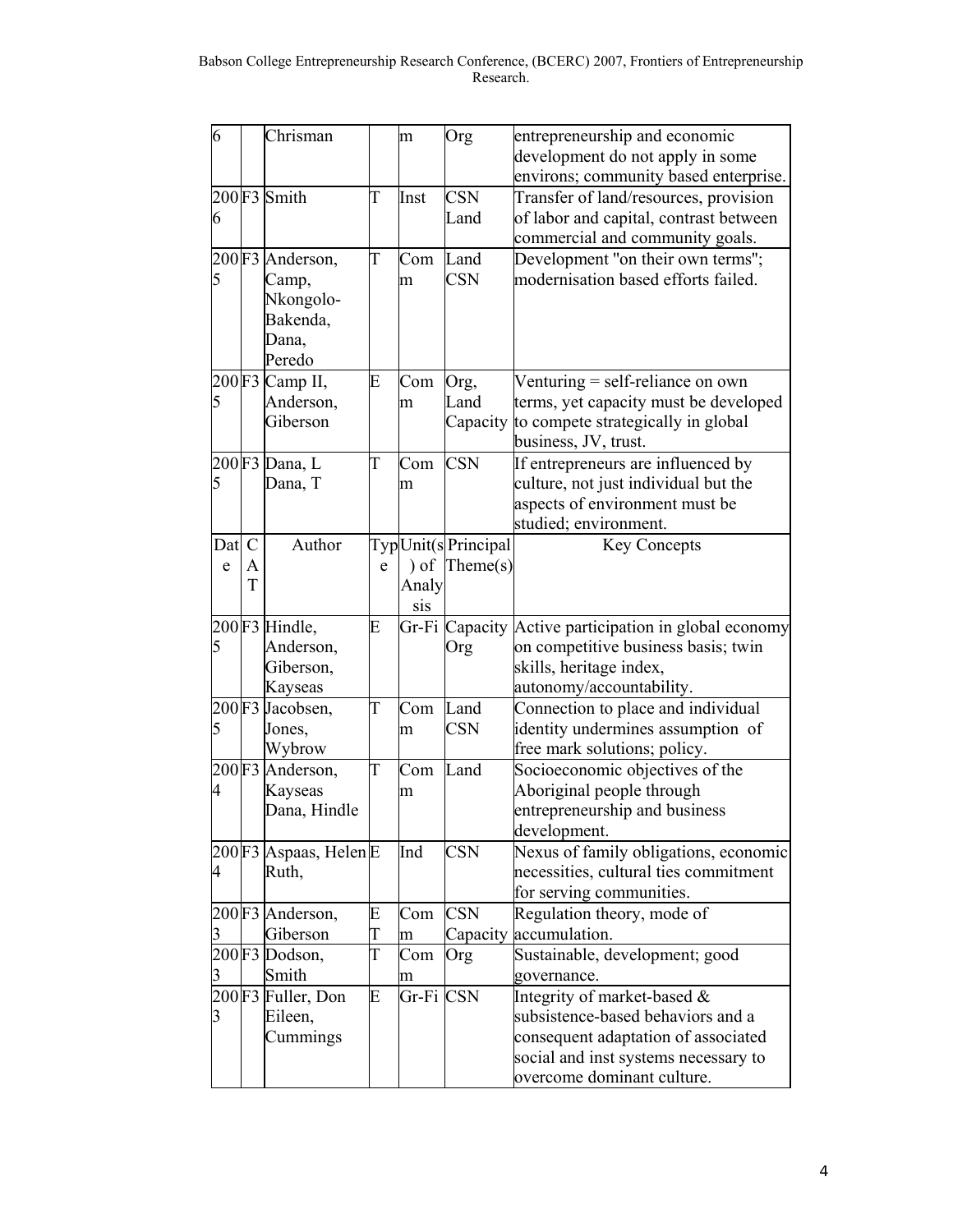|                  | 200F3 Galbraith,          | E                       | Com       |            | Capacity Gaming industry stimulates 100% of            |
|------------------|---------------------------|-------------------------|-----------|------------|--------------------------------------------------------|
|                  | <b>Stiles</b>             |                         | m         | Org        | new entrepreneurial ventures; of these                 |
|                  |                           |                         |           |            | ventures, they are all in relation to the              |
|                  |                           |                         |           |            | gaming industry.                                       |
|                  | 200F3 Anderson,           | E                       | Com       | <b>CSN</b> | Business development is the                            |
|                  | Robert                    | T                       | m         | Capacity   | centerpiece of the Aboriginal approach                 |
|                  |                           |                         |           |            | to economic development.                               |
|                  | 200 F3 Cachon, Jean-E     |                         |           |            | Gr-Fi Capacity Lack of capital, isolation from markets |
| $\boldsymbol{0}$ | Charles                   |                         |           |            | poor social capital, education levels.                 |
|                  | 200F3 Cornell,            | T                       | Com       | Org        | Resource or human capital                              |
| 0                | Kalt                      | E                       | m         |            | endowments not as important as                         |
|                  |                           |                         |           |            | political/governance bodies; without                   |
|                  |                           |                         |           |            |                                                        |
|                  |                           |                         |           |            | these, the above is limited; nation                    |
|                  |                           |                         |           |            | building.                                              |
|                  | 200F3 Sullivan,           | E                       | Com       | Org        | Transition from welfare state to liberal               |
| 0                | Margaritis                |                         | m         |            | Capacity market damaging to Indigenous people          |
|                  |                           |                         |           |            | without proper transitions and policy                  |
|                  |                           |                         |           |            | support mechanism.                                     |
|                  | 199F3 Schaper,            | T                       |           |            | Gr-Fi Capacity Culturally attuned success factors,     |
|                  |                           |                         |           |            | barriers.                                              |
|                  | 199F3 Cornell,            | T                       | Com       | Org        | Stable institutions and policies, fair                 |
| 8                | Kalt                      |                         | m         | <b>CSN</b> | and effective dispute resolution,                      |
|                  |                           |                         |           |            | Separation of politics from business                   |
|                  |                           |                         |           |            | management; cultural "match".                          |
|                  | 199F3 Duffy,              | T                       | Com       | Org        | A model that incorporates cultural and                 |
| 8                | Stubben                   |                         | m         | <b>CSN</b> | sovereignty variables is presented.                    |
|                  | 199F3 Anderson,           | E                       | Gr-Fi Org |            | Discussion on factors that motivate                    |
|                  |                           |                         |           |            | CSR.                                                   |
|                  | 199F3 Chiste              | $\overline{\mathrm{T}}$ | Ind       |            | Capacity This book examines the growing small          |
| 6                |                           |                         |           |            | business sector in Aboriginal                          |
|                  |                           |                         |           |            | communities across Canada.                             |
|                  | 199F3 Cornell,            | E                       | Com       | <b>CSN</b> | Cultural norms of political legitimacy                 |
| 6                | Kalt,                     | T                       | m         | Org        | provide foundation of effective self-                  |
|                  |                           |                         |           |            | government.                                            |
|                  | 199F3 Cornell,            | E                       | Com       | Org        | Socio-historical factors and their                     |
| 6                | Kalt                      | T                       | m         |            | consequences for institutional efficacy.               |
|                  | 199F3 Dana, Leo           | E                       | Ind       | <b>CSN</b> | Results suggest that identification of                 |
| 6                | Paul                      | T                       |           |            | or response to opportunity is linked to                |
|                  |                           |                         |           |            | culture.                                               |
|                  |                           | E                       |           |            | Education, as an indirect approach to                  |
|                  | 199F3 Vinje, David        |                         | Com       | Capacity   |                                                        |
| 6                | L.                        |                         | m         |            | economic development is significant.                   |
|                  | $199$ F3 O'Neill, Kelly T |                         | Ind       | <b>CSN</b> | Local community culture and values,                    |
| 4                | М.                        |                         |           | Land       | local economics, and local resources.                  |
|                  | 199F3 Robinson,           | T                       | Gr-Fi     | <b>CSN</b> | Collective achievement over                            |
| 4                | Hogan                     |                         |           |            | individual achievement.                                |

Table 2. Frequency analysis of aspects of the Indigenous entrepreneurship canon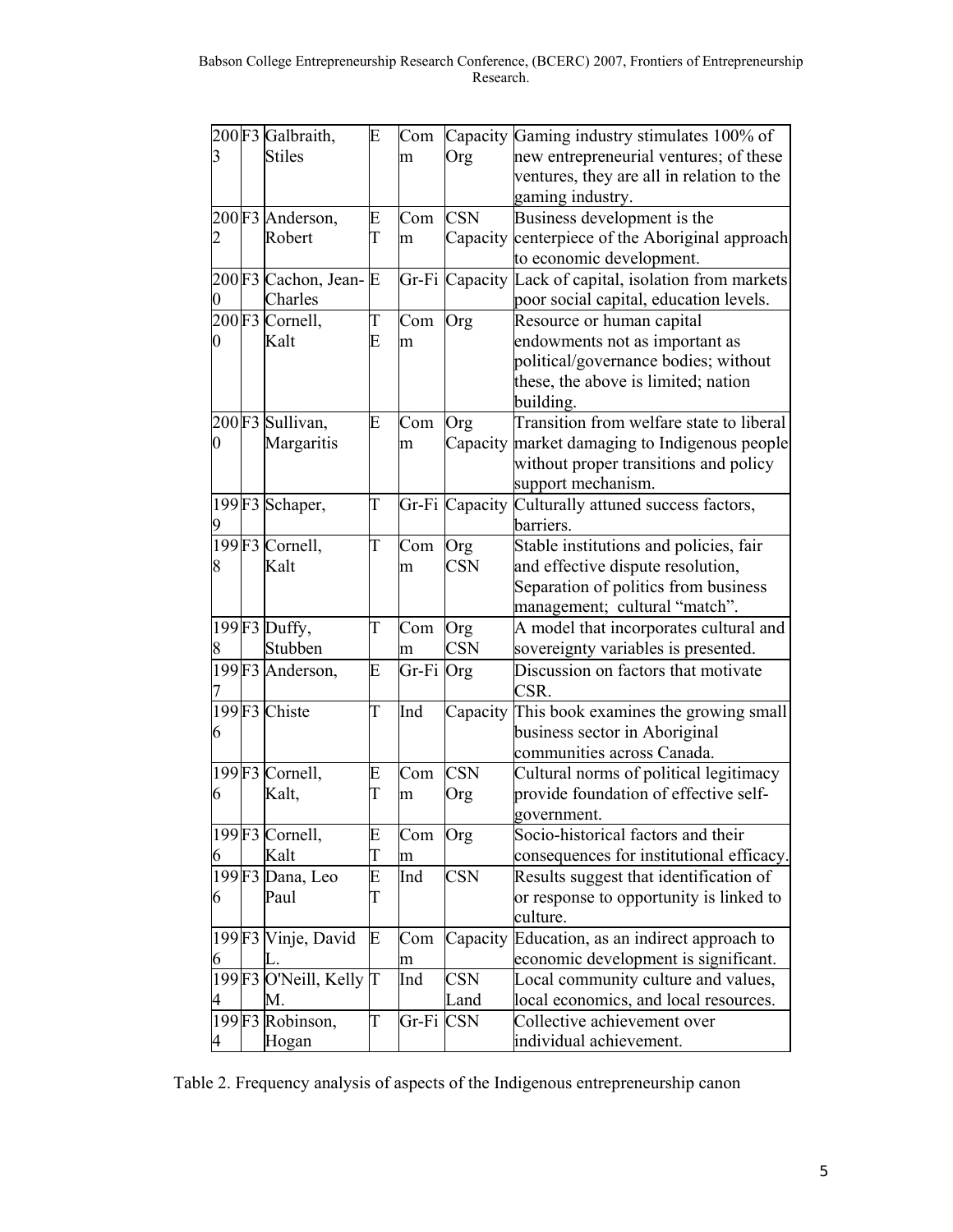#### Babson College Entrepreneurship Research Conference, (BCERC) 2007, Frontiers of Entrepreneurship Research.

| Units of Analysis |              | <b>Principal Themes</b> |           |     | <i>Methods</i> |                |       | Publication |                |                       |                 |
|-------------------|--------------|-------------------------|-----------|-----|----------------|----------------|-------|-------------|----------------|-----------------------|-----------------|
|                   |              |                         |           |     |                |                |       |             |                | category <sup>2</sup> |                 |
|                   | Tot          | Perc                    |           | Tot | Perc           |                | Tot   | Perc        |                | Tot                   | Perce           |
|                   | al           | ent                     |           | al  | ent            |                | al    | ent         |                | al                    | nt <sub>n</sub> |
| Ind               | 15           | 21.7                    | Def       | 8   | 11.5           | Ca             | 25    | 36.2        | A              | 5                     |                 |
|                   |              |                         |           |     |                | se             |       |             |                |                       | 7.2             |
| Gr/               | 8            | 11.5                    | Lan       | 16  | 23.1           | Su             | 8     | 11.5        | B              | 11                    |                 |
| Fi                |              |                         | d         |     |                | rv             |       |             |                |                       | 15.9            |
| Co                | 36           | 53.6                    | Ca        | 28  | 40.5           |                | Type  |             | $\mathcal{C}$  | $\boldsymbol{0}$      |                 |
| mm                |              |                         | р         |     |                |                |       |             |                |                       | 0.0             |
| Inst              | 3            | 4.3                     | <b>CS</b> | 35  | 50.7           | $E^3$          | 33    |             | D              | $\overline{7}$        |                 |
|                   |              |                         | N         |     |                |                |       | 47.8        |                |                       | 10.1            |
| Mul               | 5            | 7.2                     | Org       | 25  | 36.2           | T <sup>4</sup> | 51    |             | N <sub>o</sub> | 25                    |                 |
| ti                |              |                         |           |     |                |                |       | 73.9        | rank           |                       | 36.2            |
| Nat               | $\mathbf{1}$ | 1.4                     |           |     |                |                |       |             | <b>Book</b>    | 8                     | 11.5            |
|                   |              |                         |           |     |                |                |       |             | Other          | 11                    | 15.9            |
| Tot               | Na           | Na*                     |           | Na* | Na*            |                | $Na*$ | $Na*$       |                | 69                    |                 |
| al                | $\ast$       |                         |           |     |                |                |       |             |                |                       | $100**$         |

\*Do not add up due to counting

\*\* May not add up due to rounding

Figure 1. Distinguishing the two main perspectives of entrepreneurship research

|         |                   | Actions involved                                      |                                                        |
|---------|-------------------|-------------------------------------------------------|--------------------------------------------------------|
|         |                   | Creation of<br>new<br>means and ends<br>relationships | Maximising<br>existing means and<br>ends relationships |
| Context | New organisations | Change<br>(A)<br>oriented<br>venture<br>creation      | Non-change<br>(B)<br>oriented<br>venture<br>creation   |

<sup>&</sup>lt;sup>2</sup> Rankings were obtained by using the Journal Quality List (JQL) of Bradford University that contained various journal-ranking systems.

<sup>3</sup> Empirical

f

4 Theoretical